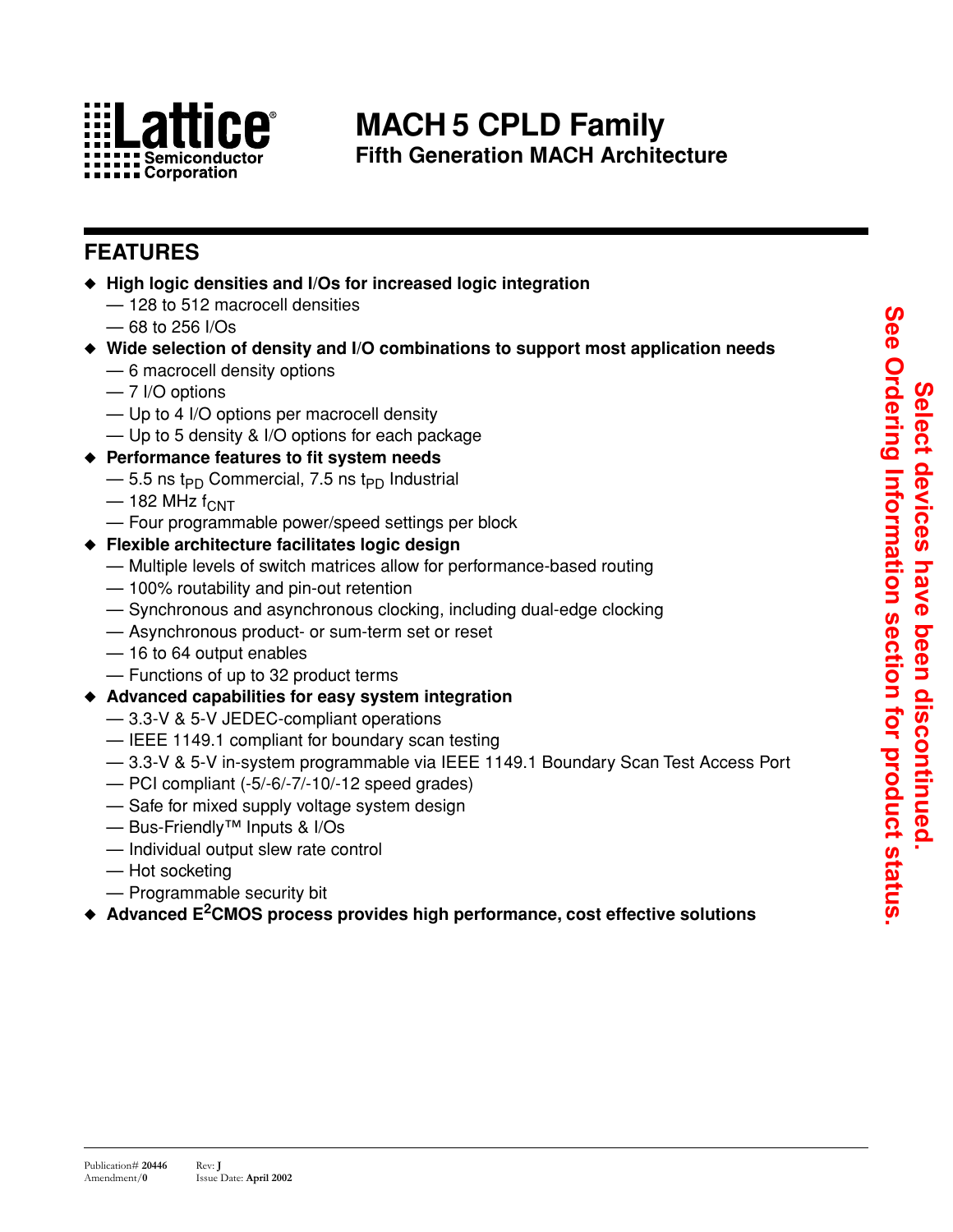<span id="page-1-0"></span>

| Feature                             |     | M5-128/1<br><b>M5LV-128</b> | M5-192/1 |     | M5-256/1<br>M5LV-256 |            | M5-320<br><b>M5LV-320</b> |     | M5-384<br>M5LV-384 |     | M5-512<br>M5LV-512 |
|-------------------------------------|-----|-----------------------------|----------|-----|----------------------|------------|---------------------------|-----|--------------------|-----|--------------------|
| Supply Voltage (V)                  |     | 3.3                         | 5        | 5   | 3.3                  | 5          | 3.3                       | 5   | 3.3                | 5.  | 3.3                |
| Macrocells                          | 128 | 128                         | 192      | 256 | 256                  | 320        | 320                       | 384 | 384                | 512 | 512                |
| Maximum User I/O Pins               | 120 | 120                         | 120      | 160 | 160                  | 192        | 160                       | 160 | 160                | 256 | 256                |
| $\mathbf{t}_{\text{PD}}$ (ns)       | 5.5 | 5.5                         | 5.5      | 5.5 | 5.5                  | 6.5        | 6.5                       | 6.5 | 6.5                | 6.5 | 6.5                |
| $t_{SS}$ (ns)                       | 3.0 | 3.0                         | 3.0      | 3.0 | 3.0                  | 3.0        | 3.0                       | 3.0 | 3.0                | 3.0 | 3.0                |
| $t_{\text{COS}}$ (ns)               | 4.5 | 4.5                         | 4.5      | 4.5 | 4.5                  | 5.0        | 5.0                       | 5.0 | 5.0                | 5.0 | 5.0                |
| $f_{\text{CNT}}$ (MHz)              | 182 | 182                         | 182      | 182 | 182                  | 167        | 167                       | 167 | 167                | 167 | 167                |
| Typical Static Power (mA)           | 35  | 35                          | 45       | 55  | 55                   | 70         | 70                        | 75  | 75                 | 100 | 100                |
| IEEE 1149.1 Boundary Scan Compliant | Yes | Yes                         | Yes      | Yes | Yes                  | <b>Yes</b> | Yes                       | Yes | <b>Yes</b>         | Yes | Yes                |
| PCI-Compliant                       | Yes | Yes                         | Yes      | Yes | Yes                  | Yes        | Yes                       | Yes | <b>Yes</b>         | Yes | <b>Yes</b>         |

**Table 1. MACH 5 Device Features 1**

#### *Note:*

*1. "M5-xxx" is for 5-V devices. "M5LV-xxx" is for 3.3-V devices.*

# **GENERAL DESCRIPTION**

The MACH® 5 family consists of a broad range of high-density and high-I/O Complex Programmable Logic Devices (CPLDs). The fifth-generation MACH architecture yields fast speeds at high CPLD densities, low power, and supports additional features such as in-system programmability, Boundary Scan testability, and advanced clocking options (Table [1\)](#page-1-0). The MACH 5 family offers 5-V (M5-xxx) and 3.3-V (M5LV-xxx) operation.

Manufactured in state-of-the-art ISO 9000 qualified fabrication facilities on  $\rm E^2CMOS$  process technologies, MACH 5 devices are available with pin-to-pin delays as fast as 5.5 ns (Table [2](#page-2-0)). The 5.5, 6.5, 7.5, 10, and 12 ns devices are compliant with the *PCI Local Bus Specification*.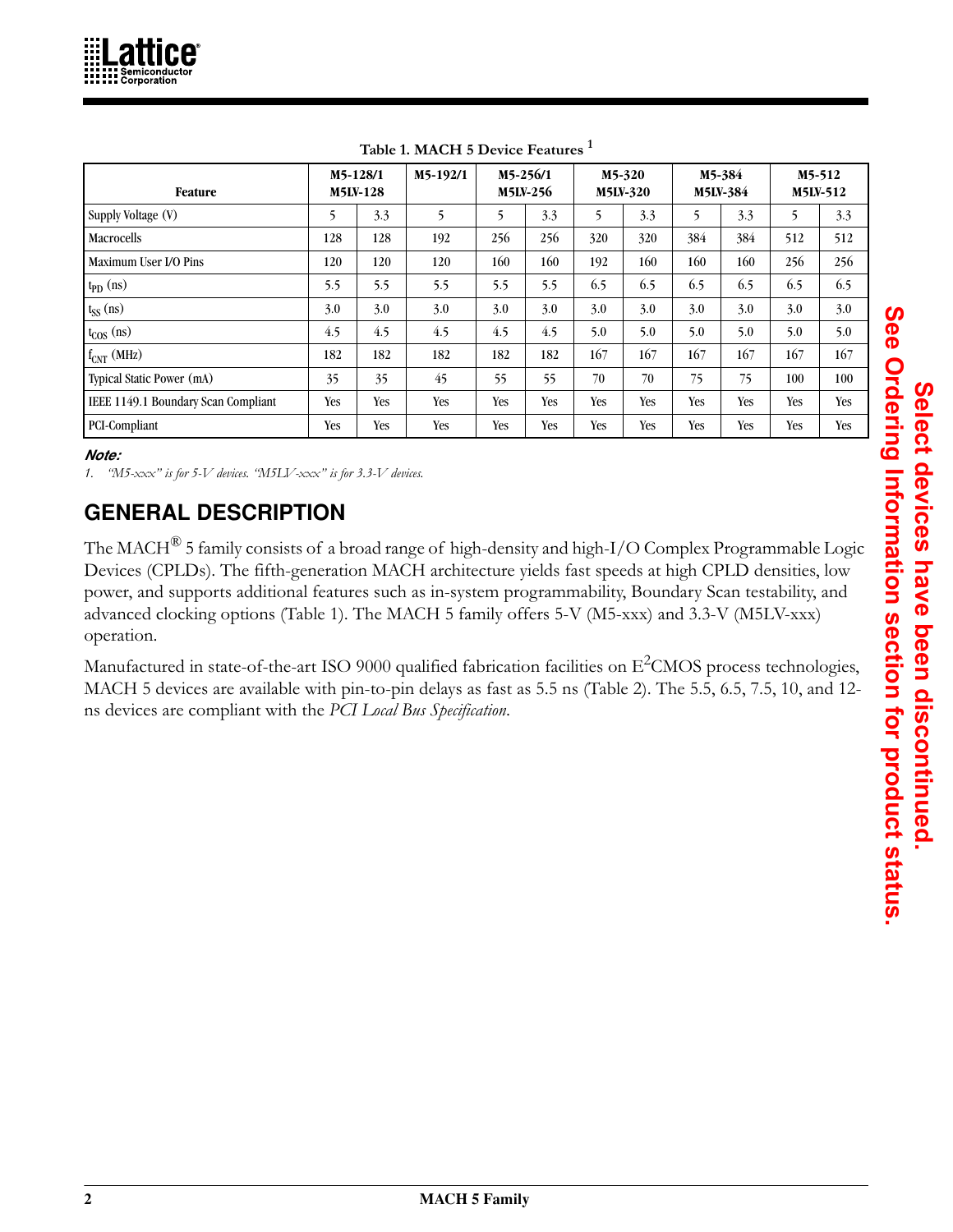<span id="page-2-0"></span>

|               |             | Speed Grade <sup>1</sup> |             |       |       |          |          |  |  |
|---------------|-------------|--------------------------|-------------|-------|-------|----------|----------|--|--|
| <b>Device</b> | $-5$        | $-6$                     | $-7$        | $-10$ | $-12$ | $-15$    | $-20$    |  |  |
| $M5-128^2$    |             |                          | ${\bf C}$   | C, I  | C, I  | C, I     | $\bf{I}$ |  |  |
| M5-128/1      | ${\bf C}$   |                          | C, I        | C, I  | C, I  | C, I     | I        |  |  |
| M5LV-128      | ${\bf C}$   |                          | C,I         | C, I  | C, I  | $\bf{I}$ |          |  |  |
| M5-192/1      | $\mathbf C$ |                          | C, I        | C, I  | C, I  | C, I     | I        |  |  |
| $M5-256^2$    |             |                          | $\mathbf C$ | C, I  | C, I  | C, I     | L        |  |  |
| M5-256/1      | $\mathbf C$ |                          | C, I        | C, I  | C, I  | C, I     | I        |  |  |
| M5LV-256      | $\mathbf C$ |                          | C, I        | C, I  | C, I  | <b>I</b> |          |  |  |
| M5-320        |             | $\mathsf{C}$             | C, I        | C, I  | C, I  | C, I     | $\bf{I}$ |  |  |
| M5LV-320      |             | $\mathbf C$              | C, I        | C, I  | C, I  | C, I     | I        |  |  |
| M5-384        |             | $\mathsf{C}$             | C, I        | C, I  | C, I  | C, I     | I        |  |  |
| M5LV-384      |             | $\mathbf C$              | C, I        | C, I  | C, I  | C, I     | I        |  |  |
| M5-512        |             | $\mathbf C$              | C, I        | C, I  | C, I  | C, I     | I        |  |  |
| M5LV-512      |             | ${\bf C}$                | C, I        | C, I  | C, I  | C, I     | I        |  |  |

**Table 2. MACH 5 Speed Grades**

#### *Note:*

*1. C = Commercial grade, I = Industrial grade* 

*2. /1 version recommended for new designs*

With Lattice's unique hierarchical architecture, the MACH 5 family provides densities up to 512 macrocells to support full system logic integration. Extensive routing resources ensure pinout retention as well as high utilization. It is ideal for PAL<sup>®</sup> block device integration and a wide range of other applications including highspeed computing, low-power applications, communications, and embedded control. At each macrocell density point, Lattice offers several I/O and package options to meet a wide range of design needs (Table [3](#page-2-1)).

<span id="page-2-1"></span>

|                       |     |                             |          | rasie si mineri s'i achage and 17 o Sphons |                      |        |                           |                |                    |        |                    |  |  |  |  |
|-----------------------|-----|-----------------------------|----------|--------------------------------------------|----------------------|--------|---------------------------|----------------|--------------------|--------|--------------------|--|--|--|--|
|                       |     | M5-128/1<br><b>M5LV-128</b> | M5-192/1 |                                            | M5-256/1<br>M5LV-256 |        | M5-320<br><b>M5LV-320</b> |                | M5-384<br>M5LV-384 |        | M5-512<br>M5LV-512 |  |  |  |  |
| <b>Supply Voltage</b> | 5   | 3.3                         | 5        | $5^{\circ}$                                | 3.3                  | 5      | 3.3                       | $\overline{5}$ | 3.3                | 5      | 3.3                |  |  |  |  |
| 100-pin TQFP          | 68  | 68, 74                      | 68       | 68                                         | $68^*, 74$           |        |                           |                |                    |        |                    |  |  |  |  |
| 100-pin PQFP          | 68  | $68*$                       | $68*$    | 68*                                        | 68                   |        |                           |                |                    |        |                    |  |  |  |  |
| 144-pin TQFP          |     | 104                         |          |                                            | 104                  |        |                           |                |                    |        |                    |  |  |  |  |
| 144-pin PQFP          | 104 | $104*$                      | $104*$   | $104*$                                     | $104*$               |        |                           |                |                    |        |                    |  |  |  |  |
| 160-pin PQFP          | 120 | 120                         | 120      | 120                                        | 120                  | $120*$ | 120                       | $120*$         | 120                | $120*$ | 120                |  |  |  |  |
| 208-pin PQFP          |     |                             |          | 160                                        | 160                  | 160    | 160                       | 160            | 160                | 160    | 160                |  |  |  |  |
| 240-pin PQFP          |     |                             |          |                                            |                      | $184*$ | $184*$                    | $184*$         | 184*               | $184*$ | 184*               |  |  |  |  |
| 256-ball BGA          |     |                             |          |                                            |                      | 192    | $192*$                    | $192*$         | $192*$             | $192*$ | $192*$             |  |  |  |  |
| 352-ball BGA          |     |                             |          |                                            |                      |        |                           |                |                    | 256    | 256                |  |  |  |  |

**Table 3. MACH 5 Package and I/O Options 1**

#### *Note:*

*1. The I/O options indicated with a "\*" are obsolete, please contact factory for more information.*

Advanced power management options allow designers to incrementally reduce power while maintaining the level of performance needed for today's complex designs. I/O safety features allow for mixed-voltage design,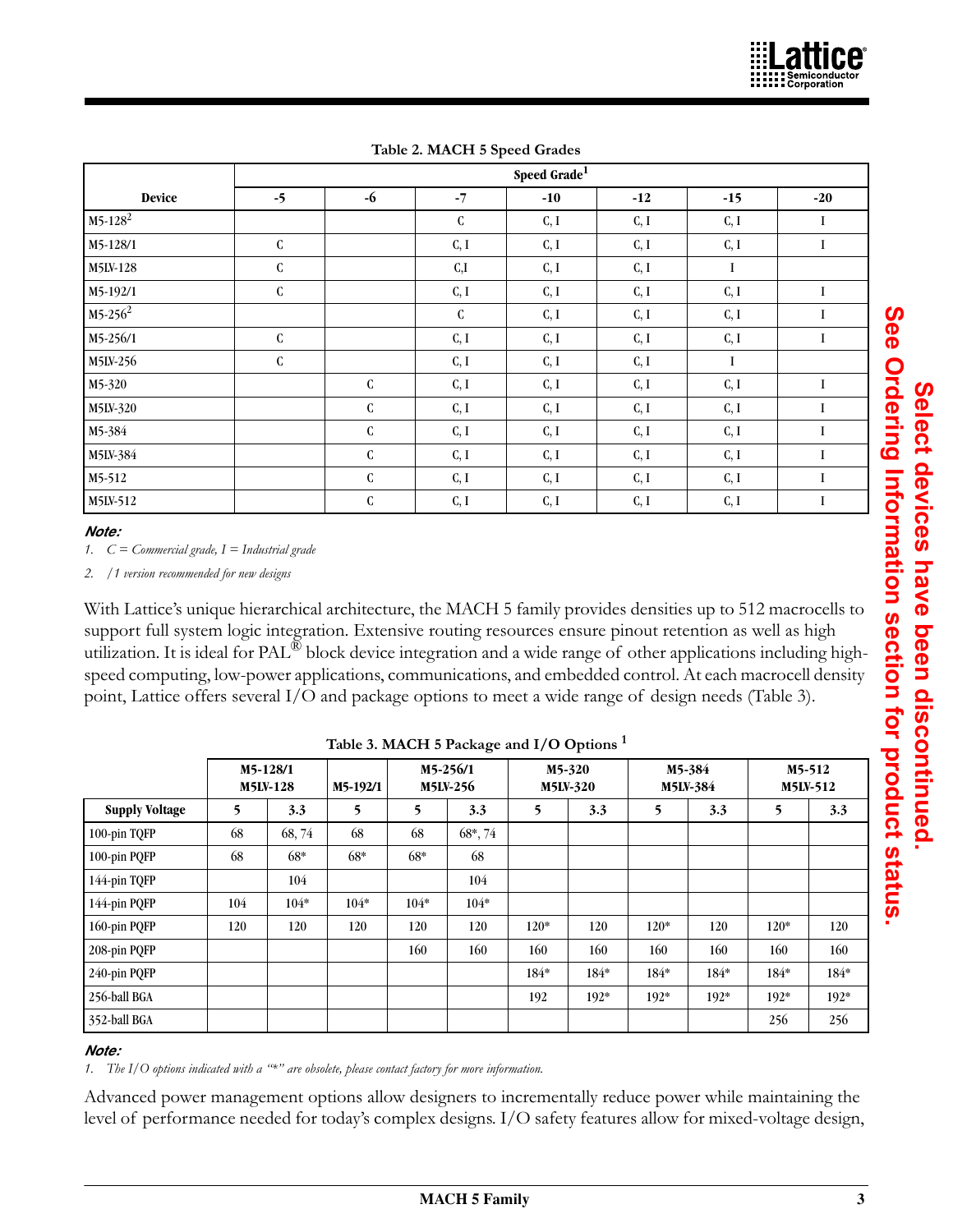

and both the 3.3-V and the 5-V device versions are in-system programmable through an IEEE 1149.1 Test Access Port (TAP) interface.

# **FUNCTIONAL DESCRIPTION**

The MACH 5 architecture consists of PAL blocks connected by two levels of interconnect. The **block interconnect** provides routing among 4 PAL blocks. This grouping of PAL blocks joined by the block interconnect is called a **segment**. The second level of interconnect, the **segment interconnect**, ties all of the segments together. The only logic difference between any two MACH 5 devices is the number of segments. Therefore, once a designer is familiar with one device, consistent performance can be expected across the entire family. All devices have four clock pins available which can also be used as logic inputs.



 **Figure 1. MACH 5 Block Diagram**

The MACH 5 PAL blocks consist of the elements listed below (Figure 2). While each PAL block resembles an independent PAL device, it has superior control and logic generation capabilities.

- $\blacklozenge$  I/O cells
- ◆ Product-term array and Logic Allocator
- Macrocells
- Register control generator
- ◆ Output enable generator

## **I/O Cells**

The I/Os associated with each PAL block have a path directly back to that PAL block called **local feedback**. If the I/O is used in another PAL block, the **interconnect feeder** assigns a **block interconnect** line to that signal. The interconnect feeder acts as an input switch matrix. The block and segment interconnects provide connections between any two signals in a device. The **block feeder** assigns block interconnect lines and local feedback lines to the PAL block inputs.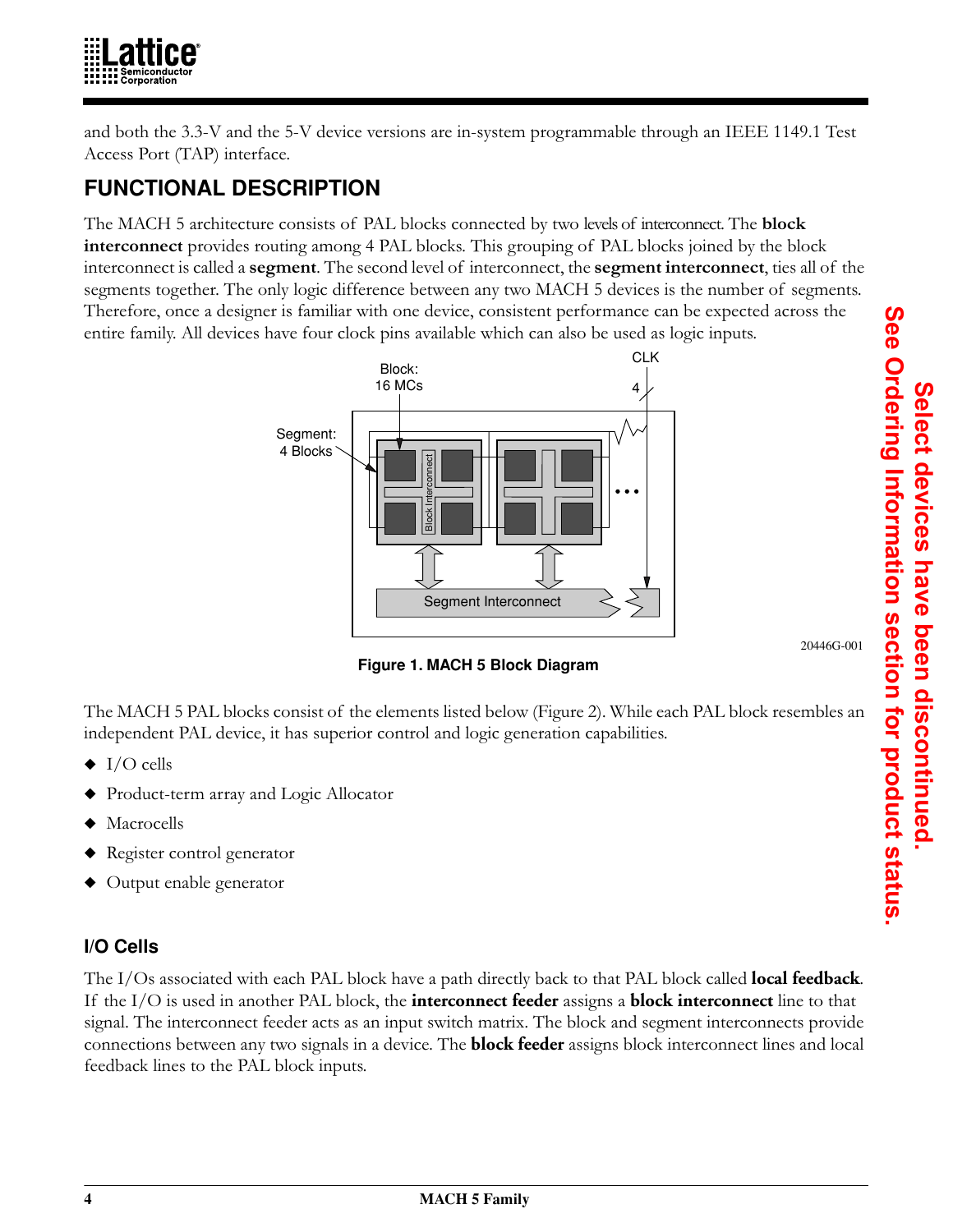

#### **Product-Term Array and Logic Allocator**

|                          | <b>Block Interconnect</b><br>Array<br>32<br>Local Feedback<br>32<br>Interconnect Feeder<br><b>Product-Term Array and Logic Allocator</b>            | Macro<br>Logic Al<br>Input Register <sup>T</sup><br>$\overline{c}$<br>Path<br>Figure 2. PAL Block Structure | 20446G-002                                                                                                                                                                                                                                                                                                                                         |
|--------------------------|-----------------------------------------------------------------------------------------------------------------------------------------------------|-------------------------------------------------------------------------------------------------------------|----------------------------------------------------------------------------------------------------------------------------------------------------------------------------------------------------------------------------------------------------------------------------------------------------------------------------------------------------|
|                          | (plus their complements) and 64 product terms arranged in 16 clusters. A cluster is a sum-of-products<br>function with either 3 of 4 product terms. |                                                                                                             | The product-term array uses the same sum-of-products architecture as PAL devices and consists of 32 inputs                                                                                                                                                                                                                                         |
| and/or polarity control. |                                                                                                                                                     |                                                                                                             | Logic allocators assign the clusters to macrocells. Each macrocell can accept up to eight clusters of three or<br>four product terms, but a given cluster can only be steered to one macrocell (Table 4). If only three product<br>terms in a cluster are steered, the fourth can be used as an input to an XOR gate for separate logic generation |
| through the logic array. | Table 4. Product Term Steering Options for PT Clusters and Macrocells                                                                               |                                                                                                             | The wide logic allocator is comprised of all 16 of the individual logic allocators and acts as an output switch<br>matrix by reassigning logic to macrocells to retain pinout as designs change. The logic allocation scheme in the<br>MACH 5 device allows for the implementation of large equations (up to 32 product terms) with only one pass  |
| Macrocell                | <b>Available Clusters</b>                                                                                                                           | Macrocell                                                                                                   | <b>Available Clusters</b>                                                                                                                                                                                                                                                                                                                          |
| $M_0$                    | $C_0, C_1, C_2, C_3, C_4$                                                                                                                           | $M_8$                                                                                                       | $C_5$ , $C_6$ , $C_7$ , $C_8$ , $C_9$ , $C_{10}$ , $C_{11}$ , $C_{12}$                                                                                                                                                                                                                                                                             |
| $M_1$                    | $C_0, C_1, C_2, C_3, C_4, C_5$                                                                                                                      | $M_9$                                                                                                       | $C_6$ , $C_7$ , $C_8$ , $C_9$ , $C_{10}$ , $C_{11}$ , $C_{12}$ , $C_{13}$                                                                                                                                                                                                                                                                          |
| $M_2$                    | $C_0, C_1, C_2, C_3, C_4, C_5, C_6$                                                                                                                 | $M_{10}$                                                                                                    | $C_7, C_8, C_9, C_{10}, C_{11}, C_{12}, C_{13}, C_{14}$                                                                                                                                                                                                                                                                                            |
| $M_3$                    | $C_0, C_1, C_2, C_3, C_4, C_5, C_6, C_7$                                                                                                            | $M_{11}$                                                                                                    | $C_8$ , $C_9$ , $C_{10}$ , $C_{11}$ , $C_{12}$ , $C_{13}$ , $C_{14}$ , $C_{15}$                                                                                                                                                                                                                                                                    |
| $M_4$                    | $C_0, C_1, C_2, C_3, C_4, C_5, C_6, C_7$                                                                                                            | $M_{12}$                                                                                                    | $C_8$ , $C_9$ , $C_{10}$ , $C_{11}$ , $C_{12}$ , $C_{13}$ , $C_{14}$ , $C_{15}$                                                                                                                                                                                                                                                                    |
| $M_5$                    | $C_1, C_2, C_3, C_4, C_5, C_6, C_7, C_8$                                                                                                            | $M_{13}$                                                                                                    | $C_9, C_{10}, C_{11}, C_{12}, C_{13}, C_{14}, C_{15}$                                                                                                                                                                                                                                                                                              |
| $M_6$                    | $C_2, C_3, C_4, C_5, C_6, C_7, C_8, C_9$                                                                                                            | $M_{14}$                                                                                                    | $C_{10}$ , $C_{11}$ , $C_{12}$ , $C_{13}$ , $C_{14}$ , $C_{15}$                                                                                                                                                                                                                                                                                    |
| M <sub>7</sub>           | $C_3, C_4, C_5, C_6, C_7, C_8, C_9, C_{10}$                                                                                                         | $M_{15}$                                                                                                    | $C_{11}$ , $C_{12}$ , $C_{13}$ , $C_{14}$ , $C_{15}$                                                                                                                                                                                                                                                                                               |

<span id="page-4-0"></span>**Table 4. Product Term Steering Options for PT Clusters and Macrocells**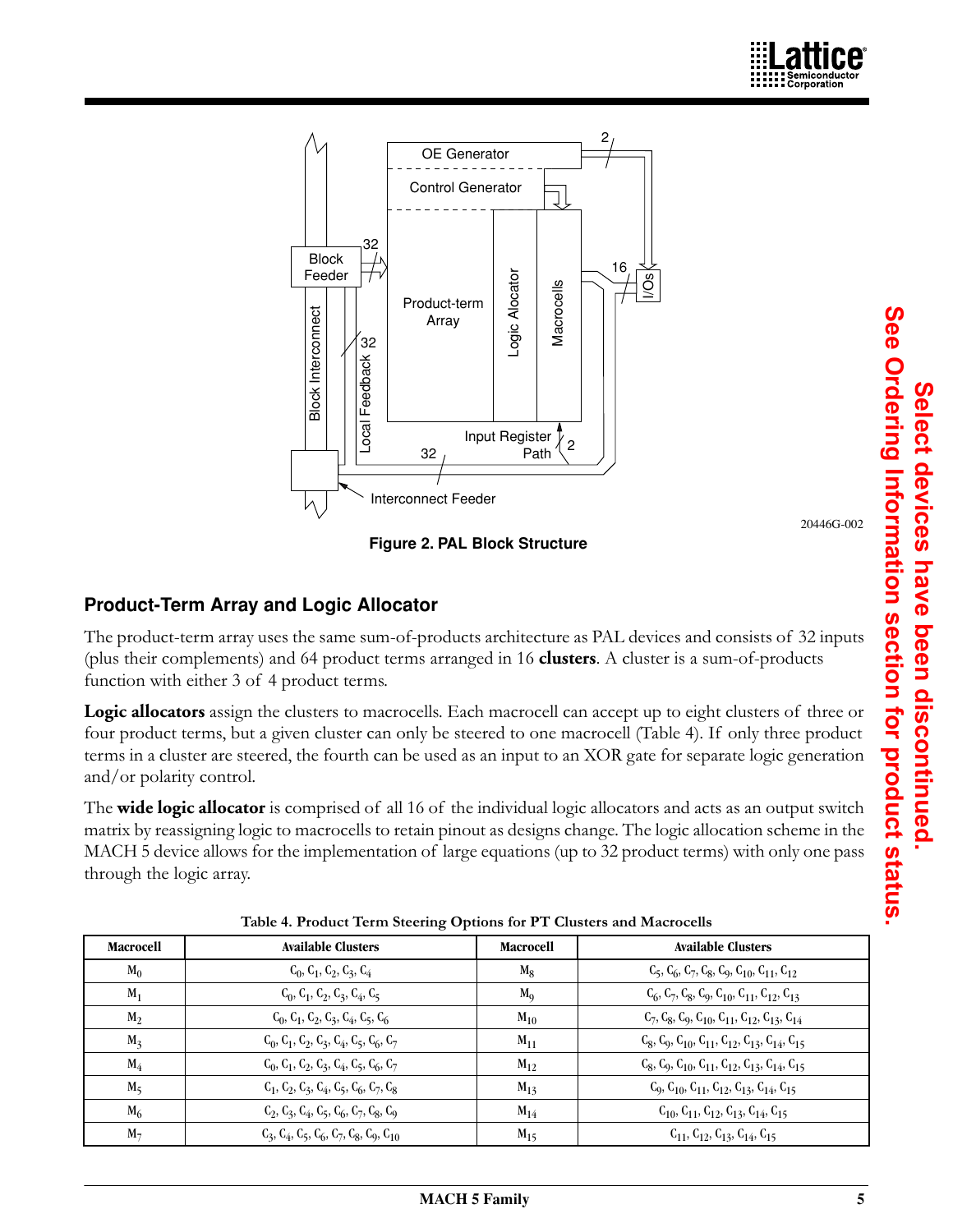

#### **Macrocells**

The macrocells for MACH 5 devices consist of a storage element which can be configured for combinatorial, registered or latched operation (Figure 3). The D-type flip-flops can be configured as T-type, J-K, or S-R operation through the use of the XOR gate associated with each macrocell.

Each PAL block has the capability to provide two input registers by using macrocells 0 and 15. In order to use this option, these macrocells must be accessed via the I/O pins associated with macrocells 3 and 12, respectively. Once the macrocell is used as an input register, it cannot be used for logic, so its clusters can be re-directed through the logic allocator to another macrocell. The

I/O pins associated with macrocells 0 and 15 can still be used as input pins. Although the I/O pins for macrocells 3 and 12 are used to connect to the input registers, these macrocells can still be used as "buried" macrocells to drive device logic via the matrix.



 **Figure 3. Macrocell Diagram**

20446G-003

## **Control Generator**

The control generator provides four configurable clock lines and three configurable set/reset lines to each macrocell in a PAL block. Any of the four clock lines and any of the three set/reset lines can be independently selected by any flip-flop within a block. The clock lines can be configured to provide synchronous global (pin) clocks and asynchronous product term clocks, sum term clocks, and latch enables (Figure 4). Three of the four global clocks, as well as two product-term clocks and one sum-term clock, are available per PAL block. Positive or negative edge clocking is available as well as advanced clocking features such as **complementary** and **biphase** clocking. Complementary clocking provides two clock lines exactly 180 degrees out of phase, and is useful in applications such as fast data paths. A biphase clock line clocks flip-flops on both the positive and negative edges of the clock. The configuration options for the four clock lines per PAL block are as follows:

#### **Clock Line 0 Options**

- ◆ Global clock (0, 1, 2, or 3) with positive or negative edge clock enable
- Product-term clock  $(A*B*C)$
- $\blacklozenge$  Sum-term clock (A+B+C)

#### **Clock Line 1 Options**

- $\blacklozenge$  Global clock  $(0, 1, 2, \text{or } 3)$  with positive edge clock enable
- Global clock  $(0, 1, 2, \text{or } 3)$  with negative edge clock enable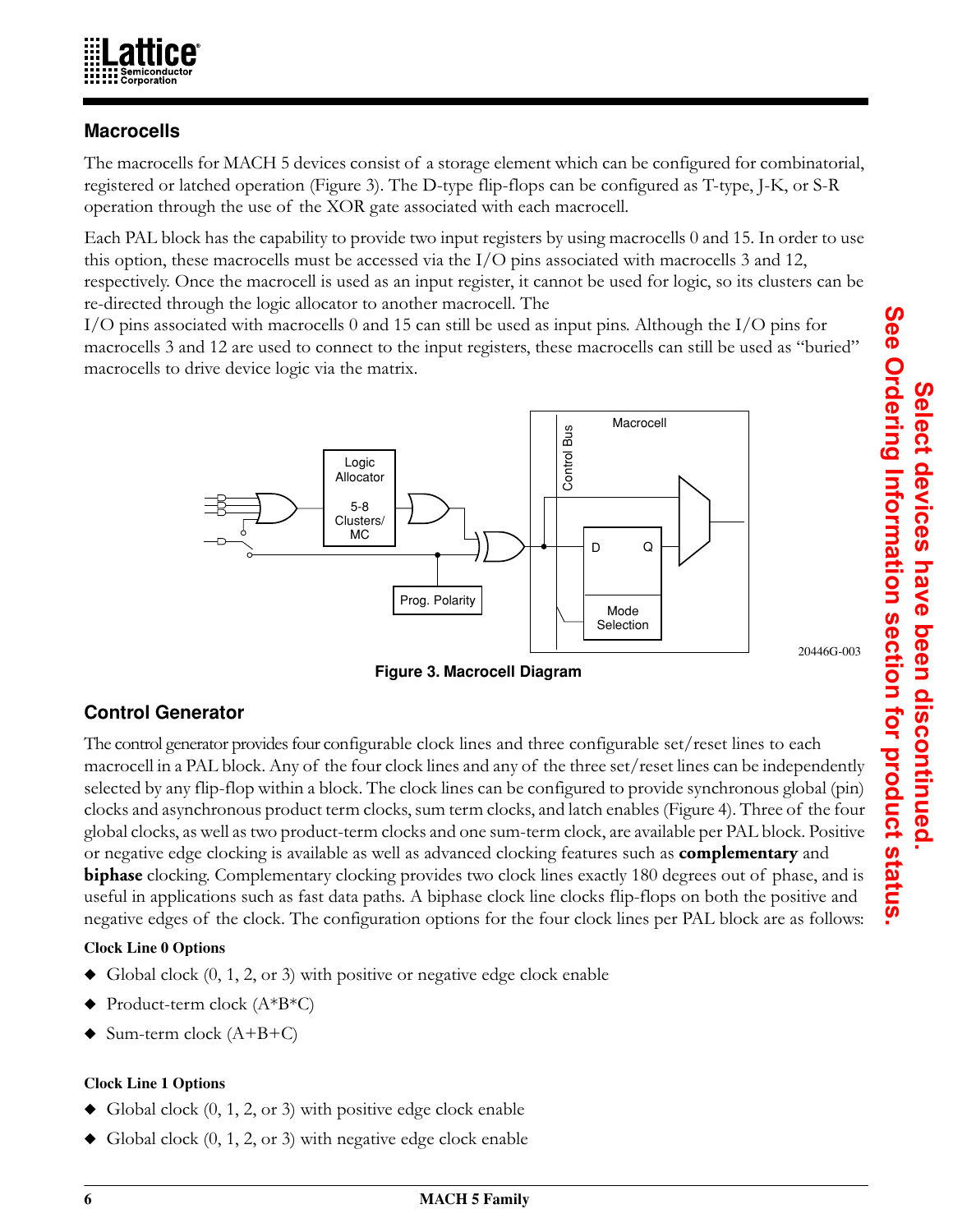$\blacklozenge$  Global clock  $(0, 1, 2, \text{or } 3)$  with positive and negative edge clock enable (biphase)

#### **Clock Line 2 Options**

 $\blacklozenge$  Global clock  $(0, 1, 2, \text{or } 3)$  with clock enable

#### **Clock Line 3 Options**

- ◆ Complement of clock line 2 (same clock enable)
- ◆ Product-term clock (if clock line 2 does not use clock enable



<span id="page-6-0"></span>The set/reset generation portion of the control generator (Figure [5\)](#page-6-0) creates three set/reset lines for the PAL block. Each macrocell can choose one of these three lines or choose no set/reset at all. All three lines can be configured for product term set/reset and two of the three lines can be configured as sum term set/reset and one of the lines can be configured as product-term or sum-term latch enable. While the set/reset signals are generated in the control generator, whether that signal sets or resets a flip-flop is determined within the individual macrocell. The same signal can set one flip-flop and reset another. PT2 or /PT2 can also be used as a latch enable for macrocells configured as latches.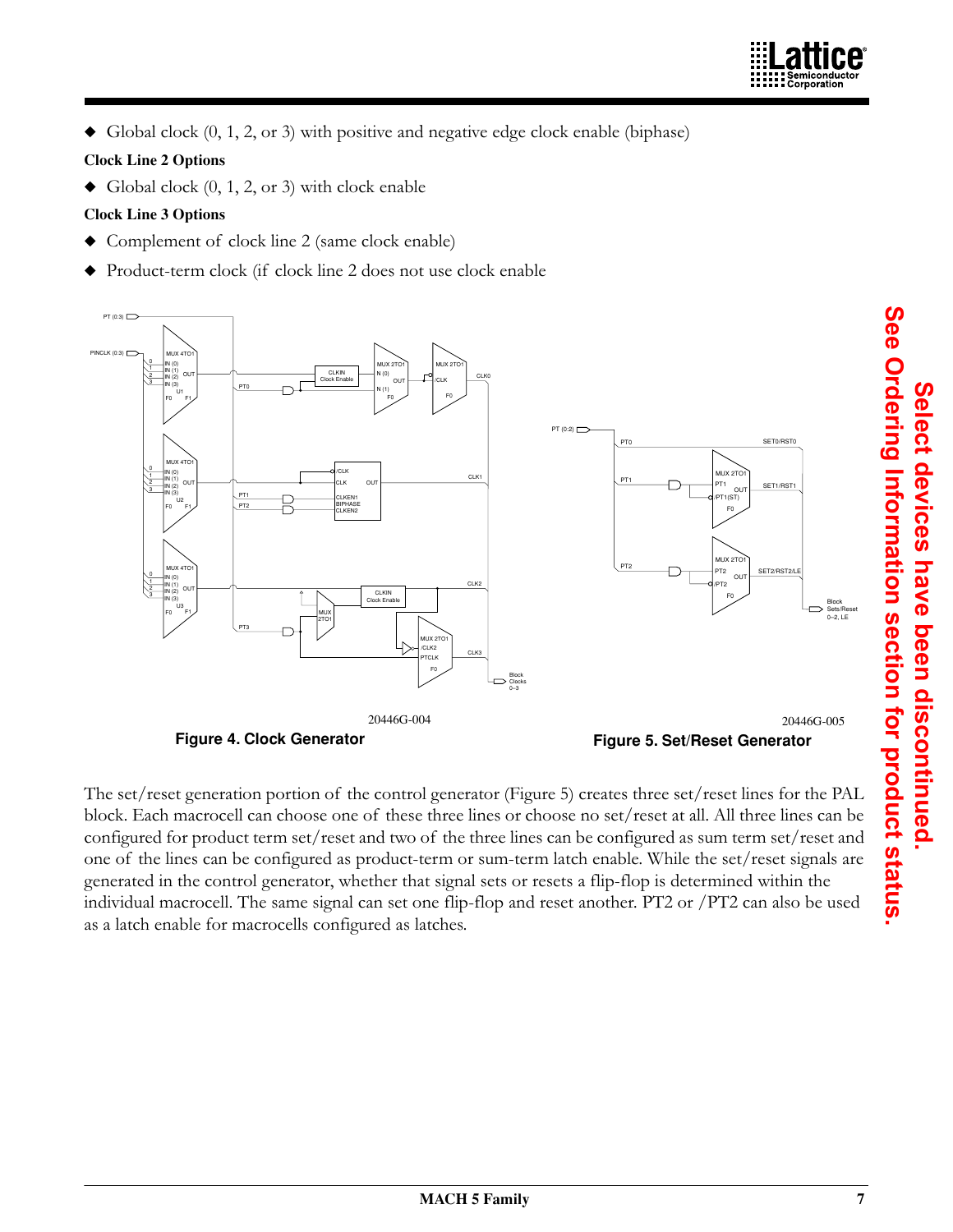

#### **OE Generator**

There is one output enable (OE) generator per PAL block that generates two product-term driven output enables. Each I/O cell is simply an output buffer. Each I/O cell within the PAL block can choose to be permanently enabled, permanently disabled, or choose one of the two product term output enables per PAL block (Figure [6](#page-7-0)).



<span id="page-7-0"></span> **Figure 6. Output Enable Generator and I/O Cell**

20446G-006

**Select devices have been discontinued.** 

**See Ordering Information section for product status.**

See Ordering Information section for product status. Select devices have been discontinued

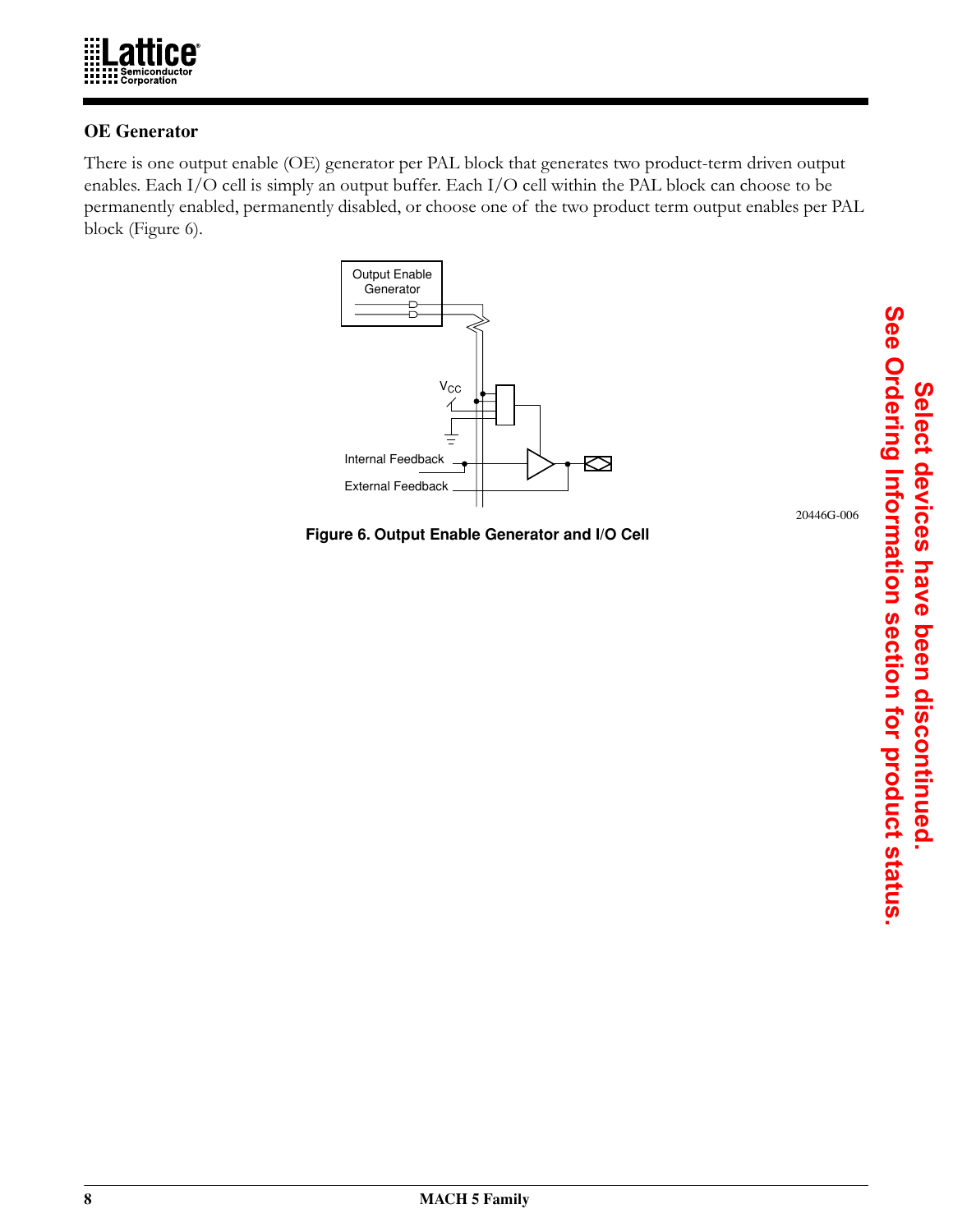

## **MACH 5 TIMING MODEL**

The primary focus of the MACH 5 timing model is to accurately represent the timing in a MACH 5 device, and at the same time, be easy to understand. This model accurately describes all combinatorial and registered paths through the device, making a distinction between **internal feedback** and **external feedback**. A signal uses internal feedback when it is fed back into the switch matrix or block without having to go through the output buffer. The input register specifications are also reported as internal feedback. When a signal is fed back into the switch matrix after having gone through the output buffer, it is using external feedback.

The parameter,  $t_{\text{BUE}}$  is defined as the time it takes to go through the output buffer to the I/O pad. If a signal goes to the internal feedback rather than to the  $I/O$  pad, the parameter designator is followed by an "i". By adding t<sub>BUF</sub> to this internal parameter, the external parameter is derived. For example, t<sub>PD</sub> = t<sub>PDi</sub> + t<sub>BUF</sub>. A diagram representing the modularized MACH 5 timing model is shown in Figure 7. Refer to the Technical Note entitled *MACH 5 Timing and High Speed Design* for a more detailed discussion about the timing parameters.



 **Figure 7. MACH 5 Timing Model**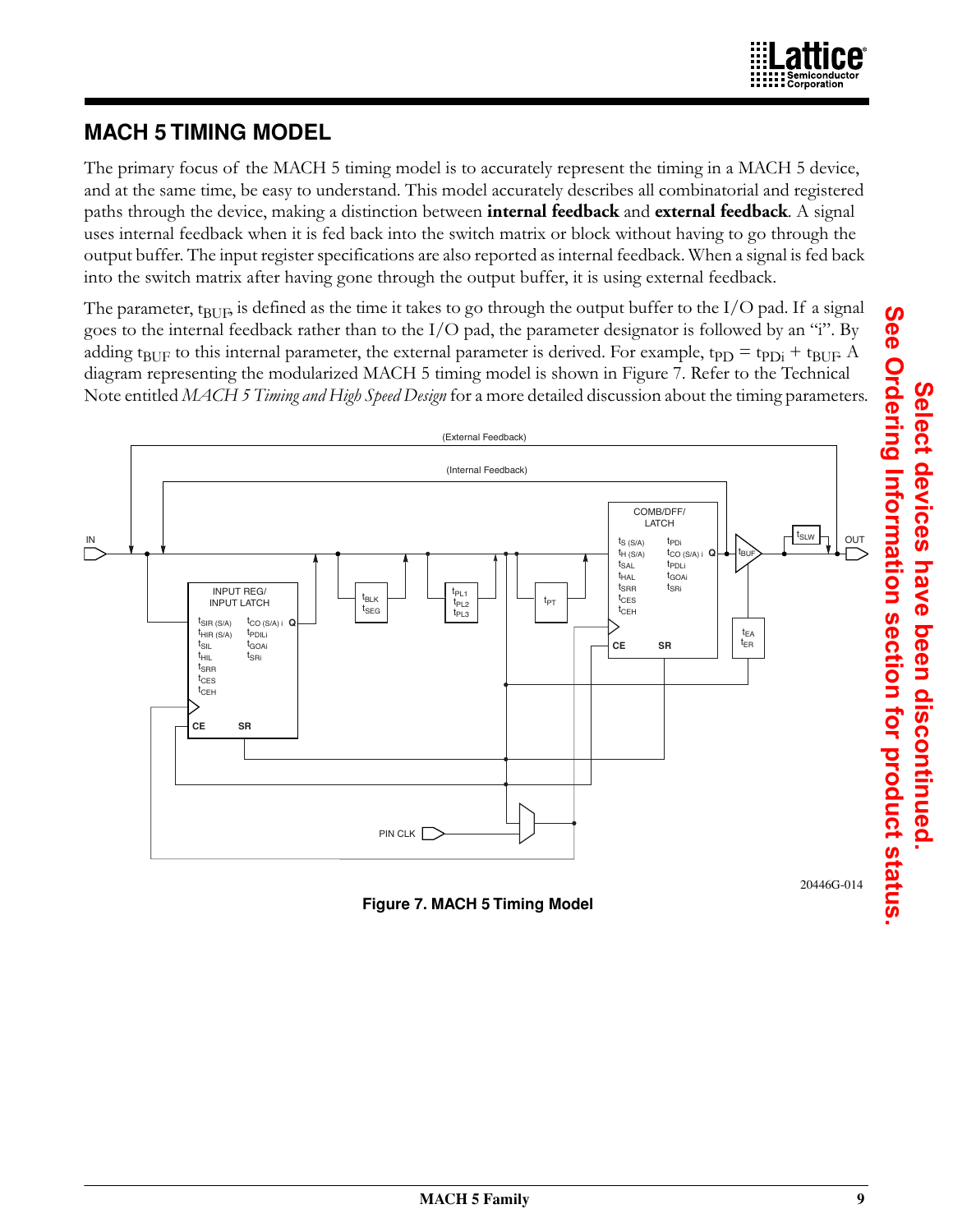

## **MULTIPLE I/O AND DENSITY OPTIONS**

The MACH 5 family offers six macrocell densities in a number of I/O options. This allows designers to choose a device close to their logic density and I/O requirements, thus minimizing costs. For the same package type, every density has the same pin-out. With proper design considerations, a design can be moved to a higher or lower density part as required.

# **IEEE 1149.1 - COMPLIANT BOUNDARY SCAN TESTABILITY**

Most MACH 5 devices have boundary scan registers and are compliant to the IEEE 1149.1 standard. This allows functional testing of the circuit board on which the device is mounted through a serial scan path that can access all critical logic nodes. Internal registers are linked internally, allowing test data to be shifted in and loaded directly onto test nodes, or test node data to be captured and shifted out for verification. In addition, these devices can be linked into a board-level serial scan path for more complete board-level testing.

# **IEEE 1149.1 - COMPLIANT IN-SYSTEM PROGRAMMING**

Programming devices in-system provides a number of significant benefits including: rapid prototyping, lower inventory levels, higher quality, and the ability to make in-field modifications. All MACH 5 devices provide insystem programming (ISP) capability through their IEEE 1149.1-compliant Boundary Scan Test Access Port. By using the IEEE 1149.1-compliant Boundary Scan Test Access Port as the communication interface through which ISP is achieved, customers get the benefit of a standard, well-defined interface.

MACH 5 devices can be programmed across the commercial temperature and voltage range. The PC-based LatticePRO software facilitates in-system programming of MACH 5 devices. LatticePRO software takes the JEDEC file output produced by design implementation software, along with information about the Boundary Scan chain, and creates a set of vectors that are used to drive the Boundary Scan chain. LatticePRO software can use these vectors to drive a Boundary Scan chain via the parallel port of a PC. Alternatively, LatticePRO software can output files in formats understood by common automated test equipment. This equipment can then be used to program MACH 5 devices during the testing of a circuit board.

# **PCI COMPLIANT**

MACH 5 devices in the -5/-6/-7/-10/-12 speed grades are compliant with the *PCI Local Bus Specification* version 2.1, published by the PCI Special Interest Group (SIG). The 5-V devices are fully PCI-compliant. The 3.3-V devices are mostly compliant but do not meet the PCI condition to clamp the inputs as they rise above  $V_{CC}$  because of their 5-V input tolerant feature. MACH 5 devices provide the speed, drive, density, output enables and I/Os for the most complex PCI designs.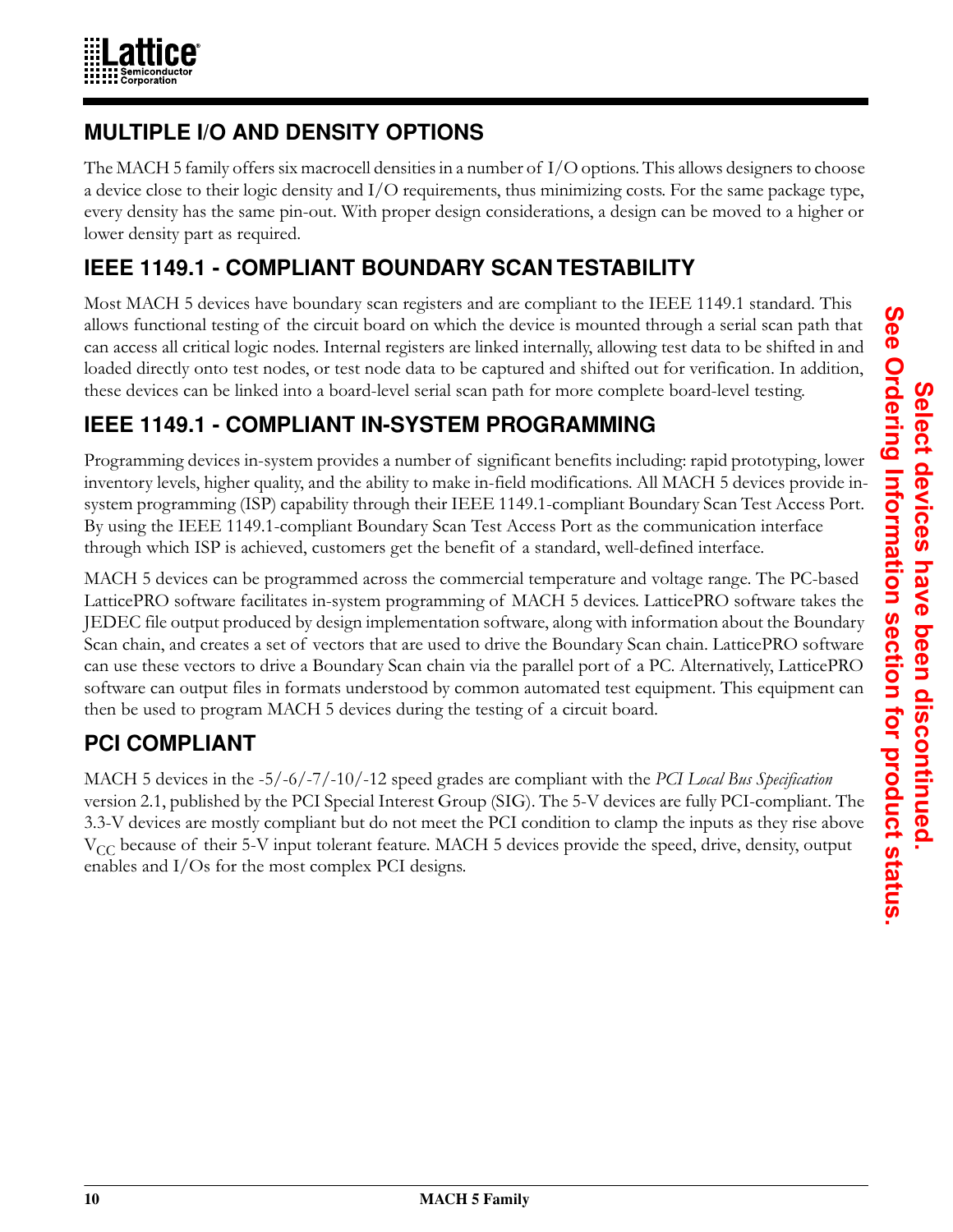# **SAFE FOR MIXED SUPPLY VOLTAGE SYSTEM DESIGNS 1**

Both the 3.3-V and 5-V V<sub>CC</sub> MACH 5 devices are safe for mixed supply voltage system designs. The 5-V devices will not overdrive 3.3-V devices above the output voltage of 3.3 V, while they accept inputs from other 3.3-V devices. The 3.3-V devices will accept inputs up to 5.5 V. Both the 3.3-V and 5-V versions have the same high-speed performance and provide easy-to-use mixed-voltage design capability.

#### *Note:*

*1. Excludes original M5-128, M5-192, and M5-256 while M5-128/1, M3-192/1 and M5-256/1 are supported. Please refer to Application Note titled "Hot Socketing and Mixed Supply Design with MACH 4 and MACH 5 Devices".*

# **BUS-FRIENDLY INPUTS AND I/OS**

All MACH 5 devices have inputs and I/Os which feature the Bus-Friendly circuitry incorporating two inverters in series which loop back to the input. This double inversion weakly holds the input at its last driven logic state. While it is a good design practice to tie unused pins to a known state, the Bus-Friendly input structure pulls pins away from the input threshold voltage where noise can cause high-frequency switching. At power-up, the Bus-Friendly latches are reset to a logic level "1." For the circuit diagram, please refer to the document entitled *MACH Endurance Characteristics* on the Lattice Data Book CD-ROM or Lattice web site.

# **POWER MANAGEMENT**

<span id="page-10-0"></span>There are 4 power/speed options in each MACH 5 PAL block (Table [5](#page-10-0)). The speed and power tradeoff can be tailored for each design. The signal speed paths in the lower-power PAL blocks will be slower than those in the higher-power PAL blocks. This feature allows speed critical paths to run at maximum frequency while the rest of the signal paths operate in a lower-power mode. In large designs, there may be several different speed requirements for different portions of the design.

| High Speed/High Power               | 100% Power   |
|-------------------------------------|--------------|
| Medium High Speed/Medium High Power | $67\%$ Power |
| Medium Low Speed/Medium Low Power   | 40% Power    |
| Low Speed/Low Power                 | 20% Power    |

|  | Table 5. Power Levels |
|--|-----------------------|
|  |                       |

# **PROGRAMMABLE SLEW RATE**

Each MACH 5 device I/O has an individually programmable output slew rate control bit. Each output can be individually configured for the higher speed transition  $(3 V/ns)$  or for the lower noise transition  $(1 V/ns)$ . For high-speed designs with long, unterminated traces, the slow-slew rate will introduce fewer reflections, less noise, and keep ground bounce to a minimum. For designs with short traces or well terminated lines, the fast slew rate can be used to achieve the highest speed. The slew rate is adjusted independent of power.

# **POWER-UP RESET/SET**

All flip-flops power up to a known state for predictable system initialization. If a macrocell is configured to SET on a signal from the control generator, then that macrocell will be SET during device power-up. If a macrocell is configured to RESET on a signal from the control generator or is not configured for set/reset, then that macrocell will RESET on power-up. To guarantee initialization values, the  $V_{CC}$  rise must be monotonic and the clock must be inactive until the reset delay time has elapsed.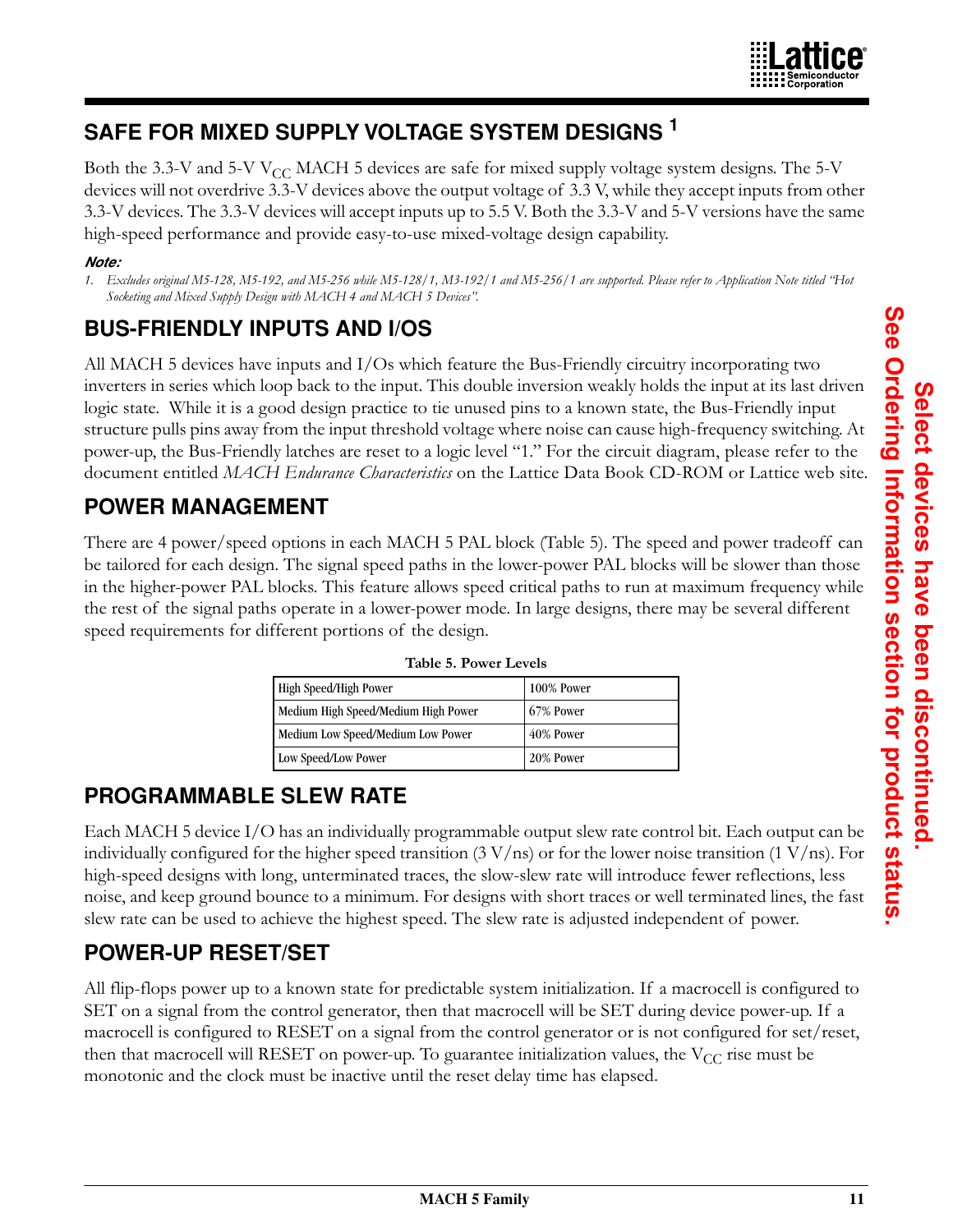

## **SECURITY BIT**

A programmable security bit is provided on the MACH 5 devices as a deterrent to unauthorized copying of the array configuration patterns. Once programmed, this bit defeats readback of the programmed pattern by a device programmer, securing proprietary designs from competitors. Programming and verification are also defeated by the security bit. The bit can only be reset by erasing the entire device.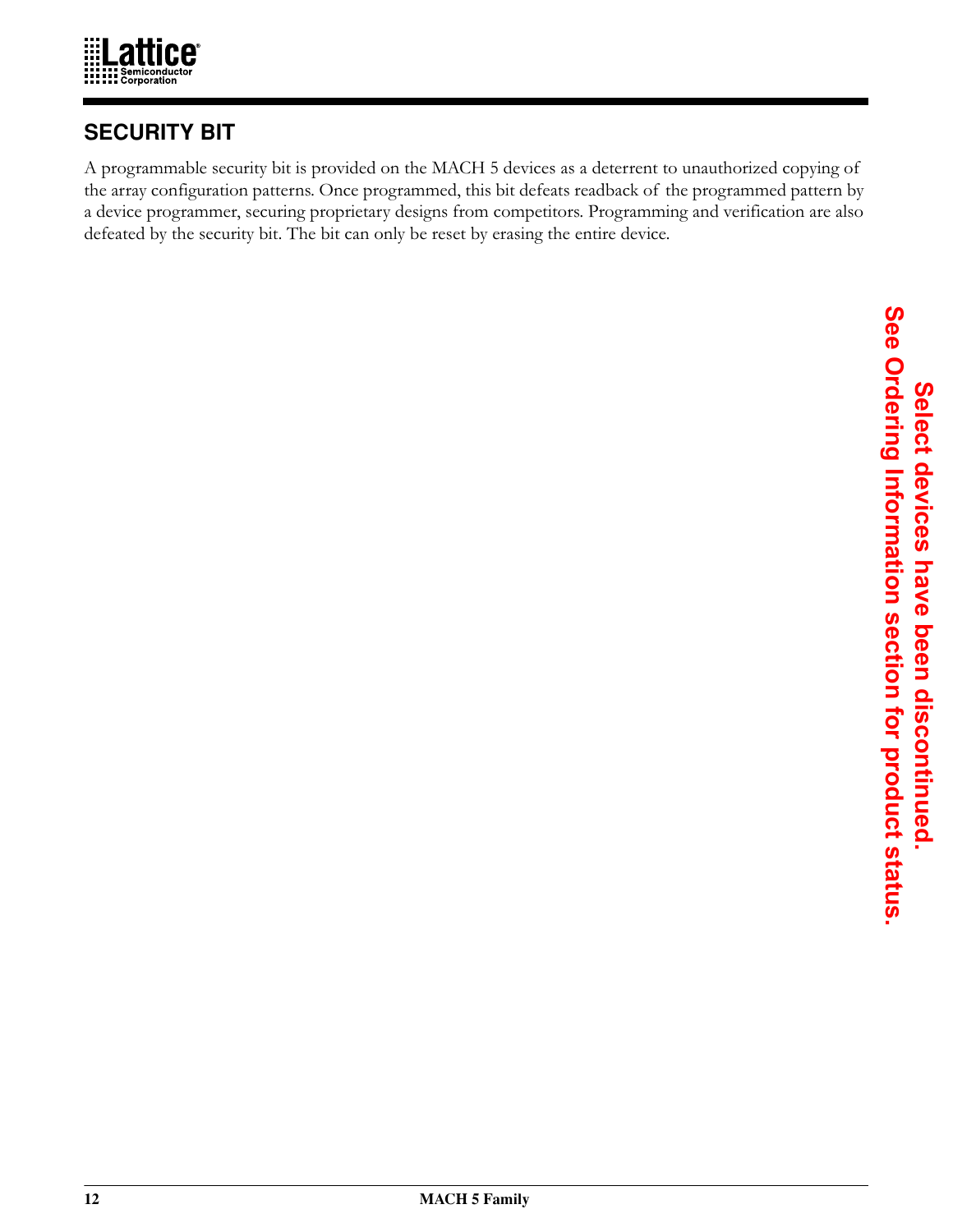

# **MACH 5 PAL BLOCK**

**Select devices have been discontinued.** 

Select devices have been discontinued

Lattice®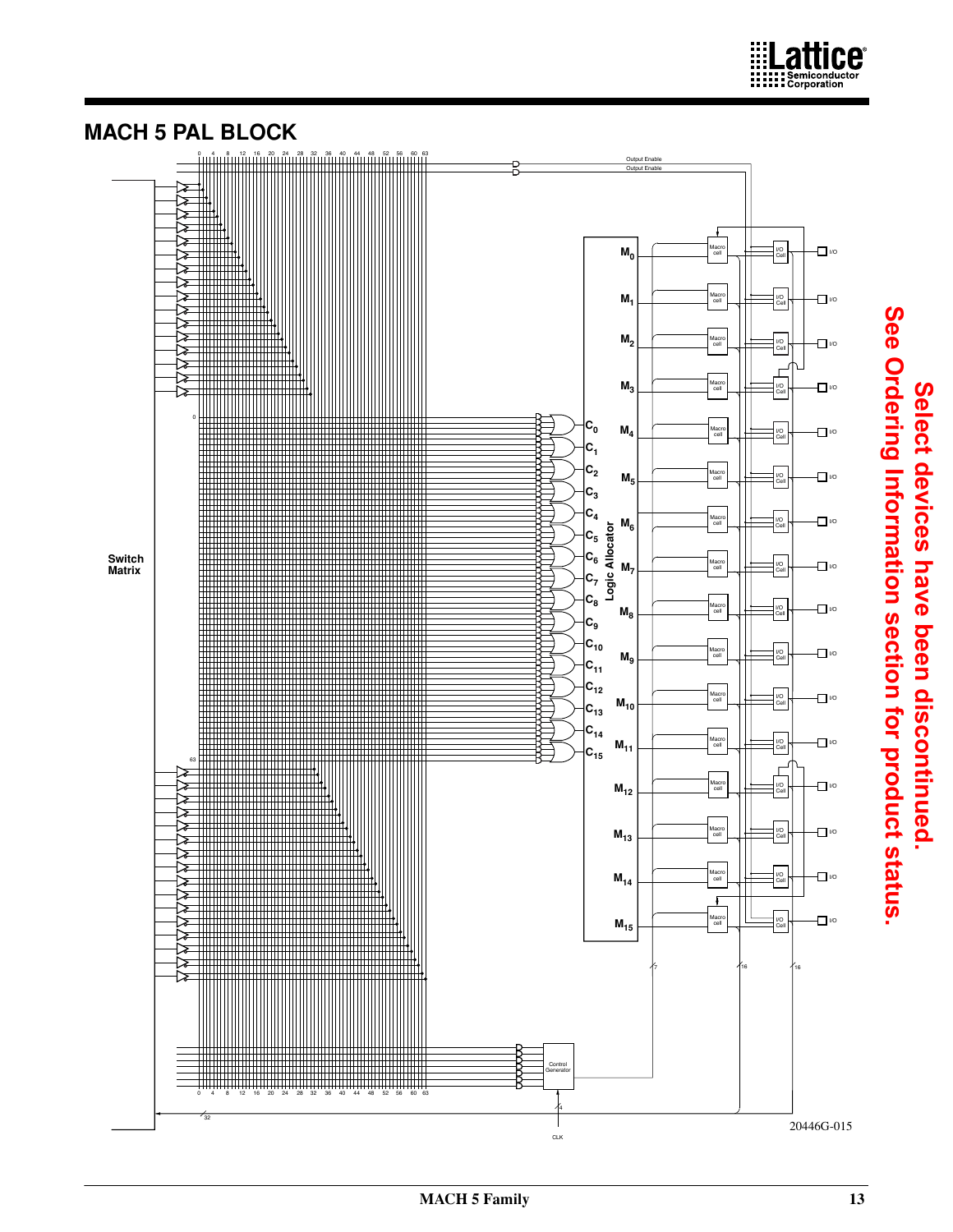

# **BLOCK DIAGRAM — M5(LV)-128/XXX**

**SEGMENT 0**

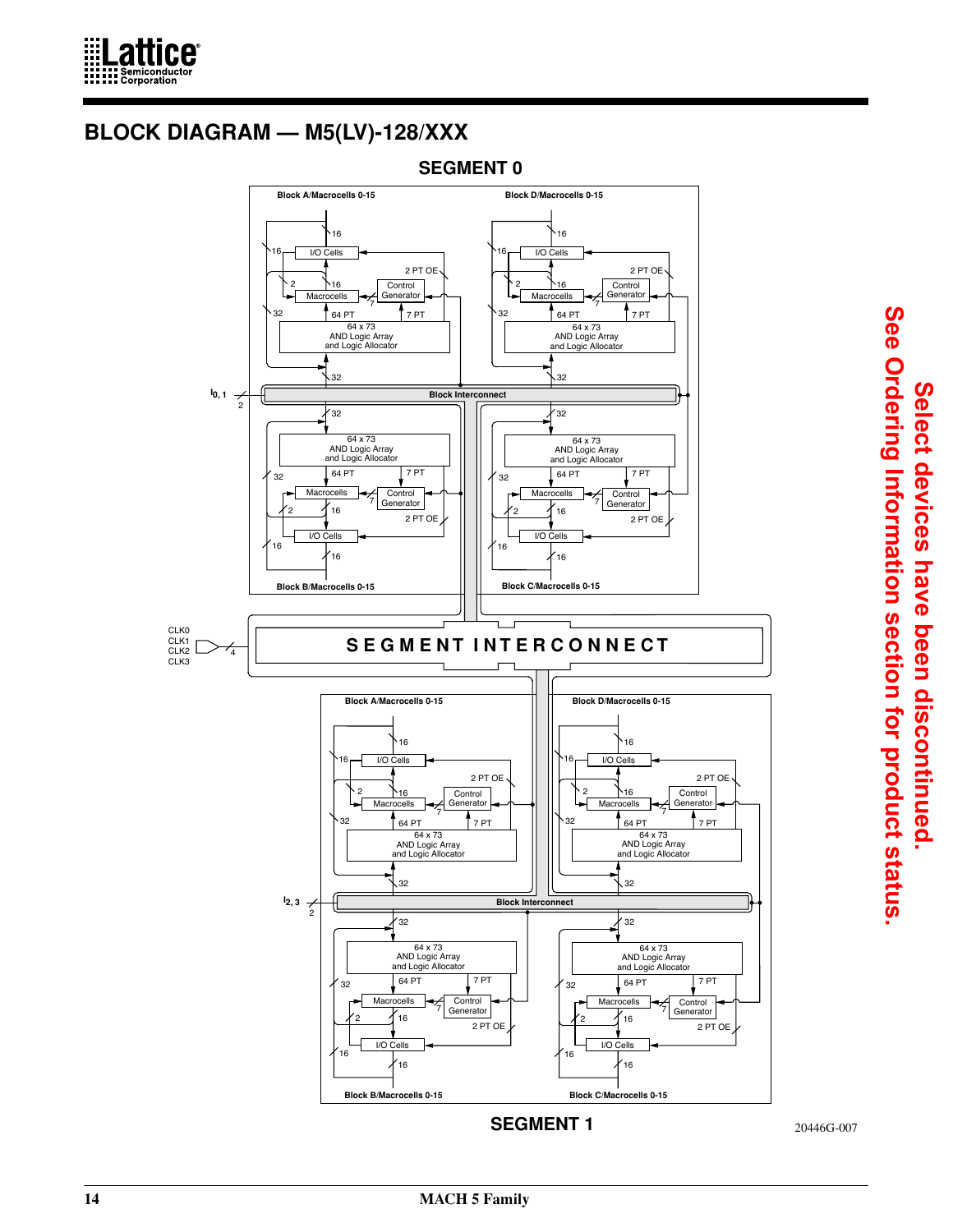

Lattice®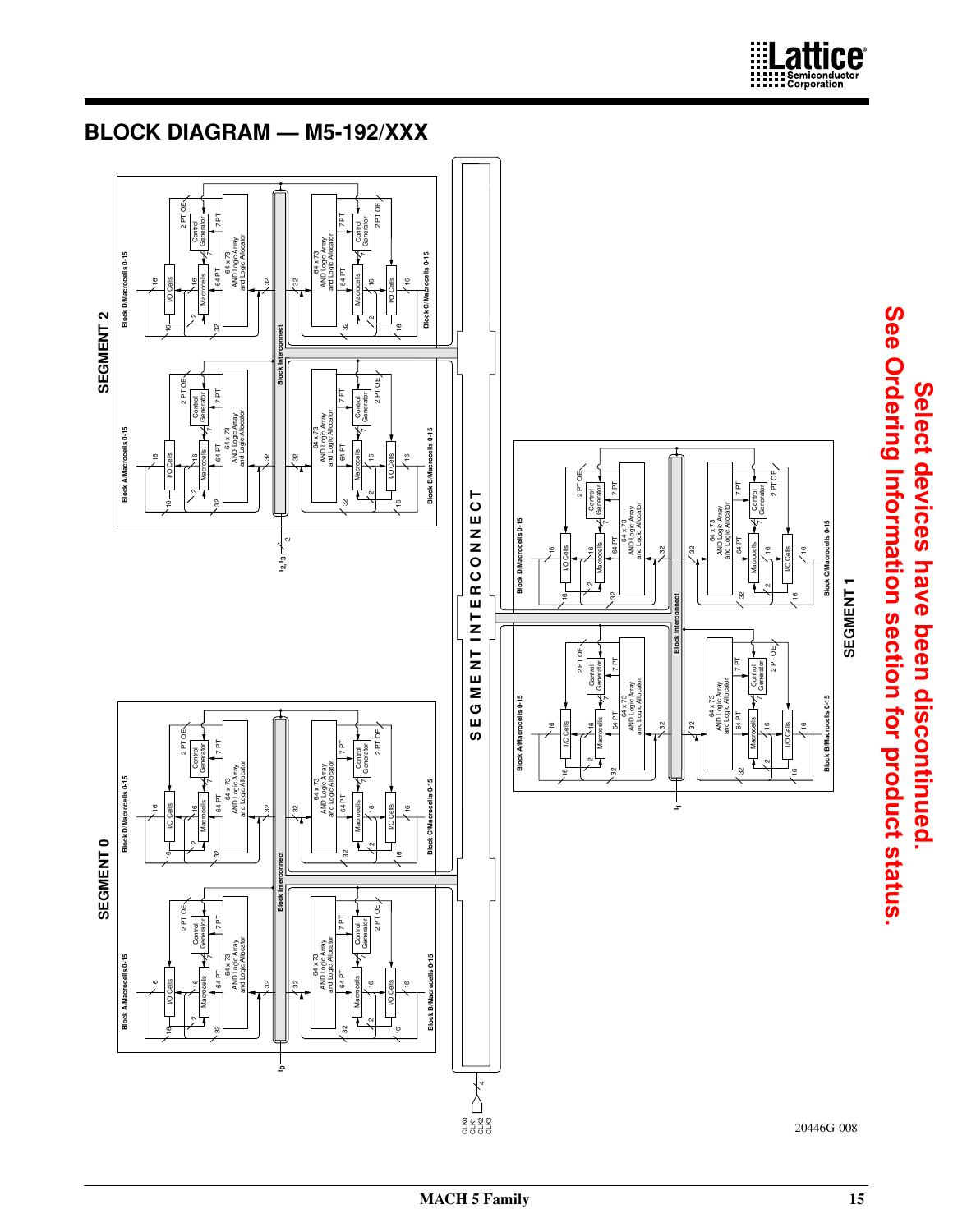





**Select devices have been discontinued.** 

Select devices have been discontinued.

**See Ordering Information section for product status.**

**16 MACH 5 Family**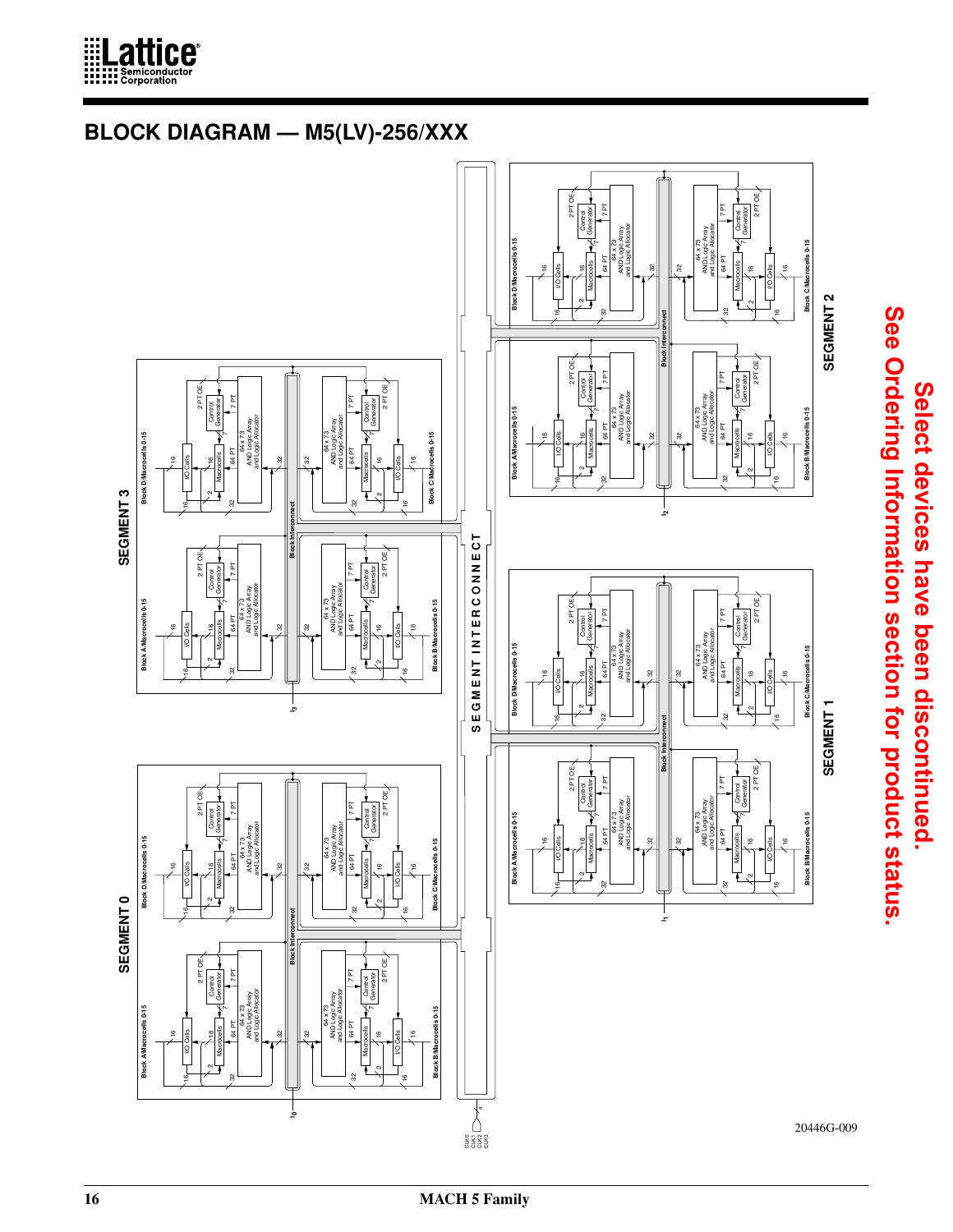

# **BLOCK DIAGRAM — M5(LV)-320/XXX**

**Block A/Macrocells 0-15 Block D/Macrocells 0-15**

**Nock A/Macrocells 0** 

SEGMENT<sub>0</sub>

ells 0-15

I Anak

**Block A/Macrocells 0-15 Block D/Macrocells 0-15**

**Block A/Mac** 

SEGMENT 4

**SEGMENT 0 SEGMENT 4**

**Select devices have been discontinued.** 

Select devices have been discontinued.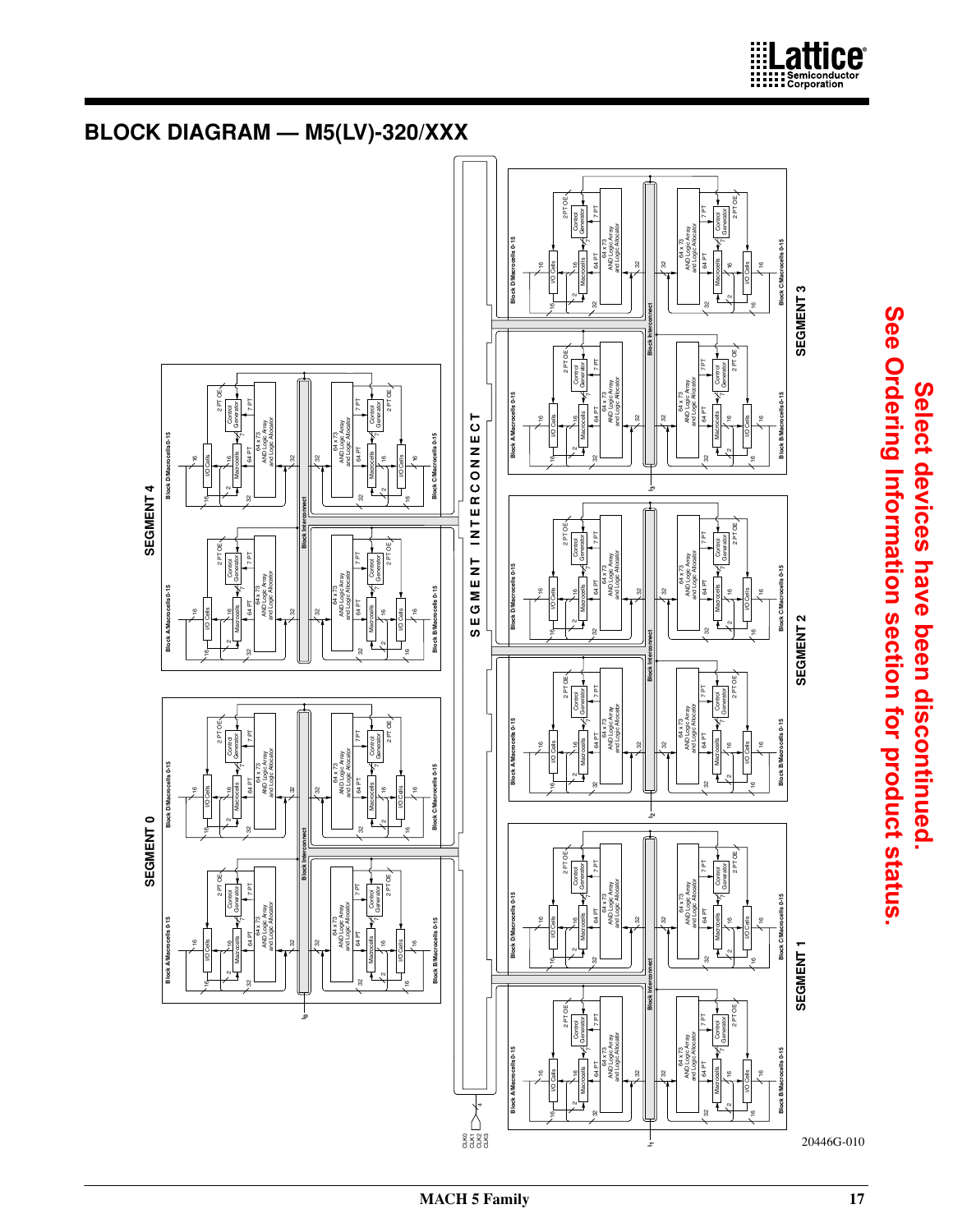

# **BLOCK DIAGRAM — M5(LV)-384/XXX**



See Ordering Information section for product status. **See Ordering Information section for product status.**Select devices have been discontinued. **Select devices have been discontinued.**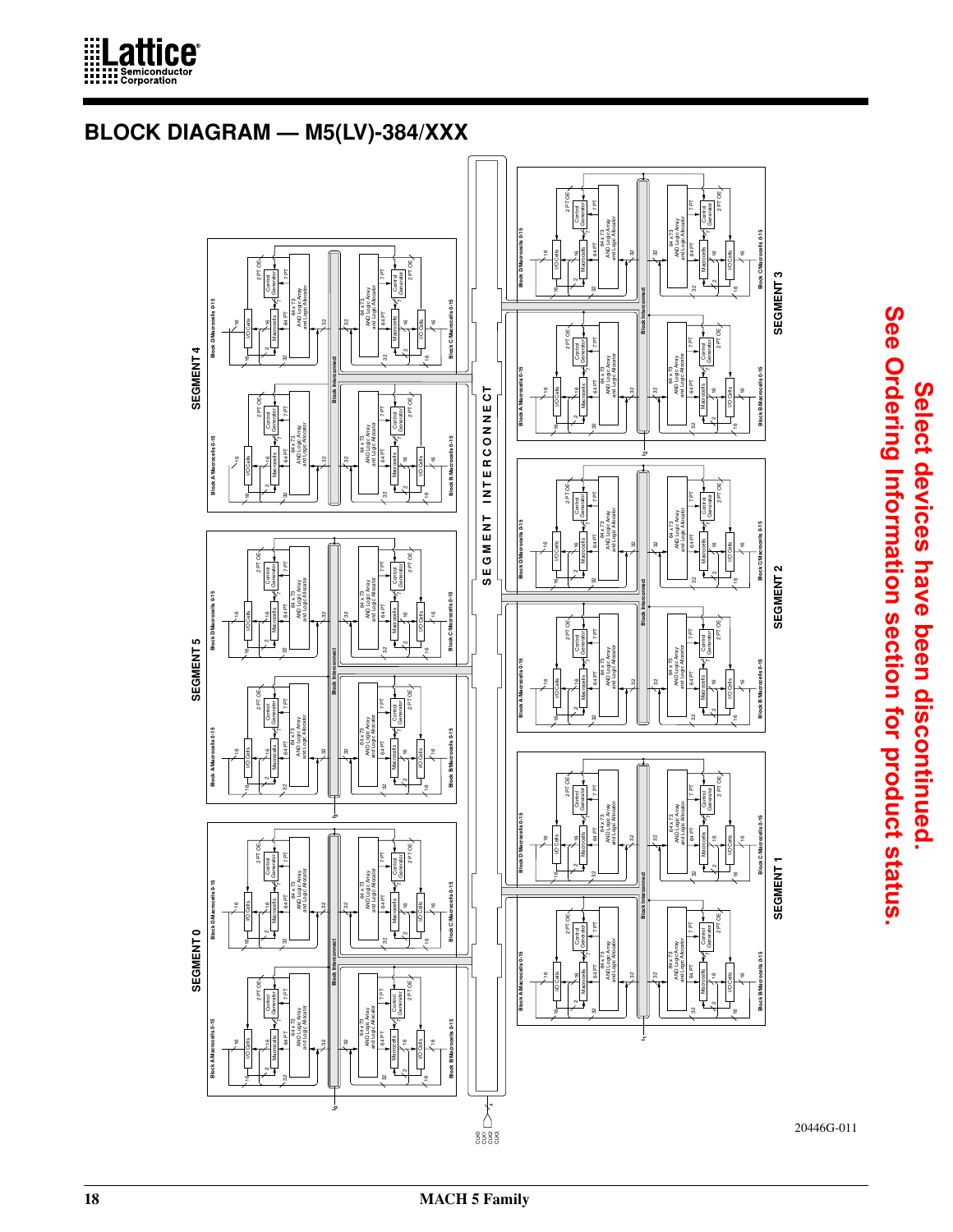

Macrocells  $\frac{4}{\sqrt{2}}$  Generation  $\frac{64 \text{ PT}}{\text{AU Log} \times 73}$ <br>AND Logic Array<br>and Logic Allocator

 $\approx$ 

32

Macrocells  $\begin{array}{c} \begin{array}{c} \hline \text{Mard} \end{array} \\ \hline \text{V} \end{array}$  Generator 64 PT

 $\sim$ 

7 PT

┛

64 x 73 AND Logic Array and Logic Allocator

32

 $\stackrel{\scriptscriptstyle\mathsf{6}}{=}\,$ 

5

Block B/Ma

5

I/O Cells

2 PT OE

64 PT

3

 $\overline{\phantom{0}}$ 

7 PT

Control<br>Generator

16

2 PT OE

I/O Cells  $\stackrel{\scriptscriptstyle\mathsf{6}}{=}\,$ 

**Block A/Macro** 

5

20446G-012

Macrocells  $\begin{array}{c} \hline \text{Marcocells} \\ \hline \text{V} \end{array}$  Generator 64 PT

Macrocells  $\begin{bmatrix} -4 \\ 7 \end{bmatrix}$  Generator 64 PT

 $\frac{M}{V}$  Control  $\frac{1}{\sqrt{2}}$  Generator 64 PT

1

Macrocells Control Generator 64 PT

 $\overline{\phantom{0}}$ 

7 PT

16

2 PT OE

7 PT

32

16

9

**Block B/Macrocells 0-15 Block C/Macrocells 0-15**

**SEGMENT 2**

SEGMENT<sub>2</sub>

9

Lattice®

16

I/O Cells

16

I/O Cells

2 PT OE

2

7 PT

32

9

 $\scriptstyle\sim$  $\approx$ 

2 PT OE

7 PT

33

**1**

9

9

**Block B/Macrocells 0-15 Block C/Macrocells 0-15**

Block C/M

**SEGMENT 1**

SEGMENT<sub>1</sub>

9

9

I/O Cells

5

I/O Cells

2 PT OE

e<br>Segge

4

 $\scriptstyle\mathtt{c}$  $\stackrel{\scriptscriptstyle\mathsf{6}}{=}\,$ 

 $\approx$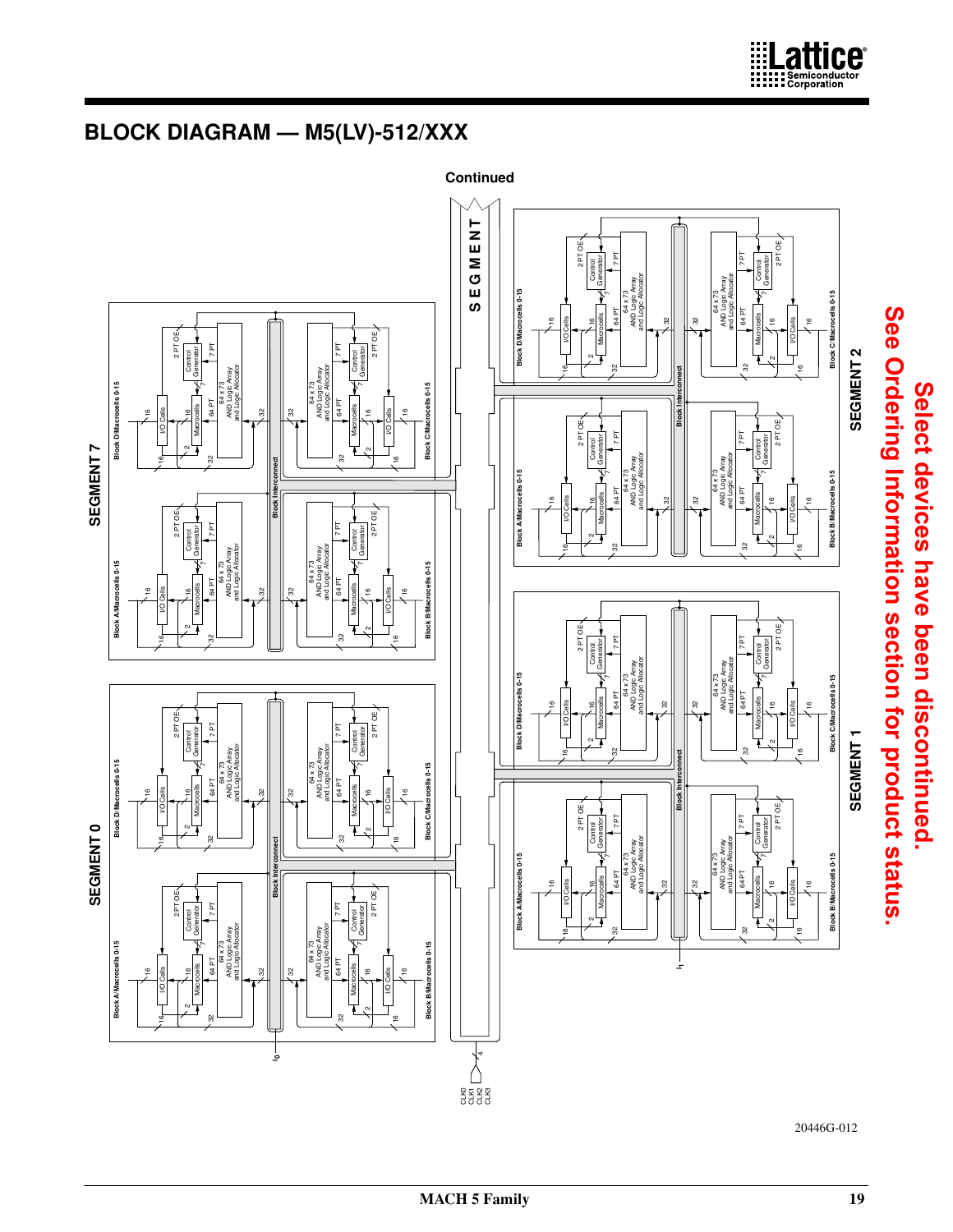

# **BLOCK DIAGRAM — M5(LV)-512/XXX**



20446G-013

**Select devices have been discontinued.** 

Select devices have been discontinued.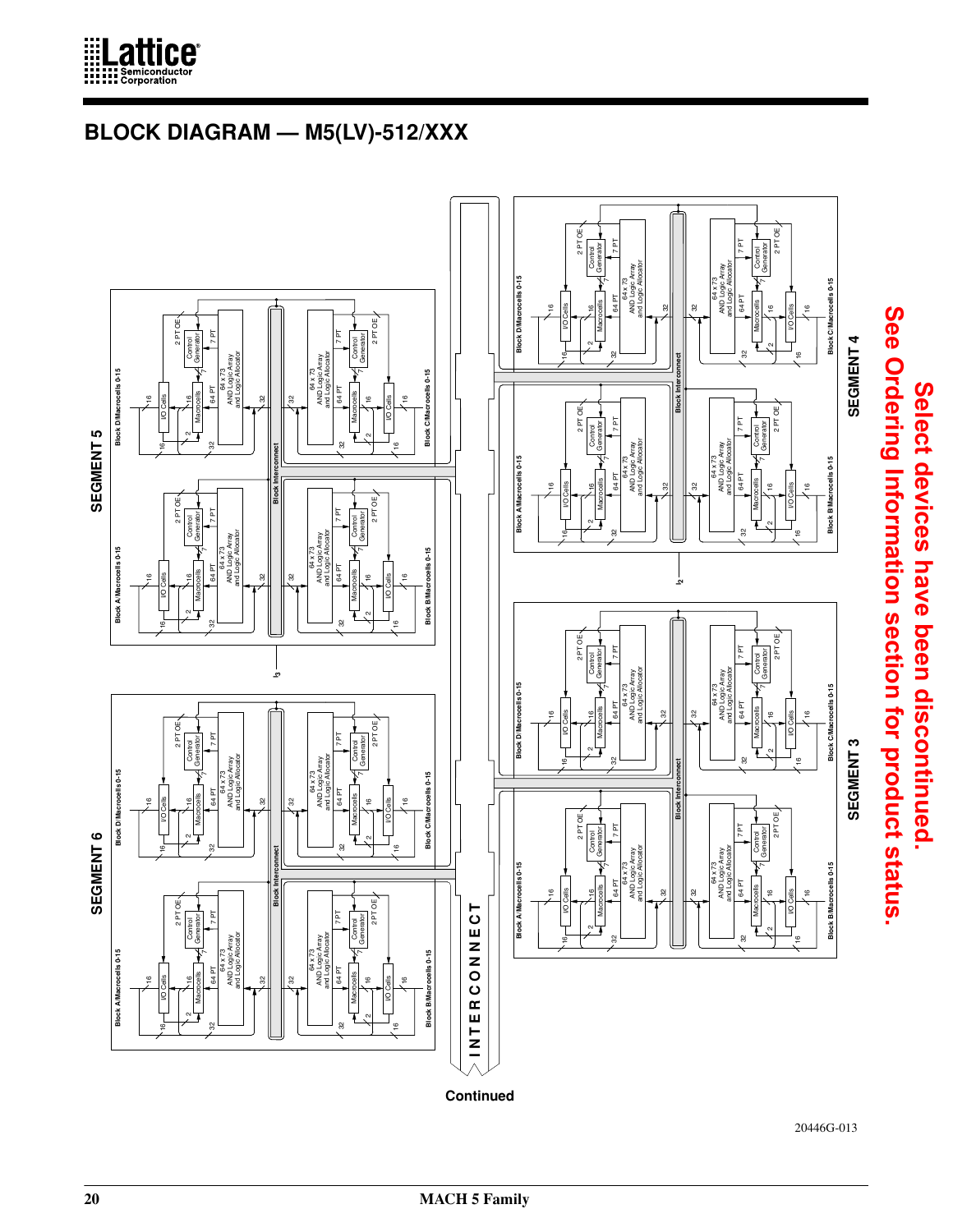

# **ABSOLUTE MAXIMUM RATINGS**

#### **M5**

| Device Junction                                                                       |
|---------------------------------------------------------------------------------------|
| Temperature (Note 1) $\dots \dots \dots \dots \dots +130^{\circ}C$ or $+150^{\circ}C$ |
| Supply Voltage                                                                        |
|                                                                                       |
|                                                                                       |
|                                                                                       |
| Latchup Current $(-40^{\circ}$ C to $+85^{\circ}$ C) 200 mA                           |
|                                                                                       |

*Stresses above those listed under Absolute Maximum Ratings may cause permanent device failure. Functionality at or above these limits is not implied. Exposure to Absolute Maximum Ratings for extended periods may affect device reliability.*

# **OPERATING RANGES**

#### **Commercial (C) Devices**

| Ambient Temperature $(T_A)$                                                                                        |
|--------------------------------------------------------------------------------------------------------------------|
| Supply Voltage $(V_{CC})$<br>with Respect to Ground +4.75 V to +5.25 V                                             |
| <b>Industrial (I) Devices</b>                                                                                      |
| Ambient Temperature $(T_A)$<br>Operating in Free Air40°C to +85°C                                                  |
| Supply Voltage $(V_{CC})$<br>with Respect to Ground +4.5 V to +5.5 V                                               |
| $\Omega_t$ and $\Omega_t$ are contracted in the set of $\Omega$ and $\Omega$ are contracted in the set of $\Omega$ |

*Operating ranges define those limits between which the functionality of the device is guaranteed.*

## **5-V DC CHARACTERISITICS OVER OPERATING RANGES**

| <b>Parameter</b><br><b>Symbol</b> | <b>Parameter Description</b>                                          | <b>Test Description</b>                                                                                              | Min   | Typ | Max    | Unit |
|-----------------------------------|-----------------------------------------------------------------------|----------------------------------------------------------------------------------------------------------------------|-------|-----|--------|------|
|                                   | <b>Output HIGH Voltage</b>                                            | $I_{OH} = -3.2$ mA, $V_{CC} = Min$ , $V_{IN} = V_{IH}$ or $V_{IL}$                                                   | 2.4   |     |        | V    |
| $V_{OH}$                          | (For M5-128/1, M5-192/1, M5-256/1, M5-320,<br>M5-384, M5-512 Devices) | $I_{OH} = -100 \mu A$ , $V_{CC} = Max$ , $V_{IN} = V_{IH}$ or $V_{IL}$                                               |       | 3.3 | 3.6    | V    |
|                                   | Output HIGH Voltage                                                   | $I_{OH} = -3.2$ mA, $V_{CC} = Min$ , $V_{IN} = V_{IH}$ or $V_{IL}$                                                   | 2.4   |     |        | V    |
|                                   | (For M5-128, M5-192, M5-256 Devices)                                  | $I_{OH} = -2.5$ mA, $V_{CC} = 5.25$ V, $V_{IN} = V_{IH}$ or $V_{IL}$                                                 |       |     | 3.6    | V    |
| $\rm V_{OL}$                      | Output LOW Voltage (Note 2)                                           | $I_{OL}$ = +16 mA, $V_{CC}$ = Min, $V_{IN}$ = $V_{IH}$ or $V_{IL}$                                                   |       |     | 0.5    | V    |
| $V_{IH}$                          | <b>Input HIGH Voltage</b>                                             | Guaranteed Input Logical HIGH Voltage for all Inputs<br>(Note 3)                                                     | 2.0   |     |        | V    |
| $V_{IL}$                          | <b>Input LOW Voltage</b>                                              | Guaranteed Input Logical LOW Voltage for all Inputs<br>(Note 3)                                                      |       |     | 0.8    | V    |
| $\mathbf{I}_{\text{IH}}$          | <b>Input HIGH Leakage Current</b>                                     | $V_{IN}$ = 5.25, $V_{CC}$ = Max (Note 4)                                                                             |       |     | 10     | μA   |
| $\mathbf{I}_{\rm IL}$             | <b>Input LOW Leakage Current</b>                                      | $V_{IN} = 0$ , $V_{CC} = Max (Note 4)$                                                                               |       |     | $-10$  | μA   |
| I <sub>OZH</sub>                  | Off-State Output Leakage Current HIGH                                 | $V_{\text{OUT}} = 5.25$ , $V_{\text{CC}} = \text{Max}$ , $V_{\text{IN}} = V_{\text{IH}}$ or $V_{\text{IL}}$ (Note 4) |       |     | 10     | μA   |
| $I_{OZL}$                         | Off-State Output Leakage Current LOW                                  | $V_{\text{OUT}} = 0$ , $V_{\text{CC}} = \text{Max}$ , $V_{\text{IN}} = V_{\text{IH}}$ or $V_{\text{IL}}$ (Note 4)    |       |     | $-10$  | μA   |
| $I_{SC}$                          | <b>Output Short-Circuit Current</b>                                   | $V_{\text{OUT}} = 0.5 V_{\text{CC}} = \text{Max}, V_{\text{IN}} = V_{\text{IH}}$ or $V_{\text{IL}}$ (Note 5)         | $-30$ |     | $-180$ | mA   |

#### *Note:*

- *1. 150° for M5-128, M5-192 and M5-256 devices. 130° for M5-128/1, M5-192/1, M5-256/1, M5-320, M5-384 and M5-512 devices.*
- *2. Total IOL between ground pins should not exceed 64 mA.*
- *3. These are absolute values with respect to device ground, and all overshoots due to system and/or tester noise are included.*
- 4. I/O pin leakage is the worst case of  $I_{IL}$  and  $I_{OZL}$  or  $I_{IH}$  and  $I_{OZH}$ .
- *5. Not more than one output should be shorted at a time. Duration of the short-circuit should not exceed one second.*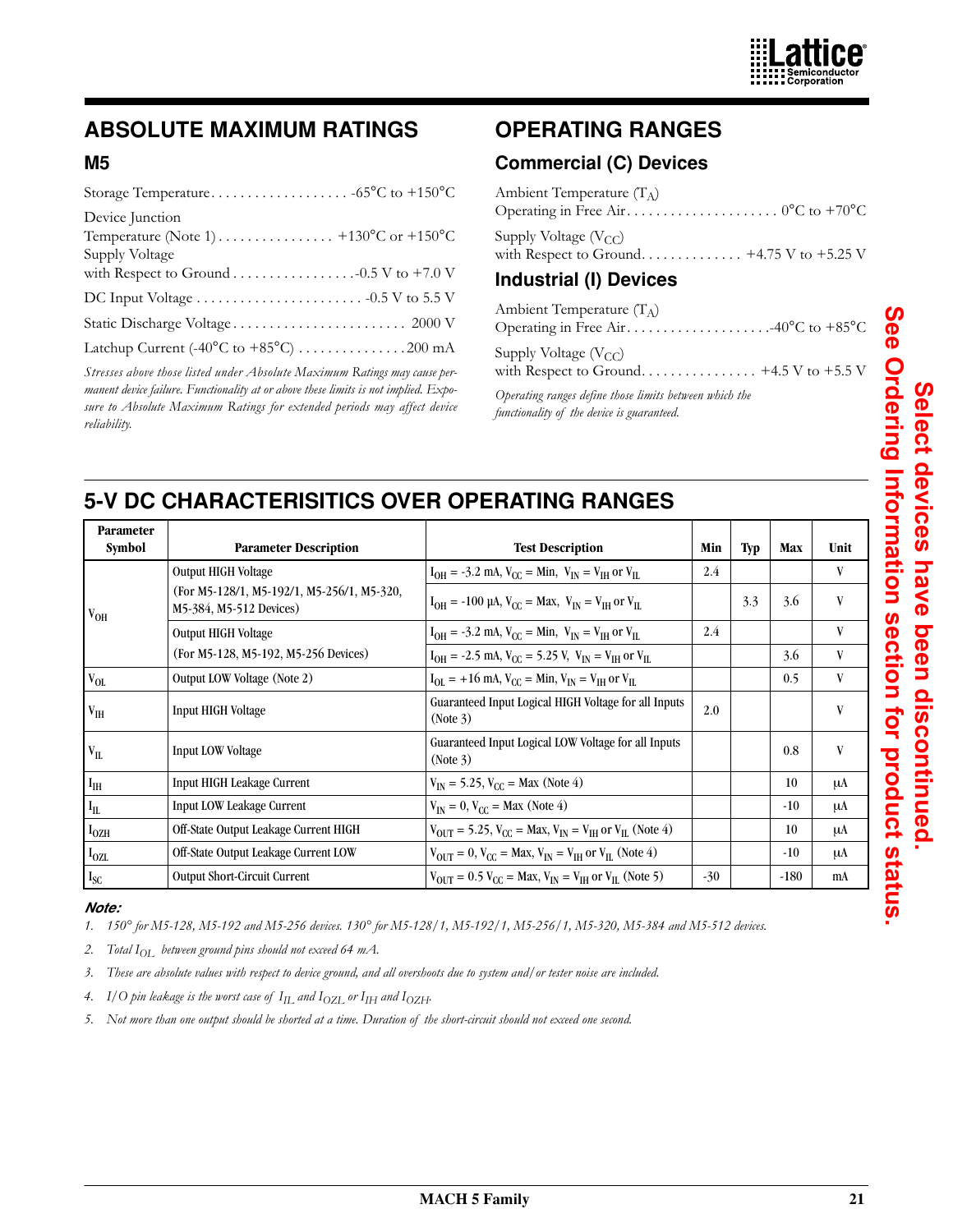

## **ABSOLUTE MAXIMUM RATINGS**

#### **M5LV**

| Supply Voltage                                                |
|---------------------------------------------------------------|
|                                                               |
|                                                               |
| Latchup Current (-40 $^{\circ}$ C to +85 $^{\circ}$ C) 200 mA |

*Stresses above those listed under Absolute Maximum Ratings may cause permanent device failure. Functionality at or above these limits is not implied. Exposure to Absolute Maximum Ratings for extended periods may affect device reliability.*

# **OPERATING RANGES**

## **Commercial (C) Devices**

| Ambient Temperature $(T_A)$                                       |
|-------------------------------------------------------------------|
| Supply Voltage $(V_{CC})$                                         |
| Industrial (I) Devices                                            |
| Ambient Temperature $(T_A)$<br>Operating in Free Air40°C to +85°C |
| Supply Voltage $(V_{CC})$                                         |
| Operating ranges define those limits between which the            |

*functionality of the device is guaranteed.* 

# **3.3-V DC CHARACTERISITICS OVER OPERATING RANGES**

| <b>Parameter</b><br><b>Symbol</b> | <b>Parameter Description</b>          | <b>Test Description</b>                                                                                             |                                   | Min           | Max    | Unit |
|-----------------------------------|---------------------------------------|---------------------------------------------------------------------------------------------------------------------|-----------------------------------|---------------|--------|------|
|                                   | <b>Output HIGH Voltage</b>            | $V_{CC}$ = Min                                                                                                      | $I_{OH} = -100 \mu A$             | $V_{CC}$ -0.2 |        | V    |
| $V_{OH}$                          |                                       | $V_{IN} = V_{IH}$ or $V_{IL}$                                                                                       | $I_{OH} = 3.2$ mA                 | 2.4           |        | V    |
|                                   | <b>Output LOW Voltage</b>             | $V_{CC}$ = Min                                                                                                      | $I_{OL} = 100 \mu A$              |               | 0.2    | V    |
| $V_{OL}$                          |                                       | $V_{IN} = V_{IH}$ or $V_{IL}$                                                                                       | $I_{OL} = 16 \text{ mA}$ (Note 1) |               | 0.5    | V    |
| $V_{IH}$                          | <b>Input HIGH Voltage</b>             | $V_{\text{OUT}} \geq V_{\text{OH}}$ Min or $V_{\text{OUT}} \leq V_{\text{OL}}$ Max (Note 2)                         |                                   | 2.0           | 5.5    | V    |
| $\rm V_{II}$                      | <b>Input LOW Voltage</b>              | $V_{\text{OUT}} \geq V_{\text{OH}}$ Min or $V_{\text{OUT}} \leq V_{\text{OL}}$ Max (Note 2)                         |                                   | $-0.3$        | 0.8    | V    |
| $I_{\rm IH}$                      | <b>Input HIGH Leakage Current</b>     | $V_{IN}$ = 3.6, $V_{CC}$ = Max (Note 3)                                                                             |                                   |               | 10     | μA   |
| $\vert I_{\text{IL}}\vert$        | Input LOW Leakage Current             | $V_{IN} = 0$ , $V_{CC} = Max (Note 3)$                                                                              |                                   |               | $-10$  | μA   |
| I <sub>OZH</sub>                  | Off-State Output Leakage Current HIGH | $V_{\text{OUT}} = 3.6$ , $V_{\text{CC}} = \text{Max}$ , $V_{\text{IN}} = V_{\text{IH}}$ or $V_{\text{IL}}$ (Note 3) |                                   |               | 10     | μA   |
| $I_{OZL}$                         | Off-State Output Leakage Current LOW  | $V_{\text{OUT}} = 0$ , $V_{\text{CC}} = \text{Max}$ , $V_{\text{IN}} = V_{\text{IH}}$ or $V_{\text{IL}}$ (Note 3)   |                                   |               | $-10$  | μA   |
| $I_{SC}$                          | <b>Output Short-Circuit Current</b>   | $V_{\text{OUT}} = 0.5 V_{\text{CC}} = \text{Max}, V_{\text{IN}} = V_{\text{IH}}$ or $V_{\text{IL}}$ (Note 4)        |                                   | $-15$         | $-160$ | mA   |

#### *Notes:*

*1. Total IOL between ground pins should not exceed 64 mA.*

- *2. These are absolute values with respect to device ground, and all overshoots due to system and/or tester noise are included.*
- 3. I/O pin leakage is the worst case of  $I_{\text{IL}}$  and  $I_{\text{OZL}}$  or  $I_{\text{IH}}$  and  $I_{\text{OZH}}$ .
- *4. Not more than one output should be shorted at one time. Duration of the short-circuit should not exceed one second.*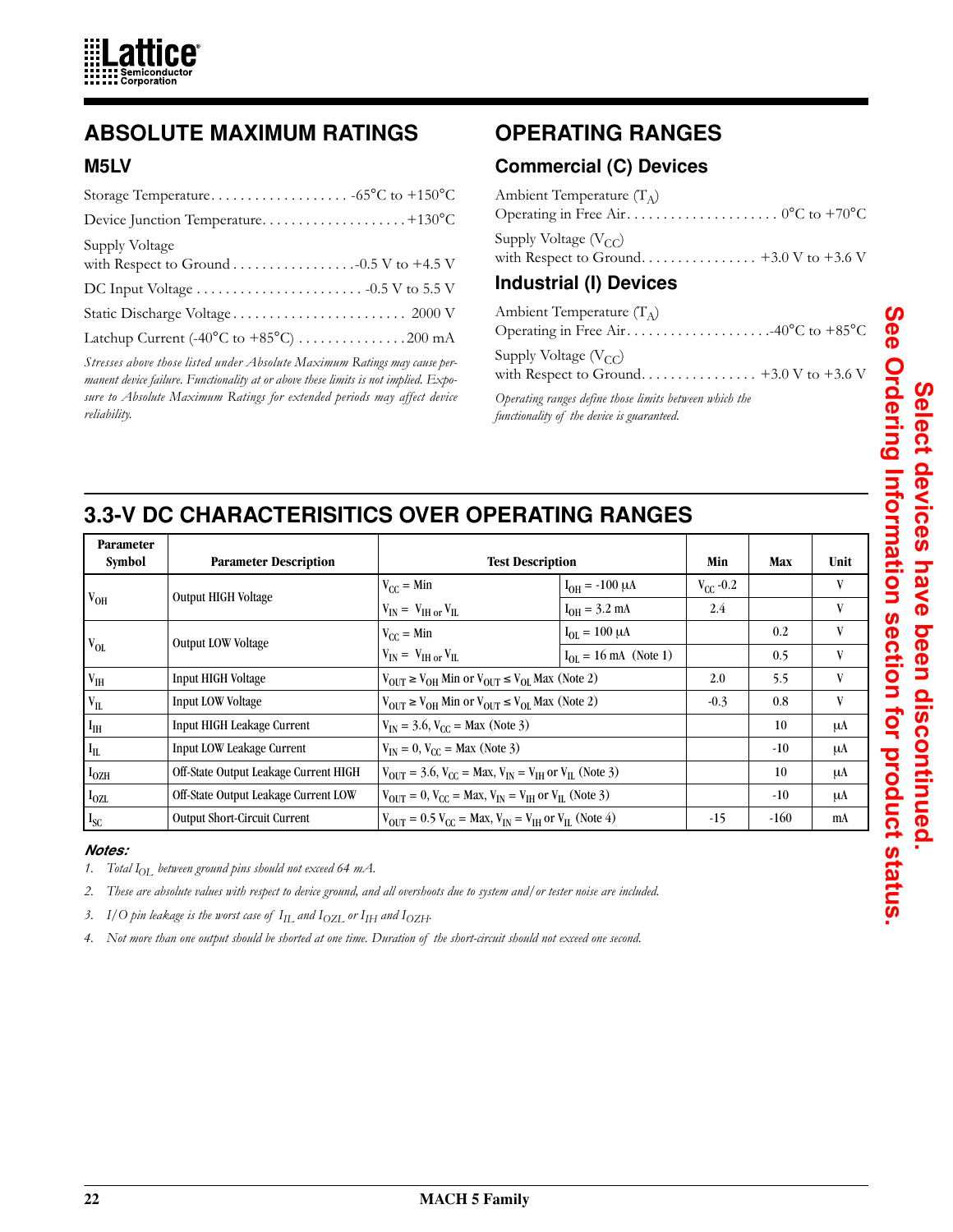

# **M5(LV) TIMING PARAMETERS OVER OPERATING RANGES1**

|                    |                                                          |     | $-5$ |     | $-6$    |     | $-7$    |         | $-10$   |         | $-12$   |         | $-15$   |         | $-20$   |      |
|--------------------|----------------------------------------------------------|-----|------|-----|---------|-----|---------|---------|---------|---------|---------|---------|---------|---------|---------|------|
|                    |                                                          | Min | Max  | Min | Max     | Min | Max     | Min     | Max     | Min     | Max     | Min     | Max     | Min     | Max     | Unit |
|                    | <b>Combinatorial Delay:</b>                              |     |      |     |         |     |         |         |         |         |         |         |         |         |         |      |
| t <sub>PDi</sub>   | Internal combinatorial propagation<br>delay              |     | 3.5  |     | 4.5     |     | 5.5     |         | 8.0     |         | 10.0    |         | 13.0    |         | 18.0    | ns   |
| $t_{PD}$           | Combinatorial propagation delay                          |     | 5.5  |     | 6.5     |     | 7.5     |         | 10.0    |         | 12.0    |         | 15.0    |         | 20.0    | ns   |
|                    | <b>Registered Delays:</b>                                |     |      |     |         |     |         |         |         |         |         |         |         |         |         |      |
| $t_{SS}$           | Synchronous clock setup time                             | 3.0 |      | 3.0 |         | 4.0 |         | 5.0     |         | 6.0     |         | 8.0     |         | 10.0    |         | ns   |
| t <sub>SA</sub>    | Asynchronous clock setup time                            | 3.0 |      | 3.0 |         | 4.0 |         | 5.0     |         | 6.0     |         | 7.0     |         | 8.0     |         | ns   |
| $t_{\rm HS}$       | Synchronous clock hold time                              | 0.0 |      | 0.0 |         | 0.0 |         | 0.0     |         | 0.0     |         | 0.0     |         | 0.0     |         | ns   |
| t <sub>НА</sub>    | Asynchronous clock hold time                             | 3.0 |      | 3.0 |         | 4.0 |         | 5.0     |         | 6.0     |         | 7.0     |         | 8.0     |         | ns   |
| t <sub>COSi</sub>  | Synchronous clock to internal output                     |     | 2.5  |     | 3.0     |     | 4.0     |         | 5.0     |         | 6.0     |         | 8.0     |         | 10.0    | ns   |
| $t_{\text{COS}}$   | Synchronous clock to output                              |     | 4.5  |     | 5.0     |     | 6.0     |         | 7.0     |         | 8.0     |         | 10.0    |         | 12.0    | ns   |
| t <sub>COAi</sub>  | Asynchronous clock to internal output                    |     | 6.0  |     | 6.0     |     | 8.0     |         | 10.0    |         | 13.0    |         | 15.0    |         | 18.0    | ns   |
| $t_{\text{COA}}$   | Asynchronous clock to output                             |     | 8.0  |     | 8.0     |     | 10.0    |         | 12.0    |         | 15.0    |         | 17.0    |         | 20.0    | ns   |
|                    | <b>Latched Delays:</b>                                   |     |      |     |         |     |         |         |         |         |         |         |         |         |         |      |
| t <sub>SAL</sub>   | Latch setup time                                         | 3.0 |      | 4.0 |         | 4.0 |         | 5.0     |         | 6.0     |         | 7.0     |         | 8.0     |         | ns   |
| $t_{HAL}$          | Latch hold time                                          | 3.0 |      | 3.0 |         | 4.0 |         | 5.0     |         | 6.0     |         | 7.0     |         | 8.0     |         | ns   |
| <sup>t</sup> pDLi  | Transparent latch internal                               |     | 6.0  |     | 7.0     |     | 7.0     |         | 8.0     |         | 9.0     |         | 10.0    |         | 10.0    | ns   |
| <sup>I</sup> PDL   | Propagation delay through transparent<br>latch           |     | 8.0  |     | 9.0     |     | 9.0     |         | 10.0    |         | 11.0    |         | 12.0    |         | 12.0    | ns   |
| t <sub>GOAi</sub>  | Gate to internal output                                  |     | 7.0  |     | 8.0     |     | 8.0     |         | 9.0     |         | 10.0    |         | 11.0    |         | 12.0    | ns   |
| $t_{\rm GOA}$      | Gate to output                                           |     | 9.0  |     | 10.0    |     | 10.0    |         | 11.0    |         | 12.0    |         | 13.0    |         | 14.0    | ns   |
|                    | <b>Input Register Delays:</b>                            |     |      |     |         |     |         |         |         |         |         |         |         |         |         |      |
| t <sub>SIRS</sub>  | Input register setup time using a<br>synchronous clock   | 2.0 |      | 2.0 |         | 2.0 |         | 3.0     |         | 3.0     |         | 3.0     |         | 3.0     |         | ns   |
| <sup>I</sup> SIRA  | Input register setup time using an<br>asynchronous clock | 0.0 |      | 0.0 |         | 0.0 |         | 0.0     |         | 0.0     |         | 0.0     |         | 0.0     |         | ns   |
| <sup>L</sup> HIRS  | Input register hold time using a<br>synchronous clock    | 3.0 |      | 3.0 |         | 3.0 |         | 4.0     |         | 4.0     |         | 4.0     |         | 4.0     |         | ns   |
| $t_{\rm HIRA}$     | Input register hold time using an<br>asynchronous clock  | 6.0 |      | 6.0 |         | 6.0 |         | $7.0\,$ |         | $7.0\,$ |         | $7.0\,$ |         | $7.0\,$ |         | ns   |
|                    | <b>Input Latch Delays:</b>                               |     |      |     |         |     |         |         |         |         |         |         |         |         |         |      |
| t <sub>SIL</sub>   | Input latch setup time                                   | 2.0 |      | 2.0 |         | 2.0 |         | 3.0     |         | 3.0     |         | 3.0     |         | 3.0     |         | ns   |
| $t_{\rm HIL}$      | Input latch hold time                                    | 6.0 |      | 6.0 |         | 6.0 |         | 7.0     |         | $7.0\,$ |         | $7.0\,$ |         | $7.0\,$ |         | ns   |
| t <sub>pDILi</sub> | Transparent input latch                                  |     | 5.0  |     | 5.0     |     | 5.5     |         | 6.0     |         | 6.0     |         | 6.0     |         | 6.0     | ns   |
|                    | <b>Output Delays:</b>                                    |     |      |     |         |     |         |         |         |         |         |         |         |         |         |      |
| $t_{\text{BUF}}$   | Output buffer delay                                      |     | 2.0  |     | $2.0\,$ |     | $2.0\,$ |         | $2.0\,$ |         | $2.0\,$ |         | $2.0\,$ |         | $2.0\,$ | ns   |
| t <sub>SLW</sub>   | Slow slew rate delay                                     |     | 2.5  |     | 2.5     |     | 2.5     |         | 2.5     |         | 2.5     |         | 2.5     |         | 2.5     | ns   |
| $t_{EA}$           | Output enable time                                       |     | 7.5  |     | 7.5     |     | 9.5     |         | 10.0    |         | 12.0    |         | 15.0    |         | 20.0    | ns   |
| $t_{ER}$           | Output disable time                                      |     | 7.5  |     | 7.5     |     | 9.5     |         | 10.0    |         | 12.0    |         | 15.0    |         | 20.0    | ns   |

See Ordering Information section for product status. **See Ordering Information section for product status.**Select devices have been discontinued. **Select devices have been discontinued.**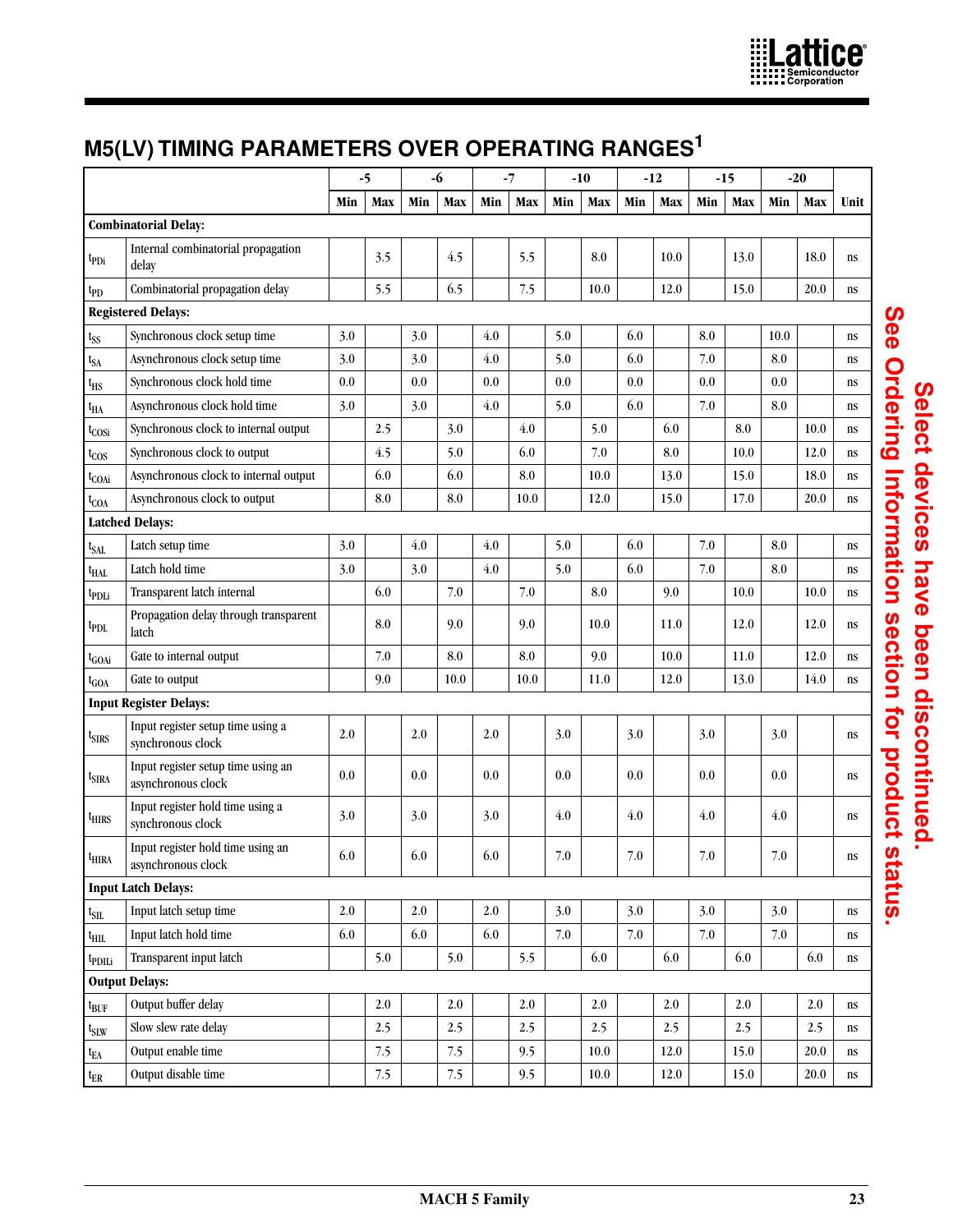

# **M5(LV) TIMING PARAMETERS OVER OPERATING RANGES1 (CONTINUED)**

|                  |                                                                        |     | $-5$          |     | -6   |     | $-7$          |     | $-10$         |     | $-12$         |      | $-15$         | $-20$ |               |      |
|------------------|------------------------------------------------------------------------|-----|---------------|-----|------|-----|---------------|-----|---------------|-----|---------------|------|---------------|-------|---------------|------|
|                  |                                                                        | Min | Max           | Min | Max  | Min | Max           | Min | Max           | Min | Max           | Min  | Max           | Min   | Max           | Unit |
|                  | <b>Power Delays:</b>                                                   |     |               |     |      |     |               |     |               |     |               |      |               |       |               |      |
| $t_{PL1}$        | Power level 1 delay (Note 2)                                           |     | 4.0<br>(5.0)  |     | 4.0  |     | 4.0<br>(5.0)  |     | 4.0<br>(5.0)  |     | 4.0<br>(5.0)  |      | 4.0<br>(5.0)  |       | 4.0<br>(5.0)  | ns   |
| $t_{PL2}$        | Power level 2 delay (Note 2)                                           |     | 6.0<br>(9.0)  |     | 6.0  |     | 6.0<br>(9.0)  |     | 6.0<br>(9.0)  |     | 6.0<br>(9.0)  |      | 6.0<br>(9.0)  |       | 6.0<br>(9.0)  | ns   |
| $t_{PL3}$        | Power level 3 delay (Note 2)                                           |     | 9.0<br>(17.5) |     | 9.0  |     | 9.0<br>(17.5) |     | 9.0<br>(17.5) |     | 9.0<br>(17.5) |      | 9.0<br>(17.5) |       | 9.0<br>(17.5) | ns   |
|                  | <b>Additional Cluster Delay:</b>                                       |     |               |     |      |     |               |     |               |     |               |      |               |       |               |      |
| $t_{PT}$         | Product term cluster delay                                             |     | 0.3           |     | 0.3  |     | 0.3           |     | 0.3           |     | 0.3           |      | 0.3           |       | 0.3           | ns   |
|                  | <b>Interconnect Delays:</b>                                            |     |               |     |      |     |               |     |               |     |               |      |               |       |               |      |
| t <sub>BLK</sub> | <b>Block interconnect delay</b>                                        |     | 1.5           |     | 1.5  |     | 1.5           |     | 2.0           |     | 2.0           |      | 2.0           |       | 2.0           | ns   |
| <sup>t</sup> SEG | Segment interconnect delay                                             |     | 4.5           |     | 4.5  |     | 5.0           |     | 6.0           |     | 6.0           |      | 6.0           |       | 6.0           | ns   |
|                  | <b>Reset and Preset Delays:</b>                                        |     |               |     |      |     |               |     |               |     |               |      |               |       |               |      |
| t <sub>SRi</sub> | Asynchronous reset or preset to internal<br>register output            |     | 6.0           |     | 8.0  |     | 8.0           |     | 10.0          |     | 12.0          |      | 14.0          |       | 16.0          | ns   |
| <sup>t</sup> sr  | Asynchronous reset or preset to register<br>output                     |     | 8.0           |     | 10.0 |     | 10.0          |     | 12.0          |     | 14.0          |      | 16.0          |       | 18.0          | ns   |
| <sup>t</sup> srr | Reset and set register recovery time                                   | 5.5 |               | 7.5 |      | 7.5 |               | 8.0 |               | 9.0 |               | 10.0 |               | 11.0  |               | ns   |
| t <sub>SRW</sub> | Asynchronous reset or preset width                                     | 3.0 |               | 4.0 |      | 4.0 |               | 5.0 |               | 6.0 |               | 7.0  |               | 8.0   |               | ns   |
|                  | <b>Clock Enable Delays:</b>                                            |     |               |     |      |     |               |     |               |     |               |      |               |       |               |      |
| $t_{CES}$        | Clock enable setup time                                                | 4.0 |               | 5.0 |      | 5.0 |               | 6.0 |               | 7.0 |               | 7.0  |               | 8.0   |               | ns   |
| $t_{\text{CEH}}$ | Clock enable hold time                                                 | 3.0 |               | 4.0 |      | 4.0 |               | 5.0 |               | 6.0 |               | 6.0  |               | 7.0   |               | ns   |
| Width:           |                                                                        |     |               |     |      |     |               |     |               |     |               |      |               |       |               |      |
| $t_{WLS}$        | Global clock width low (Note 3)                                        | 2.5 |               | 3.0 |      | 3.0 |               | 4.0 |               | 5.0 |               | 6.0  |               | 6.0   |               | ns   |
| $t_{WHS}$        | Global clock width high (Note 3)                                       | 2.5 |               | 3.0 |      | 3.0 |               | 4.0 |               | 5.0 |               | 6.0  |               | 6.0   |               | ns   |
| t <sub>WLA</sub> | Product term clock width low                                           | 3.0 |               | 4.0 |      | 4.0 |               | 5.0 |               | 6.0 |               | 7.0  |               | 8.0   |               | ns   |
| t <sub>WHA</sub> | Product term clock width high                                          | 3.0 |               | 4.0 |      | 4.0 |               | 5.0 |               | 6.0 |               | 7.0  |               | 8.0   |               | ns   |
| $t_{GWA}$        | Gate width low (for low transparent) or<br>high (for high transparent) | 3.0 |               | 4.0 |      | 4.0 |               | 5.0 |               | 6.0 |               | 7.0  |               | 8.0   |               | ns   |
| <sup>I</sup> WIR | Input register clock width low or high                                 | 3.0 |               | 4.0 |      | 4.0 |               | 5.0 |               | 6.0 |               | 7.0  |               | 8.0   |               | ns   |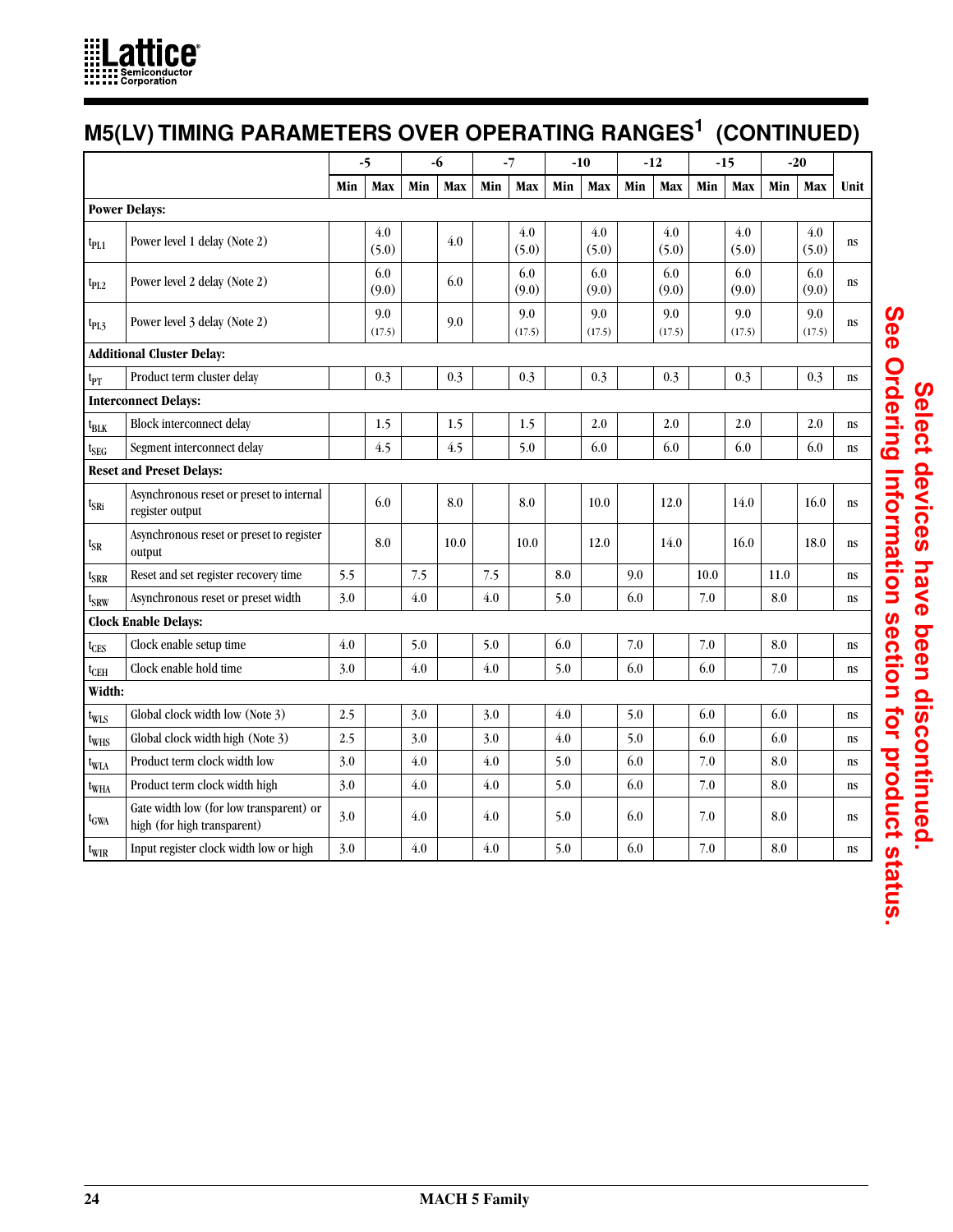

# **M5(LV) TIMING PARAMETERS OVER OPERATING RANGES1 (CONTINUED)**

|                   |                                                                                                                      |     | $-5$ |     | -6  | $-7$ |     |      | $-10$ |      | -12 |      | $-15$ |      | $-20$ |      |
|-------------------|----------------------------------------------------------------------------------------------------------------------|-----|------|-----|-----|------|-----|------|-------|------|-----|------|-------|------|-------|------|
|                   |                                                                                                                      | Min | Max  | Min | Max | Min  | Max | Min  | Max   | Min  | Max | Min  | Max   | Min  | Max   | Unit |
| <b>Frequency:</b> |                                                                                                                      |     |      |     |     |      |     |      |       |      |     |      |       |      |       |      |
|                   | External feedback, PAL block level. Min<br>of $1/(t_{WIS} + t_{WHS})$ or $1/(t_{SS} + t_{COS})$                      | 133 |      | 125 |     | 100  |     | 83.3 |       | 71.4 |     | 55.6 |       | 45.5 |       | MHz  |
| $f_{MAX}$         | Internal feedback, PAL block level. Min<br>of $1/(t_{WIS} + t_{WHS})$ or $1/(t_{SS} + t_{COSi})$                     | 182 |      | 167 |     | 125  |     | 100  |       | 83.3 |     | 62.5 |       | 50.0 |       | MHz  |
|                   | No feedback PAL block level. Min of<br>$1/(t_{WIS} + t_{WHS})$ or $1/(t_{SS} + t_{HS})$                              | 200 |      | 167 |     | 167  |     | 125  |       | 100  |     | 83.3 |       | 83.3 |       | MHz  |
|                   | External feedback, PAL block level. Min<br>of $1/(t_{\text{WIA}} + t_{\text{WHA}})$ or $1/(t_{SA} + t_{\text{COA}})$ | 91  |      | 91  |     | 71.4 |     | 58.8 |       | 47.6 |     | 41.7 |       | 35.7 |       | MHz  |
| $f_{MAXA}$        | Internal feedback, PAL block level. Min<br>of $1/(t_{\text{WIA}} + t_{\text{WHA}})$ or $1/(t_{SA} + t_{COAi})$       | 111 |      | 111 |     | 83.3 |     | 66.7 |       | 52.6 |     | 45.5 |       | 38.5 |       | MHz  |
|                   | No feedback, PAL block level. Min of<br>$1/(t_{\text{WLA}} + t_{\text{WHA}})$ or $1/(t_{SA} + t_{\text{HA}})$        | 167 |      | 125 |     | 125  |     | 100  |       | 83.3 |     | 71.4 |       | 62.5 |       | MHz  |
| $f_{MAXI}$        | Maximum input register frequency<br>$1/(t_{SIRS}+t_{HIRS})$ or $1/(2 \times t_{WICW})$                               | 167 |      | 125 |     | 125  |     | 100  |       | 83.3 |     | 71.4 |       | 62.5 |       | MHz  |

#### *Notes:*

*1. See "MACH Switching Test Circuits" documentation on the Lattice Data Book CD-ROM or Lattice web site.*

*2. Numbers in parentheses are for M5-128, M5-192, M5-256.*

3. If a signal is used as both a clock and a logic array input, then the maximum input frequency applies  $(f_{MAX}/2)$ .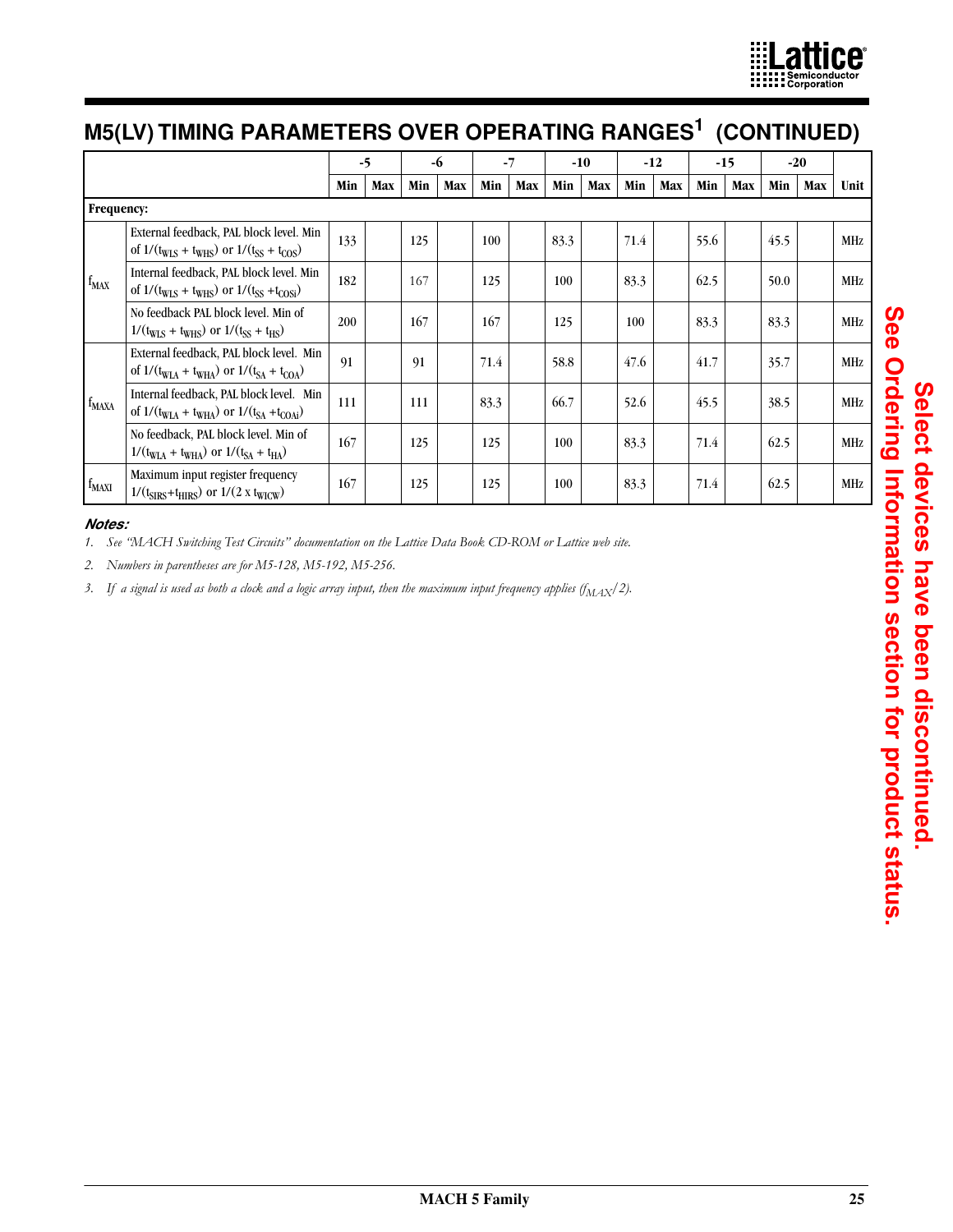

# **CAPACITANCE<sup>1</sup>**

| <b>Parameter Symbol</b> | <b>Parameter</b><br><b>Description</b> |                          | <b>Test conditions</b>                                                       | Typ | Unit |
|-------------------------|----------------------------------------|--------------------------|------------------------------------------------------------------------------|-----|------|
| $c_{\rm IN}$            | I/CLK pin                              | $V_{IN} = 2.0 V$         | $\frac{3.3 \text{ V} \text{ or } 5 \text{ V}}{25^{\circ} \text{ C}}$ , 1 MHz |     | DF   |
| c <sub>V0</sub>         | $I/O$ pin                              | $V_{\text{OUT}} = 2.0 V$ | $\frac{3.3 \text{ V} \text{ or } 5 \text{ V}$ , 25° C, 1 MHz                 |     | рF   |

*1. These parameters are not 100% tested, but are calculated at initial characterization and at any time the design is modified where these parameters may be affected.*

# **I<sub>CC</sub> vs. FREQUENCY**

These curves represent the typical power consumption for a particular device at system frequency. The selected "typical" pattern is a 16-bit up-down counter. This pattern fills the device and exercises every macrocell. Maximum frequency shown uses internal feedback and a D-type register. Power/Speed are optimized to obtain the highest counter frequency and the lowest power. The highest frequency (LSBs) is placed in common PAL blocks, which are set to high power. The lowest frequency signals (MSBs) are placed in a common PAL block and set to lowest power. For a more detailed discussion about MACH 5 power consumption, refer to the application note entitled *MACH 5 Power* in the Application Notes section on the Lattice Data Book CD-ROM or Lattice web site.



**I<sub>CC</sub> CURVES AT HIGH /LOW POWER MODES** 

**Figure 8. I<sub>CC</sub> Curves at High/Low Power Modes**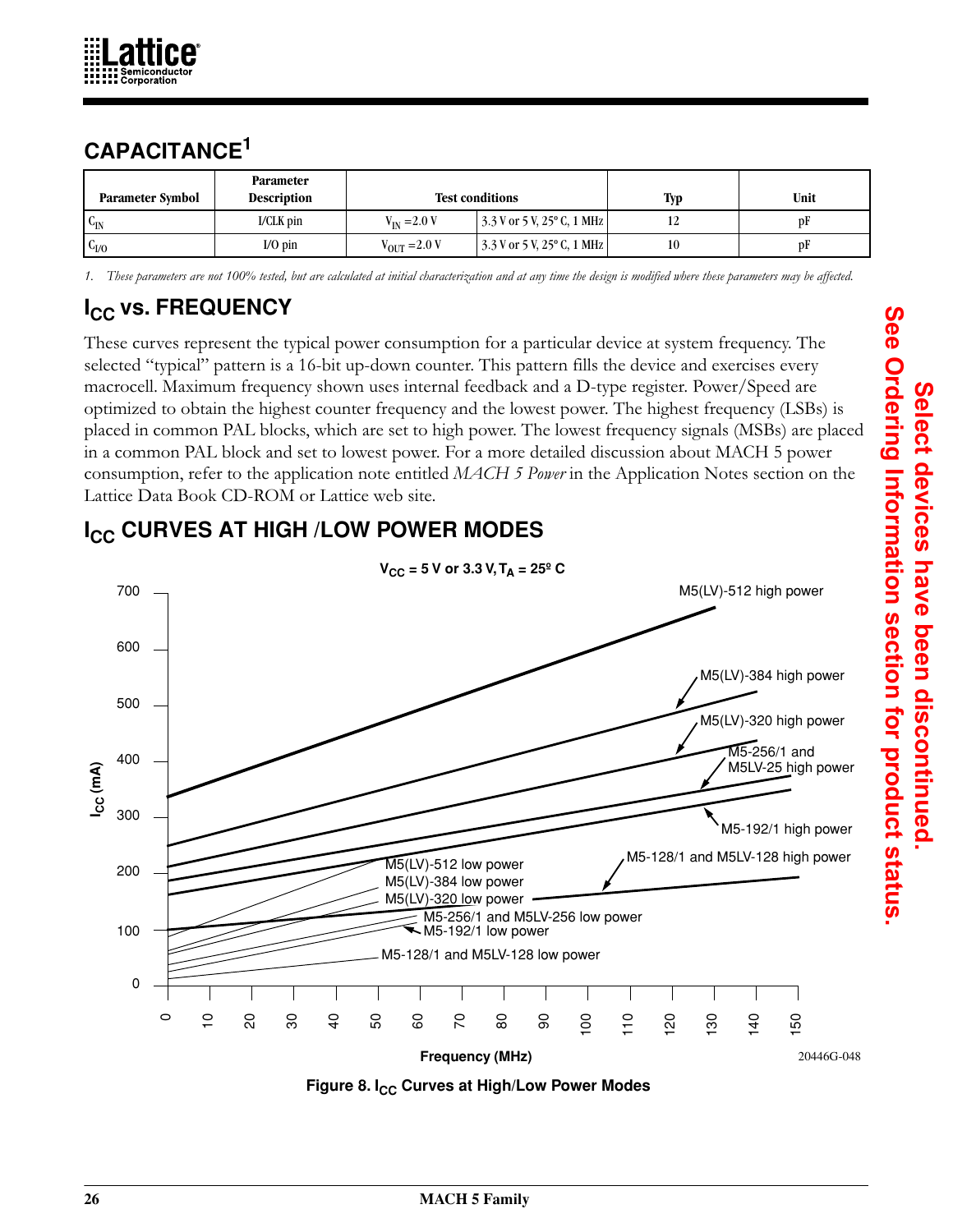

 $V_{CC}$  = 5 V, T<sub>A</sub> = 25<sup>o</sup> C



Figure 9. I<sub>CC</sub> Curves at High/Low Power Modes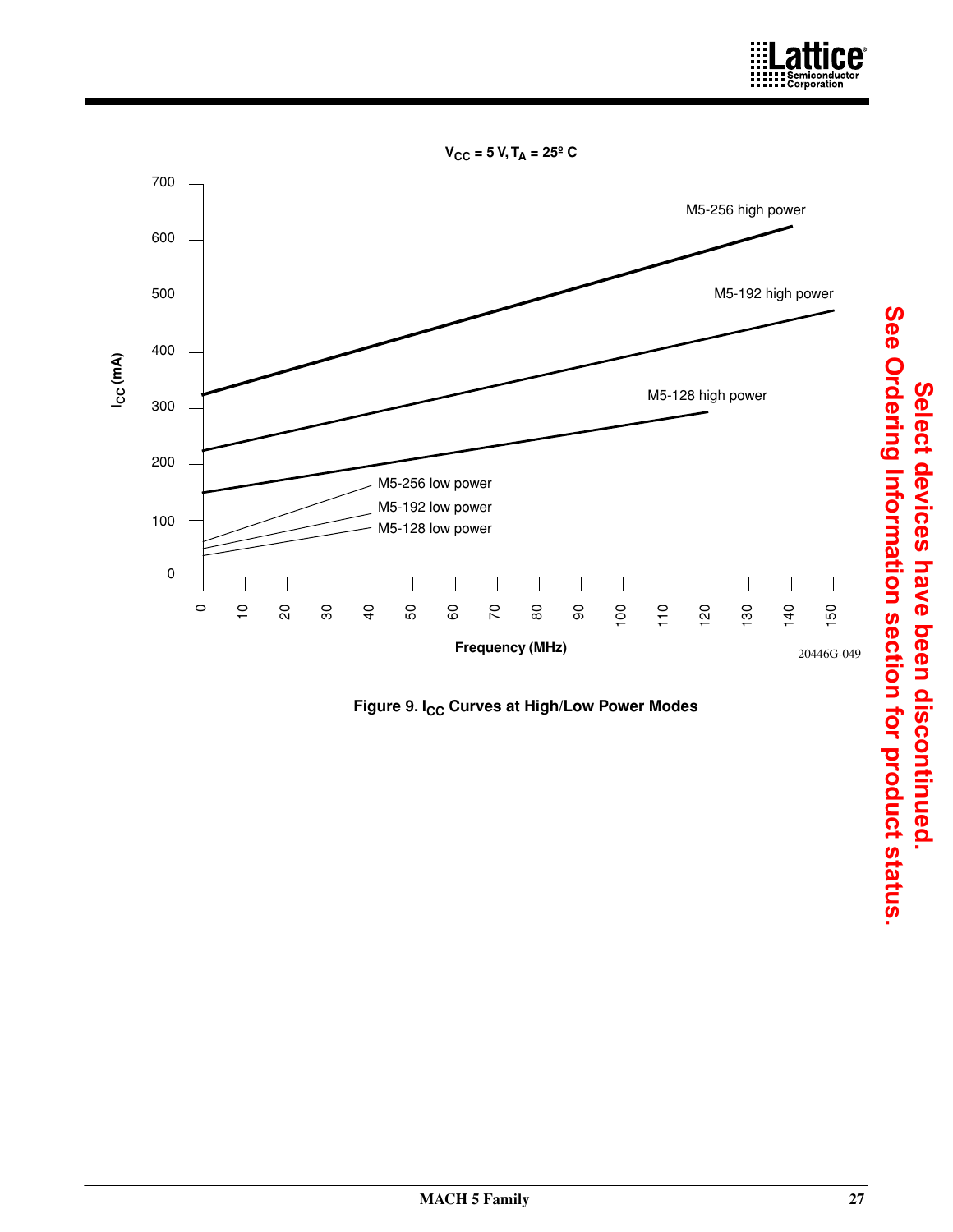

## **100-PIN PQFP CONNECTION DIAGRAM**

#### **Top View**

**100-Pin PQFP (68 I/O)**



\*Package obsolete, contact factory.

20446G-016

#### **Pin Designations**

|             | $CLK = Clock$        |  | $V_{CC}$ = Supply Voltage | υ | - 15 |                                        |
|-------------|----------------------|--|---------------------------|---|------|----------------------------------------|
|             | $GND = Ground$       |  | $TDI = Test Data In$      |   |      |                                        |
| $I = Input$ |                      |  | $TCK = Test Clock$        |   |      | $\boxed{\phantom{1}}$ Macrocell (0-15) |
|             | $I/O = Input/Output$ |  | $TMS = Test Mode Select$  |   |      | $\longrightarrow$ PAL Block (A-D)      |
|             | $NC = No Connect$    |  | $TDO = Test Data Out$     |   |      | $\longrightarrow$ Segment (0-3)        |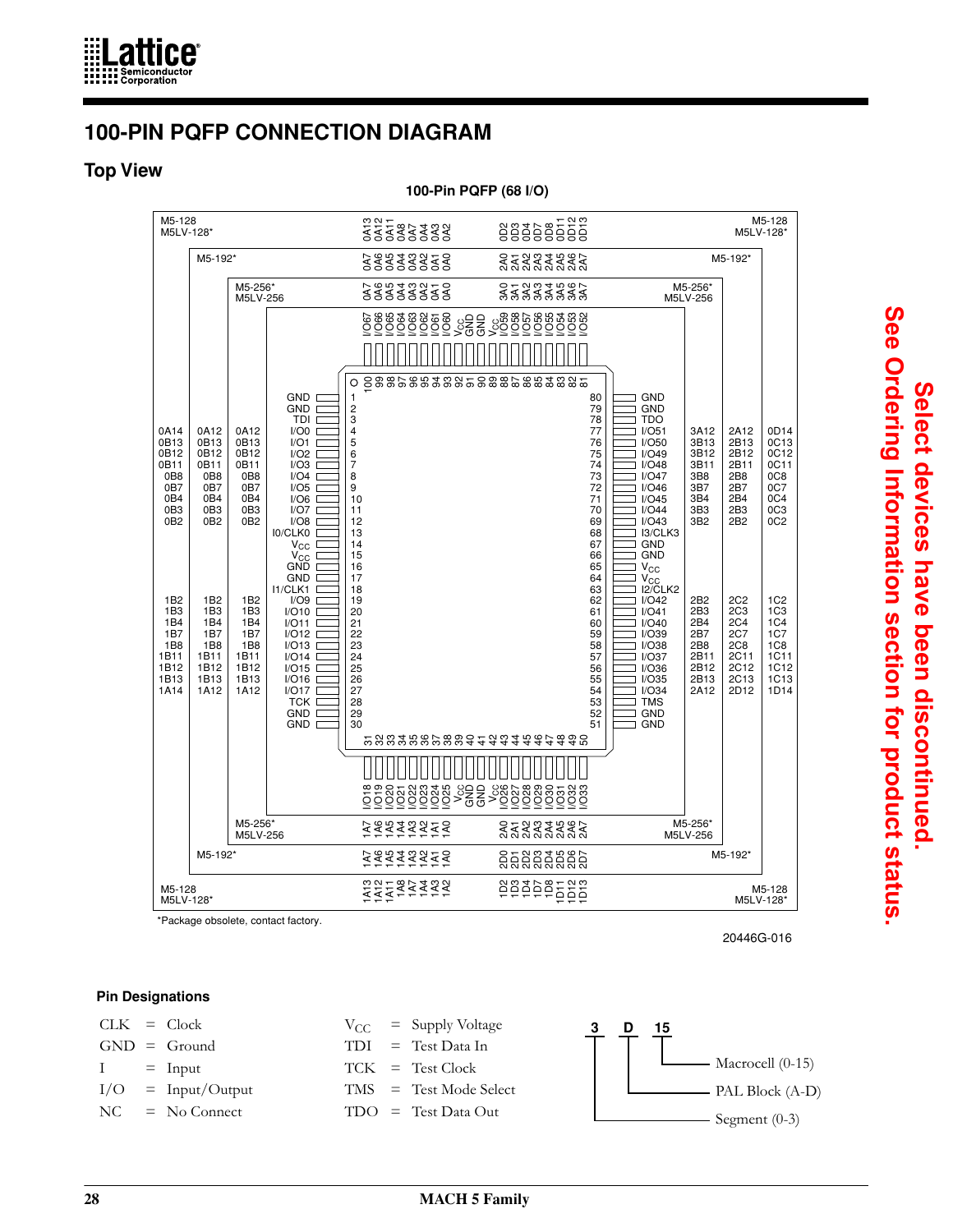## **100-PIN TQFP CONNECTION DIAGRAM – 68 I/O**

#### **Top View**

**100-Pin TQFP (68 I/O)** 



\*Package obsolete, contact factory.

#### **Pin Designations**

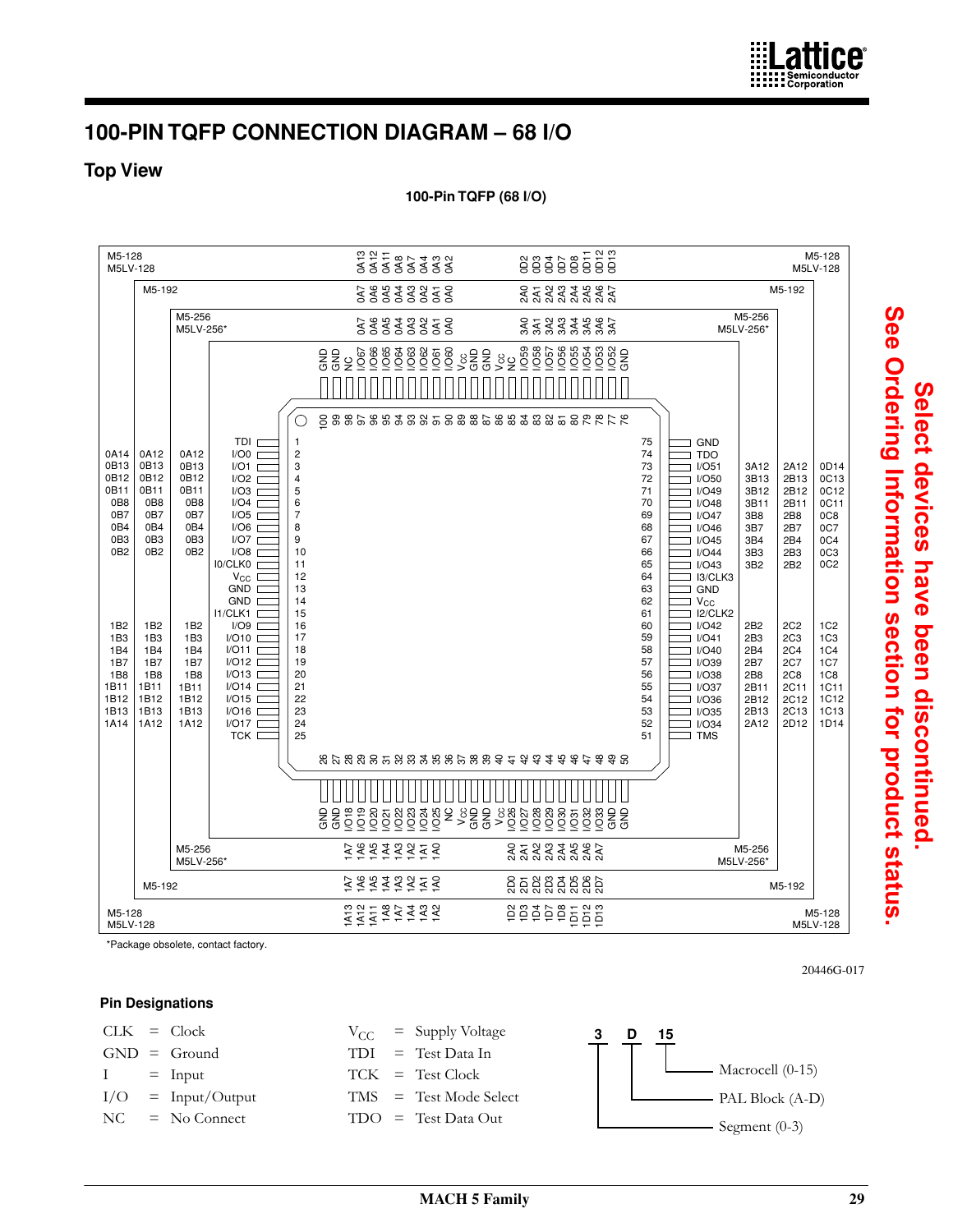

### **100-PIN TQFP CONNECTION DIAGRAM – 74 I/O Top View**

**100-Pin TQFP (74 I/O)** 



20446G-018

**Select devices have been discontinued.** 

Select devices have been discontinued

#### **Pin Designations**

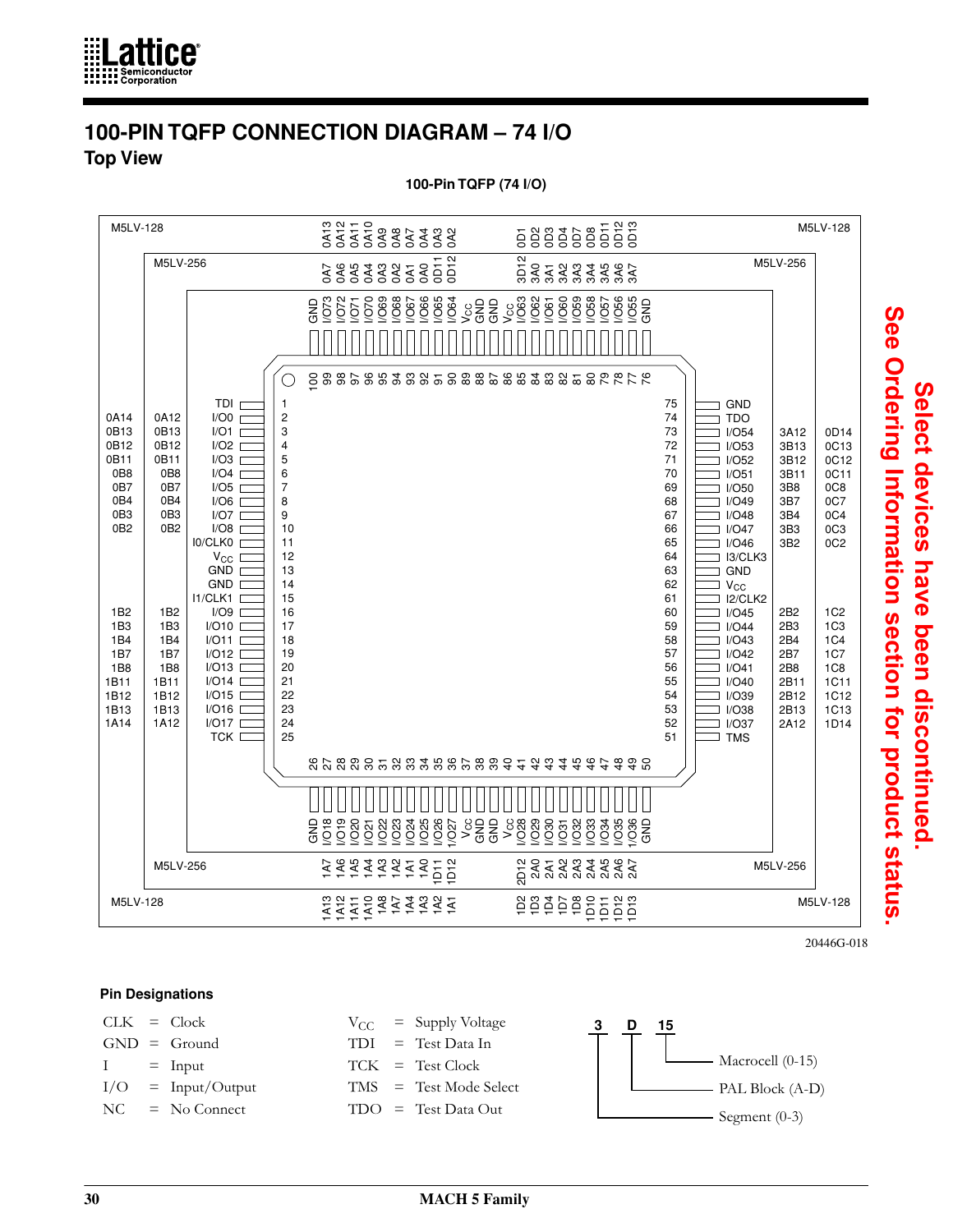## **144-PIN PQFP CONNECTION DIAGRAM Top View**



\*Package obsolete, contact factory.

#### **Pin Designations**

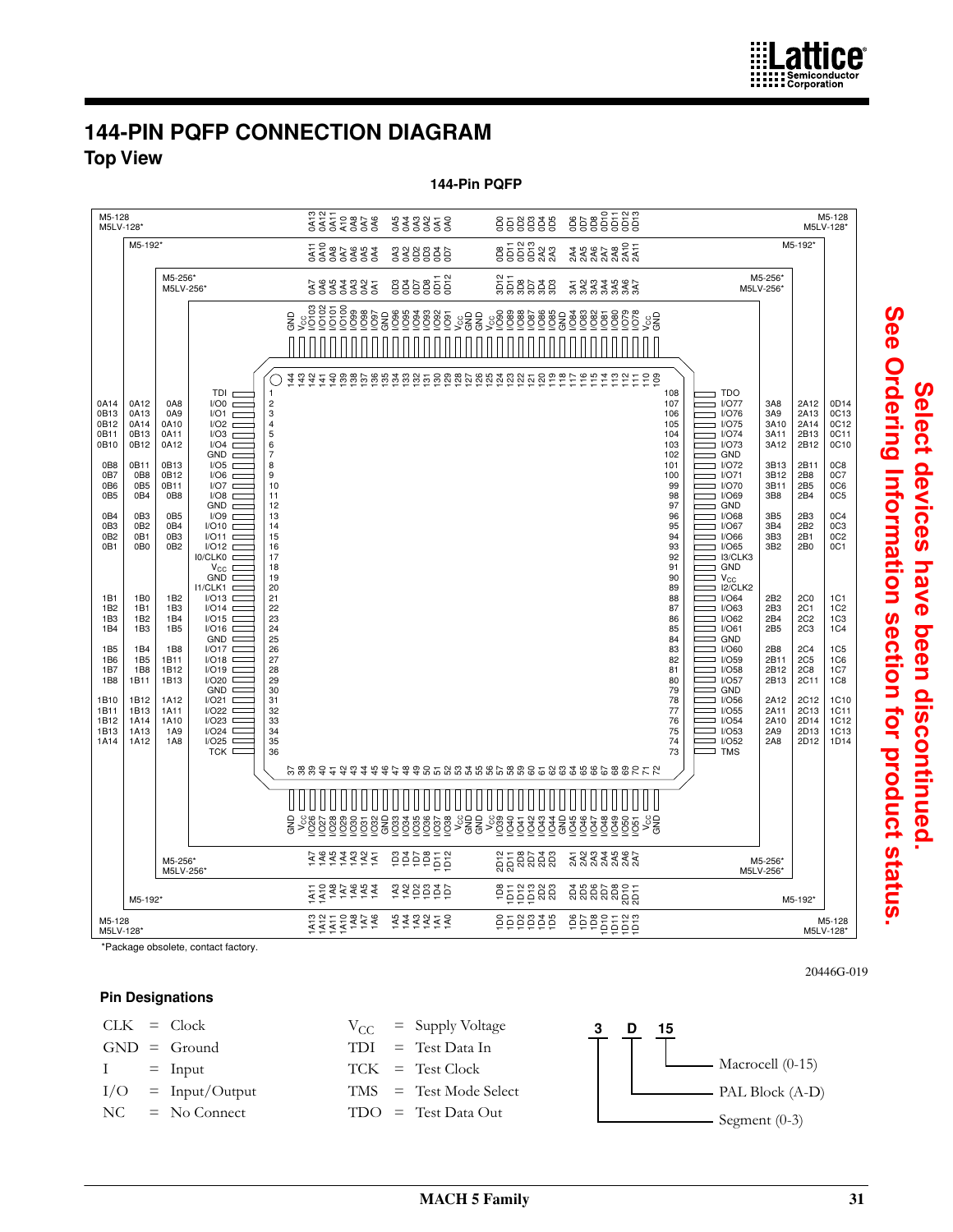

### **144-PIN TQFP CONNECTION DIAGRAM Top View**

**144-Pin TQFP**



#### **Pin Designations**



See Ordering Information section for product status **See Ordering Information section for product status.**Select devices have been discontinued **Select devices have been discontinued.**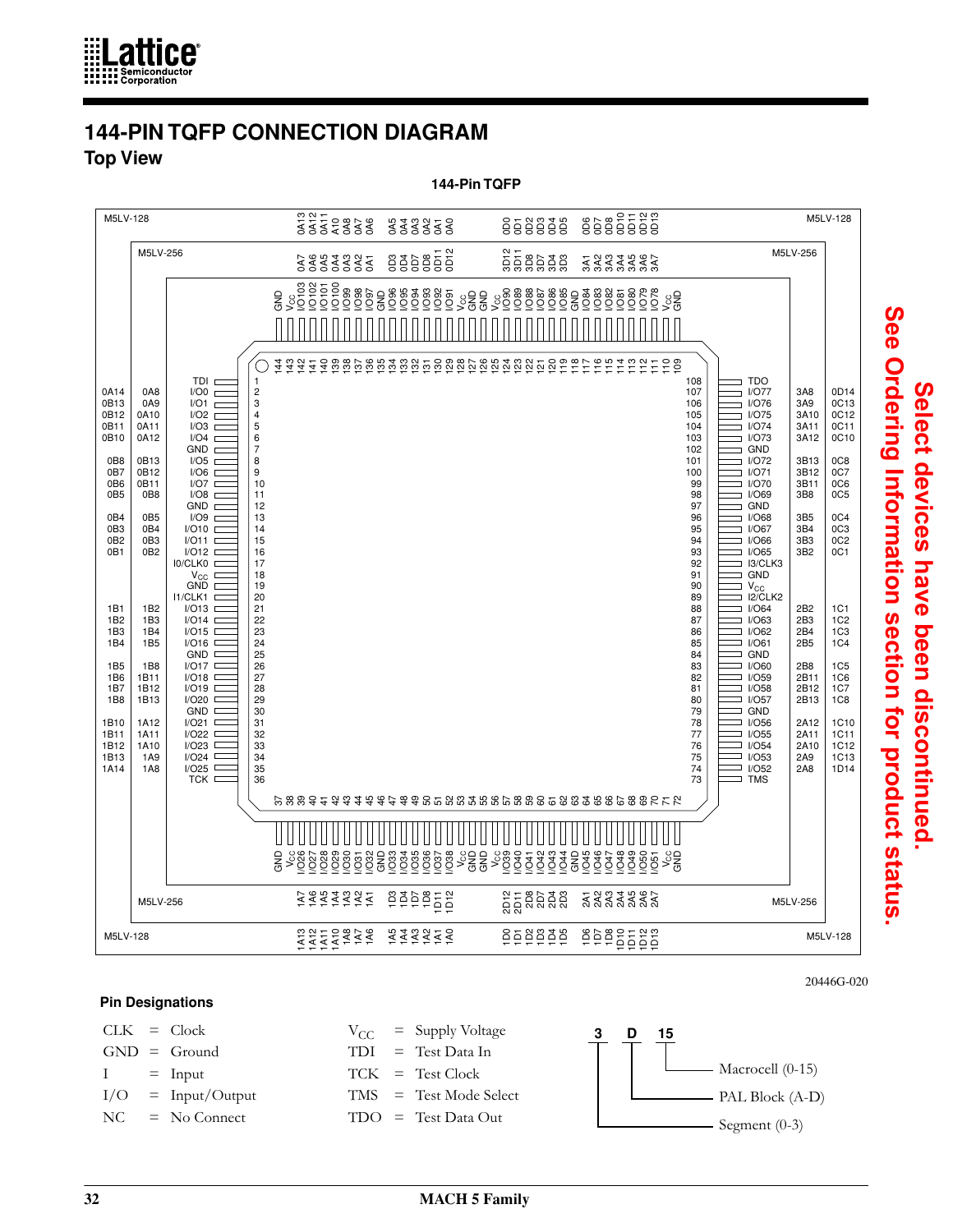

## **160-PIN PQFP CONNECTION DIAGRAM Top View**

M5-128 M5LV-128 M5-128 M5LV-128 na 112<br>0<br>0<br>0<br>0<br>0<br>0<br>0<br>0<br>0<br>0<br>0<br>0<br>0<br>0<br>0<br>0<br>0 0D6 0D7 0D8 0D9 0D10 0D11 0D12 0D13 858888 53333<br>533333 M5-192 M5-192 0A11 0A10 0A9 0A8 0A7 0A6 0A5 0A4 855588<br>855588 \*\*\*\*\*\*\*\*\*<br>\*\*\*\*\*\*\*\* 338835 gggggā និទ្ធិទីខ្លួន M5-256 M5LV-256 M5-256<br>M5LV-256 88888888<br>8888888 2523382<br>2533383 UND<br>UNDISSISSI<br>UNDISSISSI agas<br>ISTOS<br>ISTOS SE SE SE<br>PRESESSE<br>PRESESSE GND GOSSOS<br>1998<br>Des Contras VO<br>Des Contras VO e<br>Ga VCC  $\int$ Ó 88868888588 148 147 146 145<br>1 144  $\frac{3}{4}$ <u>প</u><br>শ 141  $\frac{40}{1}$ ទីនូនទីក្នុងដូចទីនូនទីក្នុងដូចទីក TDI<br>I/O0<br>I/O1<br>I/O2 1 2 3 4 5 6 7 8 9 10 11 2 3 4 5 6 7 8 9 0 1 2 2 2 2 3 4 5 6 7 8 9 120 119 118 117 116 115 114 TDO I/O91 I/O90 0A14 0A15 0A12 0A13 0A14 0A8 0A9 0A10 3A8 3A9 3A10 2A12 2A13 2A14 0D14<br>0D15<br>0C14<br>0C13<br>0C12 0B14 0B13 0B12 0B11 I/O89 I/O88 I/O87 I/O86 0A15 0B15 0B14 0A11 0A12 0A13 I/O3 I/O4 I/O5 3A11 3A12 3A13 2A15 2B15 2B14 0B10 0B9 0B13 0B12 0A14 0A15 I/O6 I/O7 GND 113 112 111 110 109 108 107 I/O85 I/O84 GND 3A14 3A15 2B13 2B12 0C10 0C9 0B13 2B11 0B8 0B11 I/O8 I/O9 I/O10 I/O11 I/O83 I/O82 I/O81 3B13<br>3B12<br>3B11<br>3B8 0C8 0C7 0C6 0C5 0B7 0B6 0B5 0B8 0B5 0B12 0B11 2B8 2B5  $0<sub>B4</sub>$  $n$ Ba 2B4 I/O80 I/O79 I/O78 0B3 0B4 0B3 0B5 0B4 I/O12 I/O13 I/O14 I/O15 I0/CLK0 105<br>104<br>102<br>100<br>998<br>97<br>96<br>95<br>94<br>93<br>92<br>91<br>90<br>88<br>87<br>86<br>85<br>84<br>83<br>82<br>81 3B5 3B4 2B3 2B2 0C4 0C3 0C2 0C1 0B2 0B1 3B3 2B1 0B2 0B1 0B3 0B2 I/O77 I/O76 I3/CLK3 GND 3B2  $2B0$ 0B0 V<sub>CC</sub><br>GND<br>I1/CLK1 V<sub>CC</sub><br>I2/CLK2 1B1 1B0 1B2 2B2 2C0 I/O16 I/O17 I/O18 I/O19 I/O20 I/O21 I/O22 I/O75 I/O74 I/O73 I/O72 1C1 1C2 1C3 1C4 1C5 1C6 1C7 1B2 1B3 1B4 1B5 1B6 1B7 1B1 1B2 1B3 1B3 1B4 1B5 2B3 2B4 2B5 2C1<br>2C2<br>2C3<br>2C4<br>2C5<br>2C8 1B8 1B4 1B5 1B8 I/O71 I/O70 I/O69 2B8 2B11 2B12 1B11 1B12 1B8 1B11 1B13 2B13 2C11 1C8 I/O23 GND I/O24 I/O25 I/O26 I/O27 I/O28 30<br>31<br>32<br>33<br>34<br>35<br>36<br>37<br>38<br>39<br>39 I/O68 GND I/O67 1B9 1B12 1A15 2A15 2A14 2C12 2C13 2C14 2C15 2D15 1C9 1C10 1C11 1C12 1C13 1C14 1D15 1D14 1B10 1B13 1A14 1A13 1A12 1A11 1A10 1A9 1A8 I/O66 I/O65 I/O64 I/O63 1B11 1B12 1B13 1B14 1B15 2A13 2A12 2A11 1A15 1A14 1B14 2410 2D14 I/O29 I/O30 I/O62 I/O61 2D13 1A15 1A14 1A13 1A12 2A9 2A8 I/O31 2D12 I/O60 TMS TCK 41 42 43 44 45 46 47 48 49 50 51 52 53 54 55 56 57 58 59 60 61 62 63 64 65 66 67 68 69 70 71 72 73 74 75 76 77 78 79 80 GND VCC I/O32 I/O33 I/O34 I/O35 I/O36 I/O37 I/O38 I/O39 GND VCC I/O40 I/O41 I/O42 I/O43 I/O44 I/O45 VCC GND GND VCC I/O46 I/O47 I/O48 I/O49 I/O50 I/O51 VCC GND I/O52 I/O53 I/O54 I/O55 I/O56 I/O57 I/O58 I/O59 VCC GND M5-256 M5LV-256 2222222 e a e e e e ខ្លួនិឌីឌី 2<br>22233333<br>223 M5-256<br>M5LV-256 M5-192 M5-192 12382888<br>12382888 1A3 1A2 1D2 1D3 1D4 1D7 20208 និងីនីនីនីក្ត 22222<br>1425<br>1425 문혼온 돈은 858888 e e e e e e e e M5-128 M5LV-128 M5-128 M5LV-128

**160-Pin PQFP (128, 192, 256 Macrocells)**

See Ordering Information section for product status **See Ordering Information section for product status.**Select devices have been discontinued **Select devices have been discontinued.** 

#### **Pin Designations**

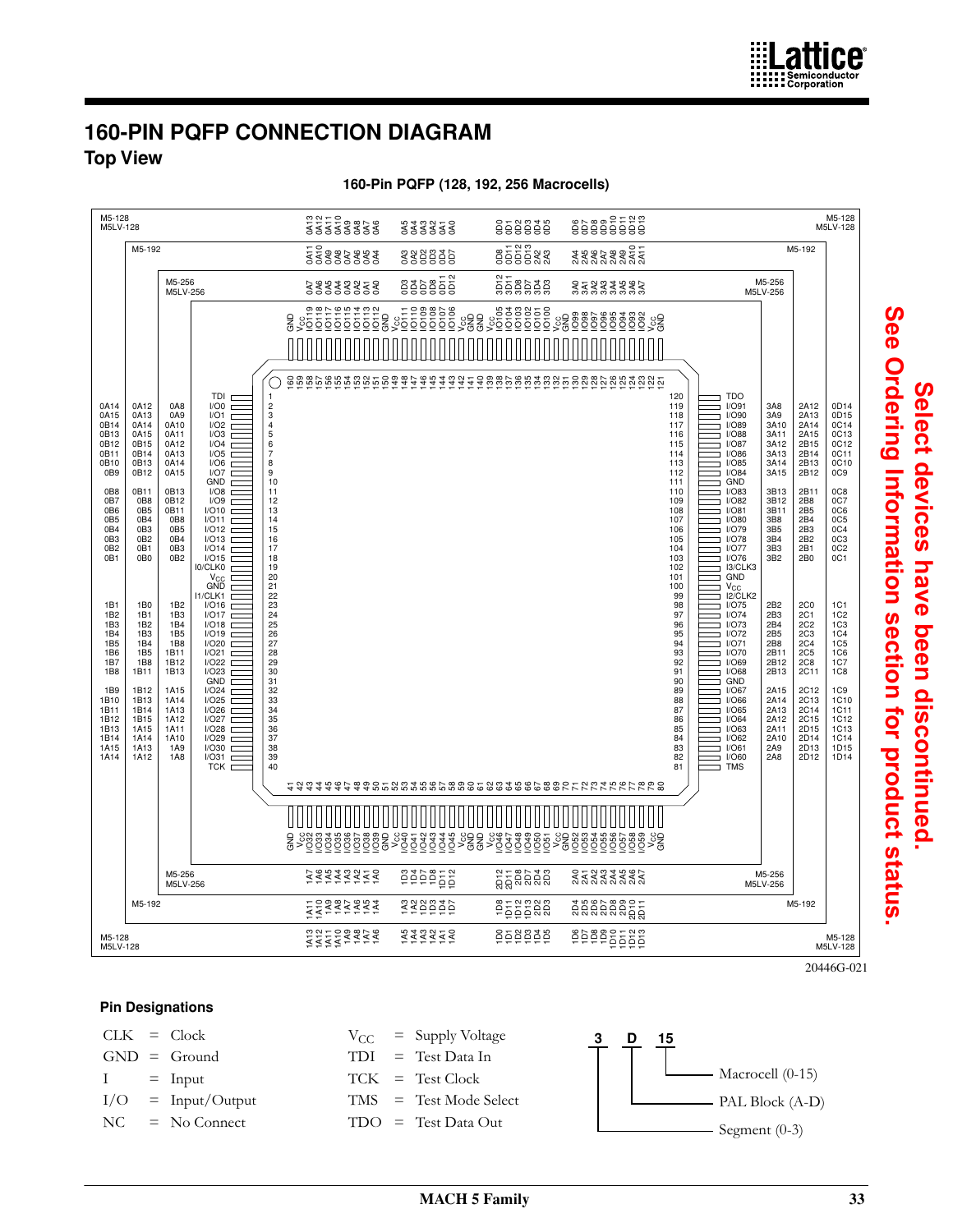

## **160-PIN PQFP (WITH INTERNAL HEAT SPREADER) CONNECTION DIAGRAM Top View**





\*Package obsolete, contact factory.

#### **Pin Designations**

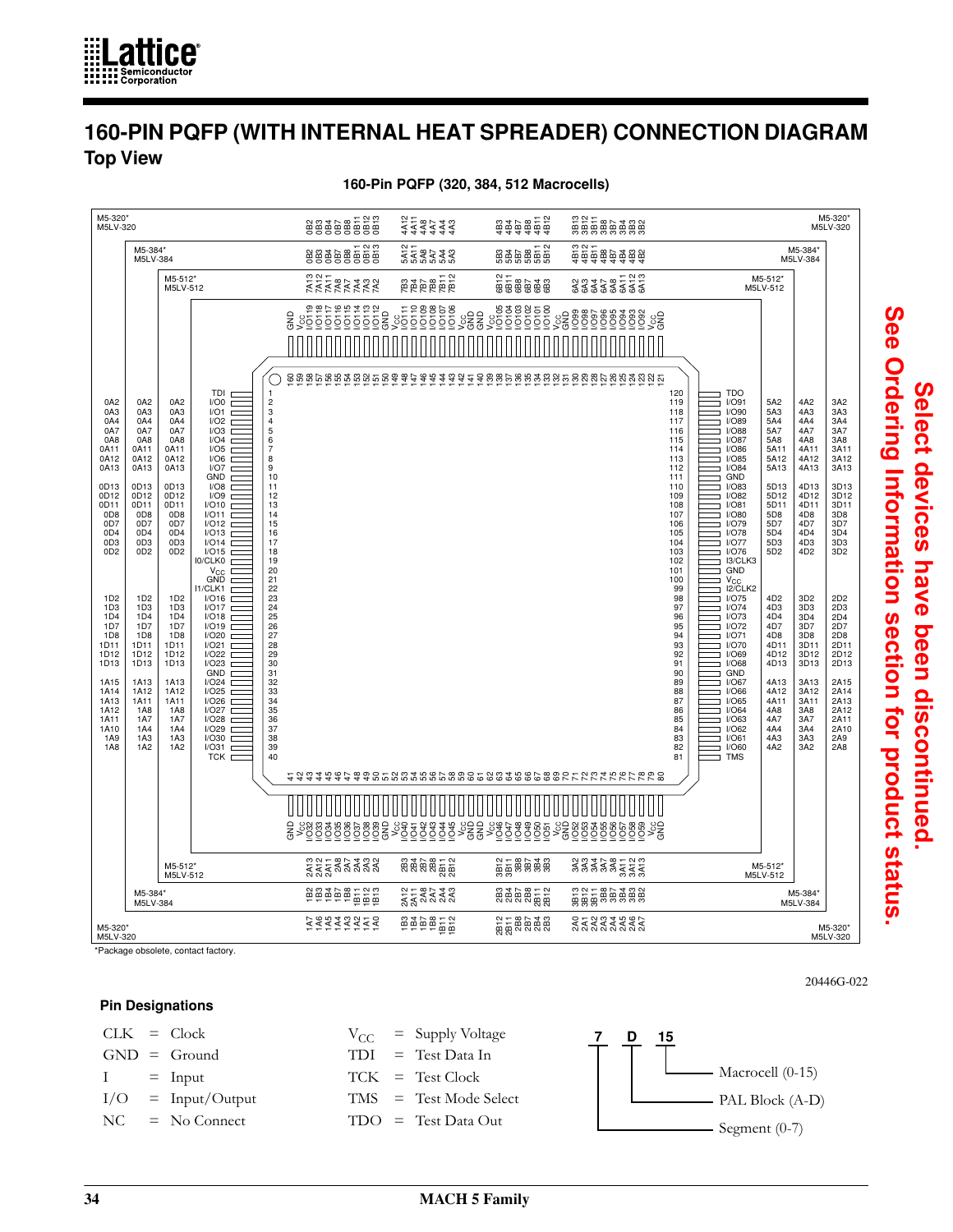

### **208-PIN PQFP CONNECTION DIAGRAM Top View**



**Pin Designations**



**Select devices have been discontinued.**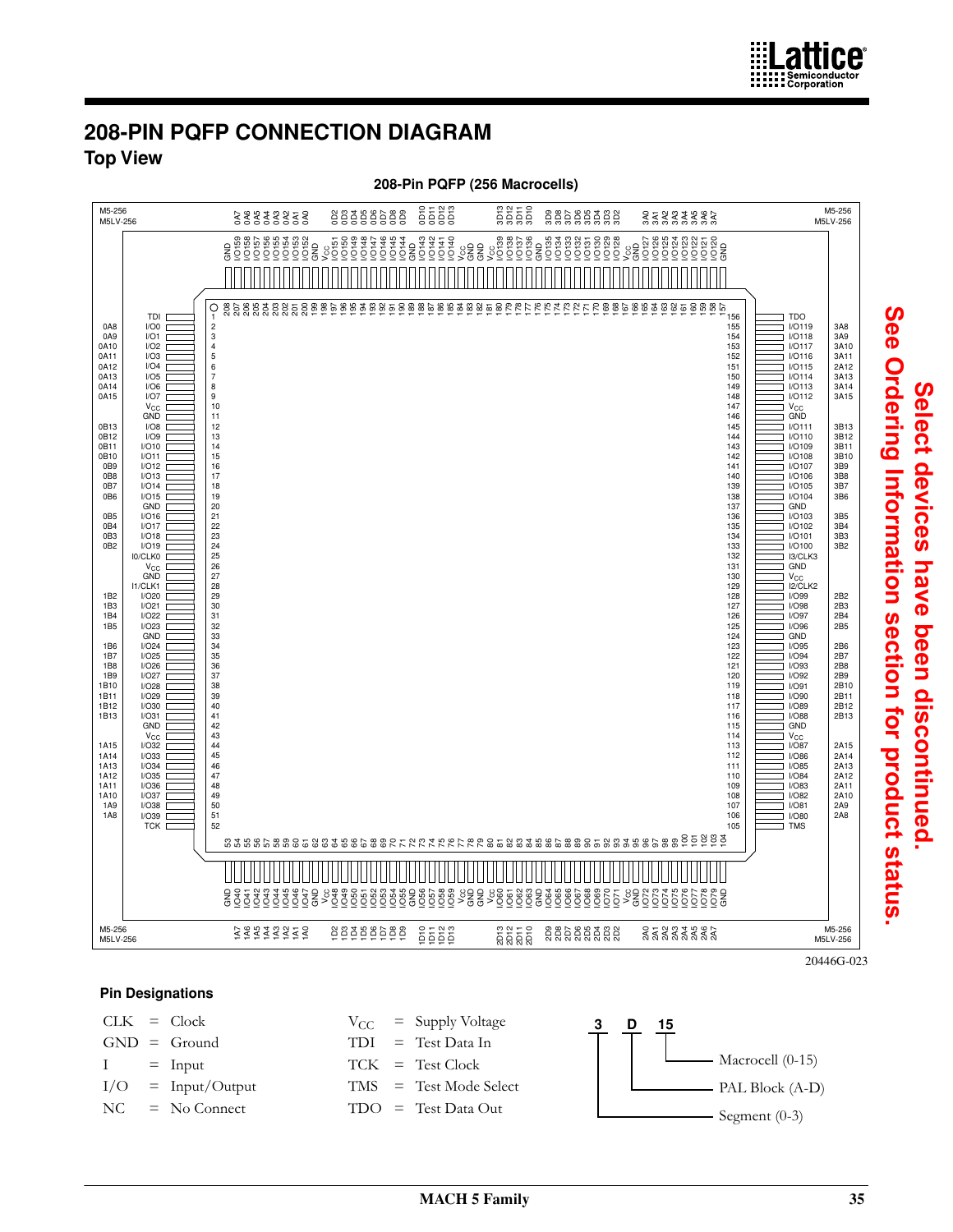

## **208-PIN PQFP (WITH INTERNAL HEAT SPREADER) CONNECTION DIAGRAM Top View**



#### **208-Pin PQFP (320, 384, 512 Macrocells)**

20446G-024

**Select devices have been discontinued.** 

Select devices have been discontinued

**See Ordering Information section for product status.**

See Ordering Information section for product status

#### **Pin Designations**

 $CLK = Clock$   $V_{CC} = Supply Voltage$   $7 \quad D \quad 15$  $GND = Ground$  $I = Input$  $I/O = Input/Output$  $NC = No$  Connect TDI = Test Data In TCK = Test Clock TMS = Test Mode Select TDO = Test Data Out Macrocell (0-15) PAL Block (A-D) Segment (0-7)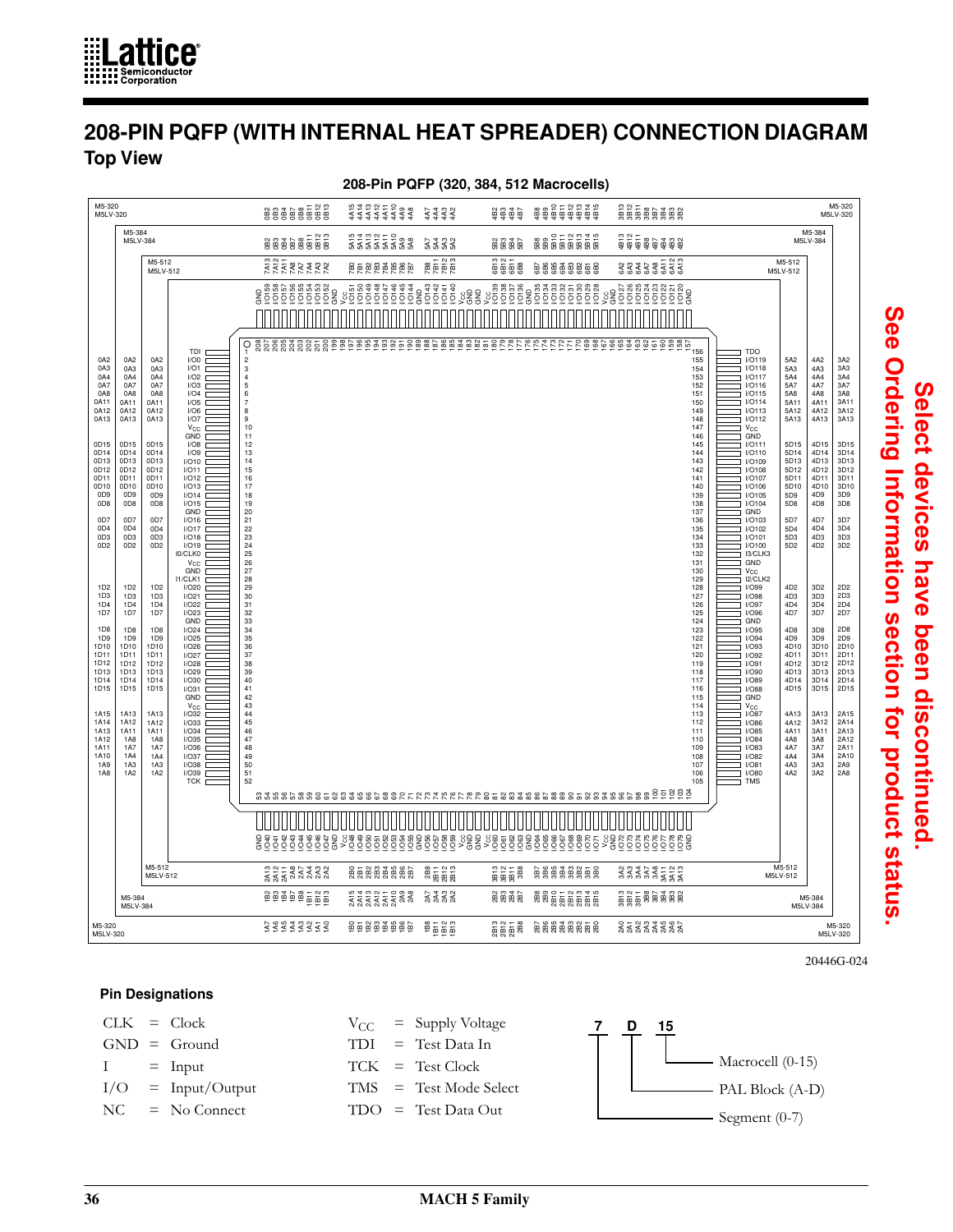

# **256-BALL BGA CONNECTION DIAGRAM — M5-320**

#### **Bottom View (I/O Pin-outs)**

#### **256-Ball BGA**

|                 | ≺                     | $\mathbf{a}$                                  | U                    | ≏                    | 띠                    | Щ                                     | ↺                  | Ξ                   |                                   | ⊻             | ᅴ                  | ×                         | Z                   | ≏             | ≃                 |                   | ⊃                   | ⊳                                  | ⋗                                                              | ≻                        |                 |
|-----------------|-----------------------|-----------------------------------------------|----------------------|----------------------|----------------------|---------------------------------------|--------------------|---------------------|-----------------------------------|---------------|--------------------|---------------------------|---------------------|---------------|-------------------|-------------------|---------------------|------------------------------------|----------------------------------------------------------------|--------------------------|-----------------|
|                 | GND                   | GND                                           |                      |                      |                      | <b>GND</b>                            |                    | GND                 |                                   | I/O186        | GND                |                           | <b>GND</b>          | I/O188        | GND               |                   |                     |                                    | GND                                                            | <b>GND</b>               |                 |
| $\mathcal{L}$   | <b>GND</b>            |                                               | <b>I/O165 I/O181</b> | //O149 //O166 //O182 |                      |                                       |                    |                     |                                   | I3/CLK3       | I2/CLK2            |                           |                     |               |                   |                   | /O162  /O177  /O190 | I/O178 I/O191                      |                                                                | <b>I/O180</b>            | $\sim$          |
| 3               | <b>GND</b>            | I/O148   /O164                                | $V_{\rm CC}$         |                      | I/O150 I/O167 I/O183 | /O137  /O151  /O168                   | VO152 VO169 VO184  | /O138  /O153  /O170 | /O139   /O154   /O171   /O185     |               |                    | VO142 VO157 VO1 72 VO1 87 | /O143  /O158  /O173 | I/O159 I/O174 | /O144 /O160 /O175 | VO161 VO176 VO189 |                     | $V_{\rm CC}$                       |                                                                | <b>GND</b>               | 3               |
| 4               |                       |                                               | I/O136               | Vcc                  | pa                   |                                       | $V_{CC}$           |                     |                                   | /O140   /O155 | <b>VO141 VO156</b> |                           |                     | vcc           |                   | TMS               | $V_{CC}$            | <b>IGP101</b>                      |                                                                |                          | 4               |
| LO              | I/O128 I/O134         | /O102   /O109   /O117   /O122   /O129   /O135 | $\overline{100}$     | V <sub>CC</sub>      |                      |                                       |                    |                     |                                   |               |                    |                           |                     |               |                   |                   | V <sub>CC</sub>     |                                    | I/O107  I/O114  I/O120  I/O127  I/O132  I/O146  I/O163  I/O179 | I/O133 I/O147            | 5               |
| $\circ$         | <b>GND</b>            |                                               |                      | I/O124               |                      |                                       |                    |                     |                                   |               |                    |                           |                     |               |                   |                   | I/O125              | //O100 0106 010 113 0119 0126 0131 |                                                                | <b>GND</b>               | $\circ$         |
| $\overline{ }$  | <b>I/O108 I/O116 </b> |                                               | /O110  /O118  /O123  | $V_{\rm CC}$         |                      |                                       |                    |                     |                                   |               |                    |                           |                     |               |                   |                   | $V_{\rm CC}$        |                                    |                                                                | $\overline{\mathcal{S}}$ | $\overline{ }$  |
| $\infty$        |                       |                                               |                      |                      |                      | <b>Pin Designations</b><br><b>CLK</b> | $=$                |                     | Clock                             |               |                    |                           |                     |               |                   |                   |                     |                                    |                                                                | <b>IO115 IO1</b>         | $\infty$        |
| $\circ$         | <b>GND</b>            |                                               | $\overline{103}$     | <b>ICO104/O111</b>   |                      | <b>GND</b><br>I                       | =<br>$=$           |                     | Ground<br>Input                   |               |                    |                           |                     |               |                   |                   | //O105  /O112       |                                    |                                                                | GND                      | $\circ$         |
| $\overline{10}$ | GND                   | 1/096                                         | <b>L6O/I</b>         | 1860/1               |                      | I/O<br>NC                             | Ξ<br>$=$           |                     | Input/Output<br>No Connect        |               |                    |                           |                     |               |                   |                   | <b>C60/1</b>        |                                    | OT                                                             | GND                      | $\overline{10}$ |
| $\Xi$           | <b>GND</b>            | <b>UO90</b>                                   | 1001                 | <b>NO92</b>          |                      | $V_{\rm CC}$<br>TDI                   | $=$<br>$=$         |                     | Supply Voltage<br>Test Data In    |               |                    |                           |                     |               |                   |                   | <b>I/O93</b>        | <b>NO94</b>                        | <b>1/095</b>                                                   | GND                      | $\Xi$           |
| $\overline{c}$  | GND                   | <b>I/O84</b>                                  | <b>1/085</b>         | 1/086                |                      | <b>TCK</b>                            | =                  |                     | <b>Test Clock</b>                 |               |                    |                           |                     |               |                   |                   | <b>VO87</b>         | 1/088                              | <b>I/O89</b>                                                   | GND                      | $\overline{c}$  |
| 13              | <b>I/O76</b>          | <b>NO77</b>                                   | <b>1078</b>          | 620/1                |                      | <b>TMS</b><br>TDO                     | $=$<br>$=$         |                     | Test Mode Select<br>Test Data Out |               |                    |                           |                     |               |                   |                   | <b>UO80</b>         | 1001                               | <b>VO82</b>                                                    | <b>I/O83</b>             | 13              |
| $\overline{1}$  | <b>NO70</b>           | 1001                                          | <b>NO72</b>          | $V_{CC}$             |                      |                                       |                    |                     |                                   |               |                    |                           |                     |               |                   |                   | $V_{CC}$            | <b>NO73</b>                        | <b>NO74</b>                                                    | <b>I/O75</b>             | $\overline{4}$  |
| S               | GND                   | <b>I/O64</b>                                  | <b>I/O65</b>         | 1/066                |                      |                                       |                    |                     |                                   |               |                    |                           |                     |               |                   |                   | <b>NO67</b>         | <b>VO68</b>                        | <b>I/O69</b>                                                   | GND                      | 15              |
| $\geq$          | <b>I/O58</b>          | <b>I/O59</b>                                  | <b>I/O60</b>         | $V_{\rm CC}$         |                      |                                       |                    |                     |                                   |               |                    |                           |                     |               |                   |                   | $V_{CC}$            | <b>190/l</b>                       | <b>VO62</b>                                                    | <b>I/O63</b>             | $\frac{1}{6}$   |
| $\Box$          | <b>I/O44</b>          | <b>I/O45</b>                                  | <b>I/O46</b>         | CC<br>>              | $\overline{\Omega}$  | <b>I/O47</b>                          | ပ္ပ<br>>           | <b>I/O48</b>        | <b>I/O49</b>                      | <b>I/O50</b>  | 1051               | <b>I/O52</b>              | <b>I/O53</b>        | ပ္ပ<br>$\geq$ | <b>I/O54</b>      | <b>TCK</b>        | CC<br>>             | <b>I/O55</b>                       | <b>I/O56</b>                                                   | <b>VO57</b>              | $\overline{ }$  |
| $18\,$          | GND                   | <b>I/O28</b>                                  | $V_{\rm CC}$         | <b>NO29</b>          | <b>I/O30</b>         | <b>I/O31</b>                          | <b>VO32</b>        | <b>I/O33</b>        | <b>NO34</b>                       | <b>//O35</b>  | <b>I/O36</b>       | <b>VO37</b>               | <b>I/O38</b>        | <b>I/O39</b>  | <b>I/O40</b>      | 1041              | <b>VO42</b>         | $V_{\rm CC}$                       | <b>I/O43</b>                                                   | <b>GND</b>               | $18\,$          |
| $10$            | $\overline{1011}$     | <b>I/O12</b>                                  | <b>I/O13</b>         | <b>NO14</b>          | <b>I/O15</b>         | <b>I/O16</b>                          | 1017               | <b>I/O18</b>        | <b>I/O19</b>                      | IO/CLKO       | <b>IT/CLK1</b>     | <b>I/O20</b>              | <b>I/O21</b>        | <b>VO22</b>   | <b>I/O23</b>      | <b>VO24</b>       | <b>I/O25</b>        | <b>VO26</b>                        | <b>VO27</b>                                                    | <b>GND</b>               | $\overline{1}$  |
| $\infty$        | GND                   | GND                                           | $\overline{5}$       | $\overline{Q}$       | $\frac{2}{3}$        | <b>GND</b>                            | $\overline{2}$     | GND                 | $\overline{6}$                    | <b>GND</b>    | $\overline{6}$     | $\frac{8}{2}$             | GND                 | VO/           | <b>GND</b>        | $\overline{8}$    | $\overline{5}$      | 010                                | <b>GND</b>                                                     | <b>GND</b>               | $\approx$       |
|                 | 4                     | $\mathbf{\underline{\square}}$                | $\cup$               | $\Box$               | $\Box$               | щ                                     | $\circlearrowleft$ | Ξ                   |                                   | Χ             | $\overline{a}$     | Σ                         | Z                   | ≏             | ≃                 | $\vdash$          | $\Box$              | $\triangleright$                   | ≥                                                              | γ                        |                 |

See Ordering Information section for product status. **See Ordering Information section for product status.**Select devices have been discontinued. **Select devices have been discontinued.**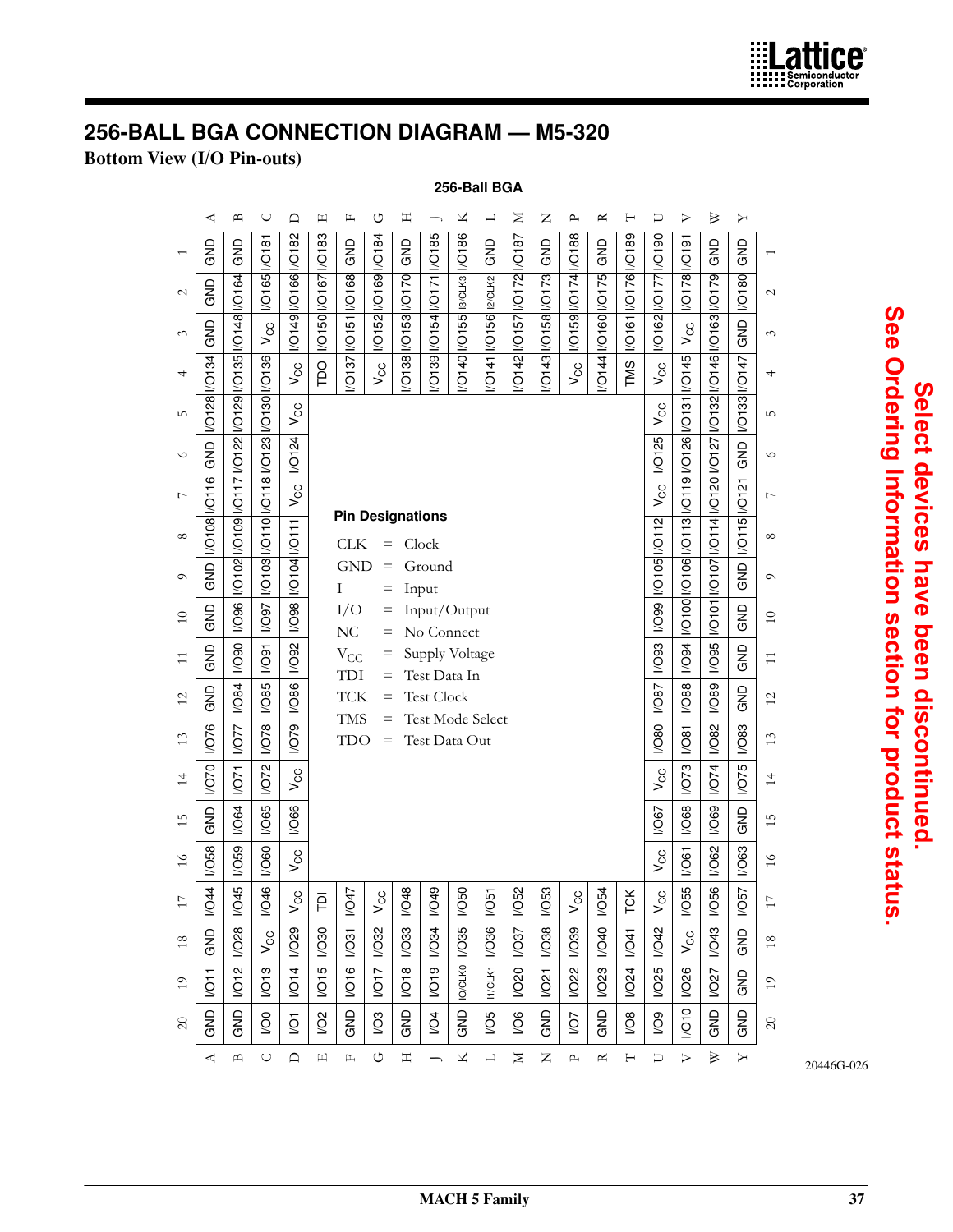

# **256-BALL BGA CONNECTION DIAGRAM — M5-320**

**Bottom View (Macrocell Association)**

**256-Ball BGA**

|                | ⋖                   | ≏               | U               | ≏                   | 吅                   | 匞                        | ↺                          | 工                         |                                   | ⊻               | 凵              | $\geq$                             | Z           | ≏                | ≃                   |                  | ⊃                   |                     | ⋗                    | ≻                             |                 |
|----------------|---------------------|-----------------|-----------------|---------------------|---------------------|--------------------------|----------------------------|---------------------------|-----------------------------------|-----------------|----------------|------------------------------------|-------------|------------------|---------------------|------------------|---------------------|---------------------|----------------------|-------------------------------|-----------------|
|                | <b>GND</b>          | <b>GND</b>      | 3A11            | 5<br>$\overline{5}$ | Ν<br>$\overline{5}$ | <b>GND</b>               | 3D7                        | <b>GND</b>                | 3D3                               | 3D <sub>2</sub> | <b>GND</b>     | 2D2                                | <b>GNG</b>  | 2D7              | <b>GND</b>          | 2D <sub>10</sub> | ო<br>$\overline{2}$ | Ю<br>$\overline{5}$ | GND                  | <b>GND</b>                    |                 |
| $\mathcal{L}$  | GND                 | 3B2             | 3A3             | 3A8                 | ო<br>3A1            | ო<br>$\overline{5}$      | 8D <sub>9</sub>            | 3D8                       | 3D4                               | 3/CLK3          | 2/CLK2         | <b>2D3</b>                         | 2D4         | 2D <sub>8</sub>  | N<br>$\overline{a}$ | ம<br>2A1         | <b>2A13</b>         | Ν<br>2A1            | 2A9                  | 2A7                           | $\mathcal{L}$   |
| 3              | <b>GND</b>          | 3B8             | V <sub>CC</sub> | 3A2                 | 3A4                 | $\mathbf{\alpha}$<br>3A1 | 3D14                       | $\circ$<br>$\overline{5}$ | 3D5                               | <b>OCE</b>      | <b>SQ3</b>     | <b>2D5</b>                         | <b>802</b>  | <b>2D14</b>      | 2A14                | 2A10             | 2A8                 | $V_{\rm CC}$        | 2A3                  | GND                           | 3               |
| 4              | 3B13                | 3B11            | 3B3             | $V_{CC}$            | po                  | 3A7                      | $V_{CC}$                   | 3D11                      | 3D6                               | 501             | $\overline{5}$ | <b>2D6</b>                         | 2D11        | $V_{CC}$         | 2A11                | TMS              | $V_{\rm CC}$        | 2A6                 | 2A2                  | <b>2A0</b>                    | 4               |
| 5              | 4B14                | Ю<br>4B1        | 3B4             | $V_{\rm CC}$        |                     |                          |                            |                           |                                   |                 |                |                                    |             |                  |                     |                  | $V_{\rm CC}$        | 2A5                 | <b>2BO</b>           | 2B1                           | S               |
| $\circ$        | GND                 | 4B11            | Ν<br>3B1        | 3B7                 |                     | <b>CLK</b>               | $=$                        |                           | <b>Pin Designations</b><br>Clock  |                 |                |                                    |             |                  |                     |                  | 2A4                 | 2A1                 | 2B4                  | <b>GND</b>                    | $\circ$         |
| $\overline{ }$ | 4B8                 | B10             | ო<br>4B1        | $V_{\rm CC}$        |                     | <b>GND</b><br>Ι          | $=$<br>Ξ                   |                           | Ground<br>Input                   |                 |                |                                    |             |                  |                     |                  | $V_{\rm CC}$        | 2B <sub>2</sub>     | 2B5                  | 2B7                           | $\overline{ }$  |
| $\infty$       | 4B4                 | 4B6             | 4B9             | 4B12                |                     | I/O<br>N <sub>C</sub>    | $=$<br>$=$                 |                           | Input/Output<br>No Connect        |                 |                |                                    |             |                  |                     |                  | 2B3                 | ဖ<br>ă              | 2B9                  | 2B11                          | $\infty$        |
| $\circ$        | GND                 | 4B3             | 4B5             | 4B7                 |                     | $V_{CC}$                 | Ξ                          |                           | Supply Voltage                    |                 |                |                                    |             |                  |                     |                  | 2B8                 | 0<br>2B1            | <b>2B12</b>          | GND                           | $\circ$         |
| $\approx$      | GND                 | 4B0             | 4B              | 4B2                 |                     | TDI<br><b>TCK</b>        | $=$<br>$=$                 |                           | Test Data In<br><b>Test Clock</b> |                 |                |                                    |             |                  |                     |                  | ო<br>2B1            | 4<br>2B1            | Ю<br>2B1             | <b>GND</b>                    | $\Xi$           |
| $\equiv$       | <b>GND</b>          | 4A0             | 4A1             | 4A2                 |                     | <b>TMS</b><br>TDO        | $=$<br>$=$                 |                           | Test Mode Select<br>Test Data Out |                 |                |                                    |             |                  |                     |                  | 1B <sub>13</sub>    | 1B14                | 1B <sub>15</sub>     | GND                           | $\overline{11}$ |
| $\overline{c}$ | GND                 | 4A3             | 4A5             | 4A7                 |                     | 4                        | D                          |                           | 15                                |                 |                |                                    |             |                  |                     |                  | 1B8                 | $\frac{1}{2}$       | Ν<br>짇               | GND                           | $\overline{2}$  |
| 3              | 4A4                 | 4A6             | 4A9             | 4A12                |                     |                          |                            |                           |                                   |                 |                | Macrocell (0-15)                   |             |                  |                     |                  | 1B3                 | ဖ<br>≃              | 1B9                  | 1B11                          | 13              |
| $\overline{1}$ | 4A8                 | 4A10            | 4A13            | $V_{CC}$            |                     |                          |                            |                           |                                   |                 |                | PAL Block (A-D)<br>Segment $(0-4)$ |             |                  |                     |                  | $V_{\rm CC}$        | 5S                  | В5                   | 187                           | $\overline{4}$  |
| 5              | GND                 | 4A11            | Ν<br>b5         | <b>0B7</b>          |                     |                          |                            |                           |                                   |                 |                |                                    |             |                  |                     |                  | 1A4                 | $\overline{5}$      | 1B4                  | GND                           | 15              |
| $\geq$         | 4A14                | 4A15            | 0B4             | $V_{\rm CC}$        |                     |                          |                            |                           |                                   |                 |                |                                    |             |                  |                     |                  | $V_{\rm CC}$        | 1A5                 | 1B0                  | $\frac{1}{1}$                 | $16$            |
| $\Box$         | ო<br>$\overline{B}$ | 0B11            | සි<br>$\circ$   | 8<br>⋗              | $\overline{\Omega}$ | 5<br>O                   | ပ္ပ<br>>                   | 0D11                      | OD6                               | $\overline{5}$  | $\overline{a}$ | 1D6                                | 1D11        | CC.<br>>         | $1$ A11             | <b>TCK</b>       | <b>CC</b><br>>      | Æ6                  | Q)<br>$\overline{ }$ | Q<br>$\overline{\phantom{0}}$ | 17              |
| $\frac{8}{18}$ | GND                 | <b>OB8</b>      | $V_{CC}$        | <b>OA2</b>          | 0A4                 | 0A12                     | <b>DD14</b>                | OD9                       | <b>GOS</b>                        | OOO             | $\overline{1}$ | 1D5                                | <b>1A14</b> | <b>1A10</b>      | 1A8                 | $V_{CC}$         | 1A3                 | <b>GND</b>          | $18\,$               |                               |                 |
| $\overline{1}$ | <b>OB2</b>          | OA <sub>3</sub> | <b>0A8</b>      | 0A11                | 0A13                | <b>OD12</b>              | 0 <sup>0<sup>8</sup></sup> | 0D4                       | OD3                               | <b>IO/CLKO</b>  | <b>IT/CLK1</b> | 1D4                                | 1D8         | 1D <sub>13</sub> | <b>1A15</b>         | <b>1A12</b>      | <b>PV1</b>          | 1A7                 | <b>GND</b>           | $\overline{1}$                |                 |
| $\Omega$       | <b>GND</b>          | <b>GND</b>      | <b>QD15</b>     | 0D13                | 0D10                | GND                      | <b>COD</b>                 | GND                       | QD <sub>2</sub>                   | <b>GND</b>      | 1D2            | 1D3                                | <b>GND</b>  | 107              | GND                 | 1D <sub>12</sub> | 1D <sub>15</sub>    | ო<br>$\overline{5}$ | GND                  | <b>GND</b>                    | $\gtrsim$       |
|                | $\prec$             | $\mathbf{u}$    | $\cup$          | $\Box$              | 띠                   | Щ                        | U                          | $\mathbb{H}$              |                                   | Χ               | 凵              | $\mathbf{N}$                       | Z           | $\mathsf{P}$     | ≃                   | $\vdash$         | $\cup$              | ➢                   | ≥                    | Σ                             |                 |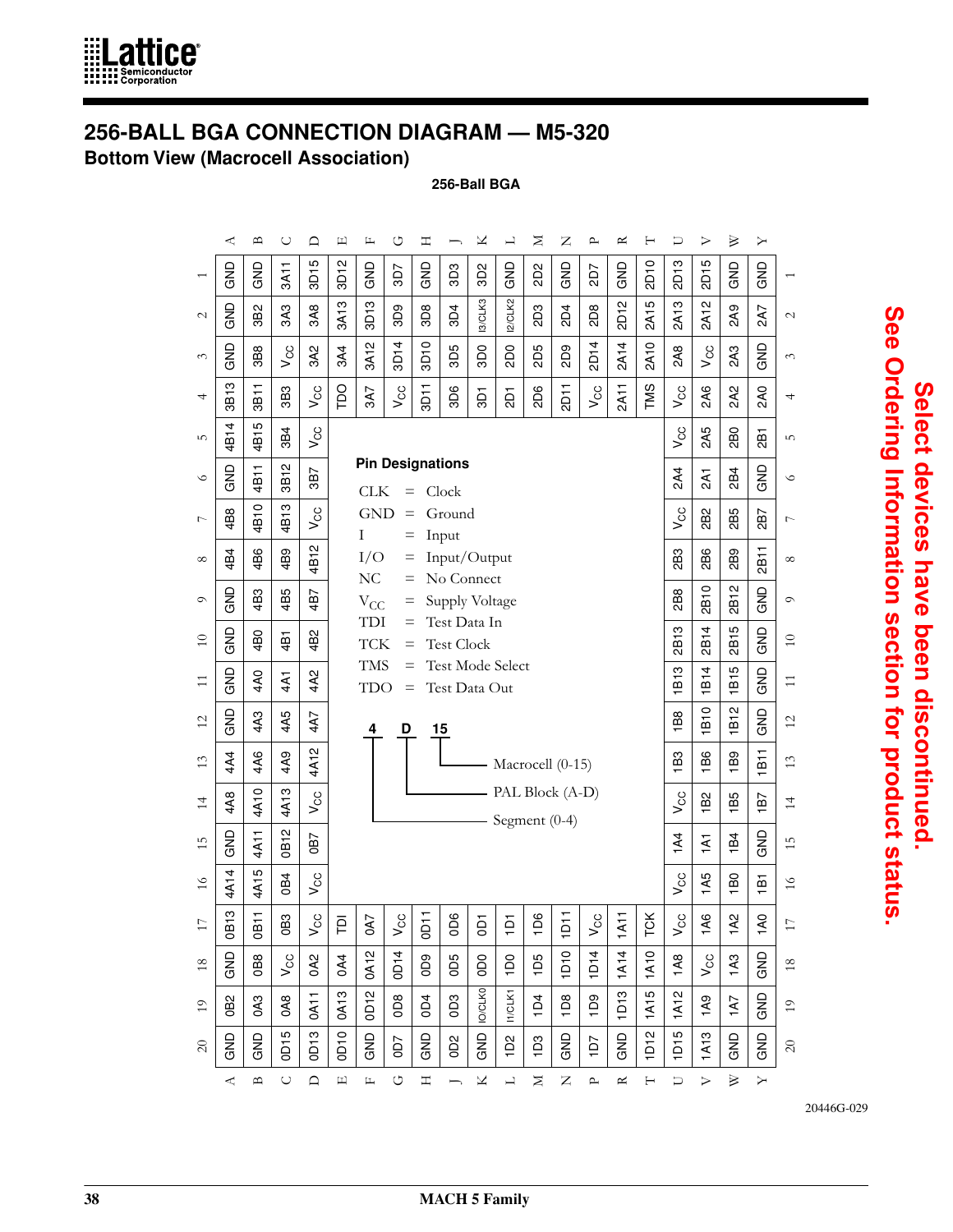

# **352-BALL BGA CONNECTION DIAGRAM — M5-512, M5LV-512**

## **Bottom View (I/O Pin-outs)**

|                       |                      |                       |                               |                               |                    |              |                    |                    |              |                   |                          |                 |                 | 352-Ball BGA                      |                  |                |              |                  |                |               |              |                 |                            |                |                                                |                                      |                     |                                                 |
|-----------------------|----------------------|-----------------------|-------------------------------|-------------------------------|--------------------|--------------|--------------------|--------------------|--------------|-------------------|--------------------------|-----------------|-----------------|-----------------------------------|------------------|----------------|--------------|------------------|----------------|---------------|--------------|-----------------|----------------------------|----------------|------------------------------------------------|--------------------------------------|---------------------|-------------------------------------------------|
|                       | ≺                    | $\mathbf{u}$          | $\cup$                        | ≏                             | $\boxed{1}$        | $\square$    | O                  | Η                  |              | ×                 | コ                        | ≍               | Z               | $\sim$                            | ≃                | H              | U            | ⊳                | ≥              | $\rightarrow$ | AA           | $\overline{AB}$ | AC                         | $\overline{A}$ | $\mathbf{A}\mathbf{E}$                         | $\mathbf{A}\mathbf{F}$               |                     |                                                 |
|                       | $\frac{C}{Z}$        | $\mathop{\mathsf{S}}$ | $\frac{0}{2}$                 | GND                           | $\frac{C}{C}$      | <b>IO245</b> | GND                | <b>IO246</b>       | I/O247       | GND               | <b>IO248</b>             | <b>IGRZO</b>    | I3/CLK3         | GND                               | <b>VO250</b>     | <b>IG251</b>   | I/O252       | GND              | I/O253         | I/O254        | GND          | $\gtrsim$       | <b>I/O255</b>              | GND            | $\stackrel{\textstyle\circ}{\vphantom{\circ}}$ | $\frac{0}{2}$                        |                     |                                                 |
| $\mathcal{L}$         | š                    | $\gtrsim$             | $\mathop{\mathsf{S}}$         | <b>IO224</b>                  | <b>VO206 VO225</b> | <b>VO226</b> |                    | VO209 VO228        | VO210 VO229  | VO211 VO230       | I/O212   I/O231          | VO213 VO232     | VO214 VO233     | <b>VO234</b>                      | I/O215   I/O235  | VO216 VO236    |              | VO218 VO238      | I/O219 I/O239  | VO220 VO240   |              |                 | VO223 VO243                | <b>IO244</b>   | GND                                            | GND                                  | $\mathcal{L}$       |                                                 |
| $\tilde{\phantom{0}}$ | GND                  | GND                   | $\frac{0}{2}$                 | <b>VO205</b>                  |                    | <b>VO207</b> | VO208 VO227        |                    |              |                   |                          |                 |                 | I2CLK2                            |                  |                | VO217 VO237  |                  |                |               | VO221 VO241  | VO222 VO242     |                            | TMS            | $\stackrel{\textstyle\circ}{\vphantom{\circ}}$ | $\stackrel{\textstyle\circ}{\simeq}$ | 3                   |                                                 |
| 4                     | š                    | <b>MO188</b>          | $\gtrsim$                     | po                            | VO189              | 0610/        | <b>IGLO/</b>       | $V_{\rm CC}$       | VO192        | Vcc               | VO193                    | VO194           | VO195           | $V_{CC}$                          | <b>NO196</b>     | VO197          | <b>NO198</b> | $V_{\rm CC}$     | VO199          | Vcc           | <b>NO200</b> | 102201          | $V_{\rm CC}$               | <b>VO202</b>   | <b>VO203</b>                                   | <b>VO204</b>                         | 4                   |                                                 |
| S                     | GND                  | 10183                 | <b>IO184</b>                  | $V_{\rm CC}$                  |                    |              |                    |                    |              |                   |                          |                 |                 |                                   |                  |                |              |                  |                |               |              |                 | VO166 VO172 VO179 VO185    | <b>IO186</b>   | VO187                                          | GND                                  | S                   | See Ordering Information section for product st |
| $\circ$               | š                    | <b>IO176</b>          | VO170 VO177                   | VO178                         |                    |              |                    |                    |              |                   |                          |                 |                 |                                   |                  |                |              |                  |                |               |              |                 |                            | <b>IO180</b>   | 1810                                           | VO175 VO182                          | $\circ$             |                                                 |
| $\overline{ }$        | GND                  | <b>ICO169</b>         |                               | NOT1                          |                    |              |                    |                    |              |                   |                          |                 |                 |                                   |                  |                |              |                  |                |               |              |                 |                            | VOT3           | <b>VO174</b>                                   |                                      | $\overline{ }$      |                                                 |
| $\infty$              | <b>I/O162</b>        | <b>I/O163</b>         | VO158 VO164                   | <b>VO165</b>                  |                    |              |                    |                    |              |                   |                          |                 |                 |                                   |                  |                |              |                  |                |               |              |                 |                            | VO167          | <b>MO168</b>                                   | $\stackrel{\textstyle\circ}{\simeq}$ | $\infty$            |                                                 |
| $\circ$               | <b>VO156</b>         | O157                  |                               | <b>1</b> 6910/                |                    |              |                    |                    |              |                   |                          |                 |                 |                                   |                  |                |              |                  |                |               |              |                 | $V_{\rm CC}$               | <b>VO160</b>   | 10161                                          | GND                                  | $\circ$             |                                                 |
| $\overline{10}$       | GND                  | 00150                 | 151                           | $V_{\text{CC}}$               |                    |              |                    |                    |              |                   | <b>Pin Designations</b>  |                 |                 |                                   |                  |                |              |                  |                |               |              |                 |                            | I/O153         | I/O154                                         | <b>IO155</b>                         | $\hfill \square$    |                                                 |
| $\Xi$                 | 10142                | $\overline{16}$       | <b>IO144</b>                  | <b>IGP10/1</b>                |                    |              |                    |                    |              |                   | <b>CLK</b>               | $=$             | Clock           |                                   |                  |                |              |                  |                |               |              |                 | I/O138   I/O146   I/O152   | NOT47          | <b>19410/1</b>                                 | 0710/1                               | $\equiv$            |                                                 |
| $\overline{2}$        | <b>IO134</b>         | I/O129   I/O135       | VO130 VO136                   | VO137                         |                    |              |                    |                    |              | Ι                 | <b>GND</b>               | $\equiv$<br>$=$ | Ground<br>Input |                                   |                  |                |              |                  |                |               |              |                 |                            | <b>IO139</b>   | VO133 VO140                                    | 141                                  | $\overline{\omega}$ |                                                 |
| 13                    | <b>VO128</b>         |                       |                               | $ 151\rangle$                 |                    |              |                    |                    |              |                   | I/O<br>NC                | $\equiv$        |                 | No Connect                        | Input/Output     |                |              |                  |                |               |              |                 | $V_{\rm CC}$               | 10132          |                                                | GND                                  | $13\,$              |                                                 |
| 14                    | GND                  | <b>VO122</b>          | <b>IO116</b> <i>VO123</i>     | $V_{\text{CC}}$               |                    |              |                    |                    |              |                   | $\rm V_{CC}$             | $=$             |                 |                                   | Supply Voltage   |                |              |                  |                |               |              |                 |                            | IO119 IO125    | <b>NO126</b>                                   | NOTZ7                                | $\overline{4}$      |                                                 |
| 15                    | O114                 | 15 1                  |                               | NOT                           |                    |              |                    |                    |              |                   | TDI<br><b>TCK</b>        | $=$<br>$=$      |                 | Test Data In<br><b>Test Clock</b> |                  |                |              |                  |                |               |              |                 | I/O110   I/O118   I/O124   |                | UQ120                                          | 10121                                | $15$                |                                                 |
| 16                    | $\frac{C}{Z}$        | VO107                 | VO108                         | <b>MO109</b>                  |                    |              |                    |                    |              |                   | <b>TMS</b>               | $=$             |                 |                                   | Test Mode Select |                |              |                  |                |               |              |                 |                            | 111            | 10112                                          | 10113                                | $16$                |                                                 |
| $\overline{1}$        | <b>IO101</b>         | <b>NO102</b>          | <b>VO103</b>                  | <b>VO104</b>                  |                    |              |                    |                    |              |                   | <b>TDO</b>               | $\equiv$        |                 |                                   | Test Data Out    |                |              |                  |                |               |              |                 | $V_{\rm CC}$               | 10105          | <b>NO106</b>                                   | GND                                  | $\Box$              |                                                 |
| 18                    | GND                  | <b>1/095</b>          | <b>1/O96</b>                  | $V_{\text{CC}}$               |                    |              |                    |                    |              |                   |                          |                 |                 |                                   |                  |                |              |                  |                |               |              |                 | <b>L6O/I</b>               | 1/098          | 1/0.99                                         | <b>MO100</b>                         | $18\,$              |                                                 |
| $\circ$               | 29<br>$\overline{6}$ | 88<br>$\overline{6}$  | 89<br>$\overline{\mathsf{C}}$ | 8<br>$\overline{\mathcal{C}}$ |                    |              |                    |                    |              |                   |                          |                 |                 |                                   |                  |                |              |                  |                |               |              |                 | $\overline{5}$<br>S        | 8<br>ā         | 83<br>$\overline{6}$                           | Ř.<br>S                              | $\circ$             |                                                 |
| $\Omega$              | 1/080                | 1081                  | <b>1/082</b>                  | <b>NO83</b>                   |                    |              |                    |                    |              |                   |                          |                 |                 |                                   |                  |                |              |                  |                |               |              |                 | <b>NO84</b>                | <b>1/085</b>   | 1/086                                          | GND                                  | $20\,$              | atus                                            |
| $\sim$                | VO73                 | 1074                  | 10075                         | 1/076                         |                    |              |                    |                    |              |                   |                          |                 |                 |                                   |                  |                |              |                  |                |               |              |                 | 10077                      | 1/078          | 1079                                           | $\frac{C}{Z}$                        | $\overline{c}$      |                                                 |
| 22                    | GND                  | 1/068                 | 1/069                         | 0201                          |                    |              |                    |                    |              |                   |                          |                 |                 |                                   |                  |                |              |                  |                |               | 20446G-030   |                 | $\mathsf{v}_{\mathsf{cc}}$ | 1071           | 1072                                           | GND                                  | 22                  |                                                 |
| 23                    | 1051                 | <b>I/O52</b>          | <b>I/O53</b>                  | $V_{\rm CC}$                  | <b>I/O54</b>       | <b>I/O55</b> | Vcc                | <b>I/O56</b>       | $V_{\rm CC}$ | 1057              | <b>I/O58</b>             | <b>I/O59</b>    | $V_{\rm CC}$    | <b>NO60</b>                       | 1/061            | <b>I/O62</b>   | $V_{\rm CC}$ | 1063             | $V_{CC}$       | 1/064         | <b>I/O65</b> | 1/066           | TCK                        | $\frac{C}{Z}$  | 1067                                           | $\frac{1}{2}$                        | 23                  |                                                 |
| $\overline{c}$        | š                    | $\frac{C}{Z}$         | $\bar{\mathsf{P}}$            | <b>VO32</b>                   | <b>VO33</b>        | <b>NO34</b>  | <b>I/O35</b>       | 1/036              | 1037         | <b>I/O38</b>      | <b>NO39</b>              | <b>I/O40</b>    | <b>ID/CLKO</b>  | 1041                              | <b>I/O42</b>     | <b>I/O43</b>   | <b>I/O44</b> | 1/045            | <b>1/O46</b>   | 1047          | <b>NO48</b>  | <b>I/O49</b>    | <b>I/O50</b>               | $\gtrsim$      | GND                                            | GND                                  | $\overline{24}$     |                                                 |
| 25                    | GND                  | GND                   | 1011                          | $\sqrt{12}$                   | $V$ O13            | <b>NO14</b>  | <b>I/O15</b>       | <b>I/O16</b>       | 1017         | $\overline{1/18}$ | 1/019                    | <b>I/O20</b>    | 1/021           | <b>VO22</b>                       | 1023             | <b>I/O24</b>   | <b>I/O25</b> | <b>I/O26</b>     | 1027           | <b>I/O28</b>  | <b>I/O29</b> | <b>I/O30</b>    | 10031                      | $\frac{0}{2}$  | S                                              | $\frac{0}{2}$                        | 25                  |                                                 |
| $\delta$              | š                    | š                     | GND                           | $\overline{Q}$                | $\frac{0}{2}$      | GND          | ğ                  | I/O2               | GND          | $\overline{Q}$    | I/O4                     | 105             | GND             | <b>IT/CLK1</b>                    | $\overline{6}$   | $\overline{Q}$ | GND          | $\overline{10}$  | $\overline{Q}$ | GND           | 10010        | $\gtrsim$       | GND                        | $\frac{0}{2}$  | $\frac{C}{Z}$                                  | $\gtrsim$                            | $\delta$            |                                                 |
|                       | 4                    | $\mathbf{u}$          | $\cup$                        | ≏                             | $\boxed{\bot}$     | $\mathbb{L}$ | $\circlearrowleft$ | $\boldsymbol{\Xi}$ | ∽            | Χ                 | $\overline{\phantom{a}}$ | $\geq$          | $\mathsf{Z}$    | $\sim$                            | 〆                | $\vdash$       | U            | $\triangleright$ | $\bowtie$      | $\geq$        | AA           | $\overline{AB}$ | $\Delta C$                 | E              | <b>AE</b>                                      | $\overline{A}$                       |                     |                                                 |

**Select devices have been discontinued.** 

Select devices have been discontinued.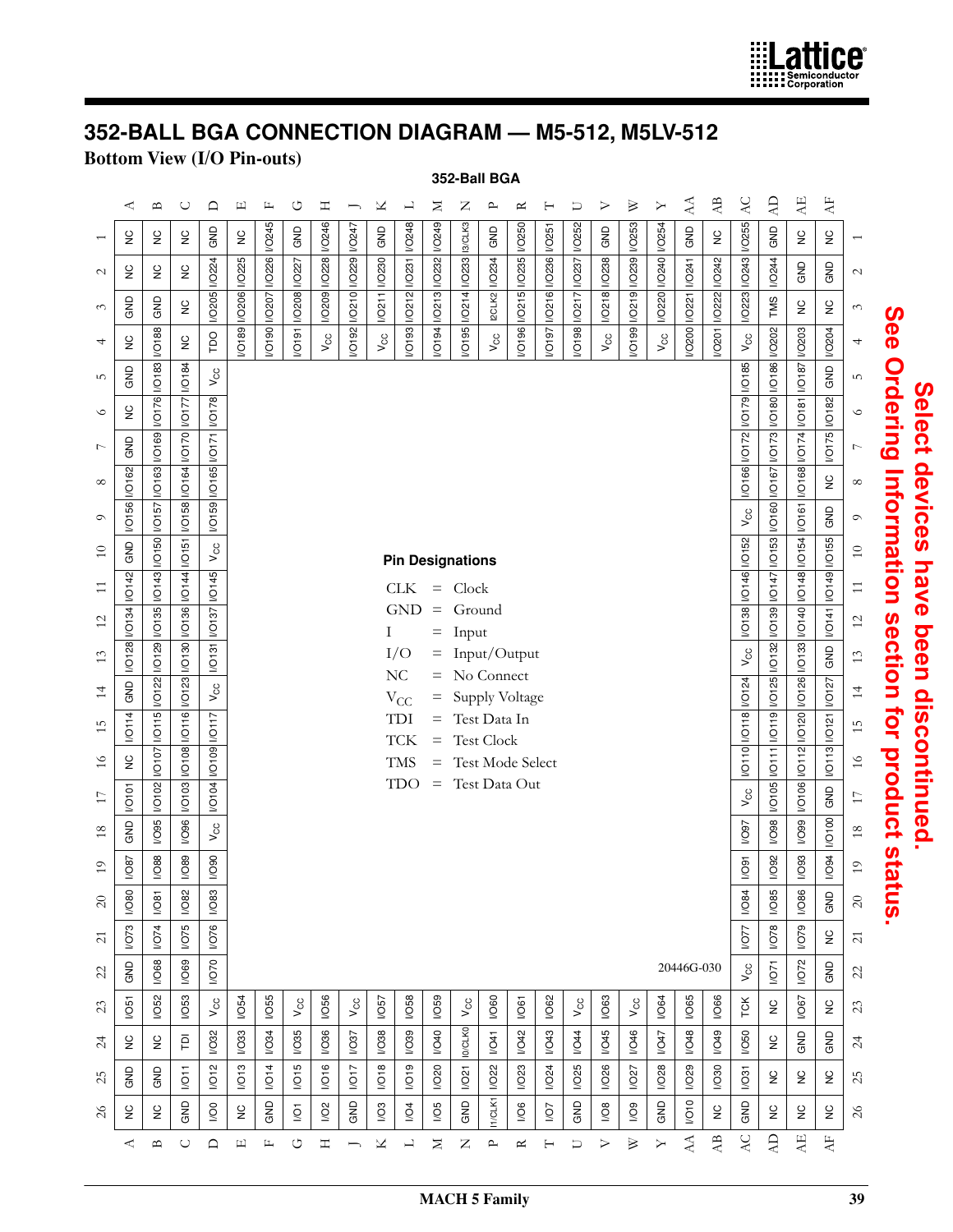

# **352-BALL BGA CONNECTION DIAGRAM — M5-512, M5LV-512**

#### **Bottom View (Macrocell Association)**

|                     |                                                |                          |                 |              |               |                 |              |               |                          |             |                        |                         | 352-Ball BGA                          |                  |           |                            |              |                  |                  |                       |            |                        |                 |                |                                                          |                                                |                     |
|---------------------|------------------------------------------------|--------------------------|-----------------|--------------|---------------|-----------------|--------------|---------------|--------------------------|-------------|------------------------|-------------------------|---------------------------------------|------------------|-----------|----------------------------|--------------|------------------|------------------|-----------------------|------------|------------------------|-----------------|----------------|----------------------------------------------------------|------------------------------------------------|---------------------|
|                     | ≺                                              | $\mathbf{u}$             | $\cup$          | $\Box$       | 口             | Щ               | U            | $\mathbbm{1}$ | ∽                        | Χ           | 凵                      | ¤                       | z                                     | $\mathsf{P}$     | $\approx$ | H                          | $\cup$       | ➢                | $\triangleright$ | ≻                     | $\Delta$   | $\mathbf{AB}$          | AC              | $\overline{A}$ | $\mathbf{A}\mathbf{E}$                                   | $\overline{A}$                                 |                     |
|                     | $\stackrel{\textstyle\circ}{\vphantom{\circ}}$ | $\frac{C}{Z}$            | $\frac{C}{Z}$   | GND          | $\frac{C}{Z}$ | 5A12            | GND          | 5D15          | 5D11                     | GND         | 5D6                    | 5D3                     | I3/CLK3                               | GND              | 4D1       | 4D5                        | 4D9          | GND              | Ю<br>4D1         | 4A13                  | GND        | $\mathop{\mathsf{S}}$  | 4A6             | GND            | $\stackrel{\textstyle\circ}{\vphantom{\textstyle\circ}}$ | $\stackrel{\textstyle\circ}{\vphantom{\circ}}$ | 1                   |
| $\mathcal{L}$       | $\stackrel{\textstyle\circ}{\vphantom{\circ}}$ | $\mathop{\mathsf{S}}$    | $\frac{C}{Z}$   | 5A2          | 5A5           | 5A <sub>9</sub> | 5A14         | 5A15          | 5D13                     | 5D10        | 5D8                    | 5D4                     | 5D0                                   | 4D0              | 4D2       | 4D6                        | 4D10         | 4D13             | 4A15             | 4A12                  | 4A9        | 4A8                    | 4A3             | 4A1            | GND                                                      | GND                                            | $\mathcal{L}$       |
| $\epsilon$          | GND                                            | GND                      | $\frac{C}{Z}$   | 5A1          | 5A4           | 5A7             | 5A8          | 5A10          | 5A13                     | 5D14        | 6D9                    | 5D5                     | 5D1                                   | I2/CLK2          | 4D4       | 4D7                        | 4D11         | 4D14             | 4A14             | 4A10                  | 4A7        | 4A5                    | 4A2             | TMS            | $\gtrsim$                                                | $\frac{C}{Z}$                                  | $\mathcal{C}$       |
| 4                   | $\frac{c}{2}$                                  | 6A14                     | $\frac{C}{Z}$   | po           | 5A0           | 5A3             | 5A6          | $V_{\rm CC}$  | 5A11                     | $V_{CC}$    | 5D12                   | 5D7                     | 5D2                                   | $V_{\rm CC}$     | 4D3       | 4D8                        | 4D12         | Vcc              | 4A11             | $V_{\rm CC}$          | 4A4        | 4A0                    | $V_{\text{CC}}$ | 3A15           | 3A13                                                     | 3A12                                           | 4                   |
| rU                  | GND                                            | 6A12                     | 6A13            | $V_{\rm CC}$ |               |                 |              |               |                          |             |                        |                         |                                       |                  |           |                            |              |                  |                  |                       |            |                        | 3A14            | 3A11           | 3A9                                                      | GND                                            | 5                   |
| $\circ$             | $\frac{C}{Z}$                                  | 6A9                      | 6A10            | 6A15         |               |                 |              |               |                          |             |                        |                         |                                       |                  |           |                            |              |                  |                  |                       |            |                        | 3A10            | 3A8            | 3A7                                                      | 3A5                                            | $\circ$             |
| $\overline{ }$      | GND                                            | 6A6                      | 6A8             | 6A11         |               |                 |              |               |                          |             |                        |                         |                                       |                  |           |                            |              |                  |                  |                       |            |                        | 3A6             | 3A4            | 3A3                                                      | 3A0                                            | $\overline{ }$      |
| $\infty$            | 6A1                                            | 6A4                      | 6A5             | 6A7          |               |                 |              |               |                          |             |                        | <b>Pin Designations</b> |                                       |                  |           |                            |              |                  |                  |                       |            |                        | 3A2             | 3A1            | 3B0                                                      | $\frac{C}{Z}$                                  | ${}^{\circ}$        |
| $\circ$             | 6B1                                            | 6A <sub>0</sub>          | 6A2             | 6A3          |               |                 |              |               | <b>CLK</b>               |             | $=$ Clock              |                         |                                       |                  |           |                            |              |                  |                  |                       |            |                        | $V_{\rm CC}$    | 3B1            | 3B2                                                      | GND                                            | $\circ$             |
| $\overline{10}$     | GND                                            | 6B2                      | 6B <sub>0</sub> | $V_{\rm CC}$ |               |                 |              |               | <b>GND</b><br>L          |             | $\qquad \qquad =$<br>= | Ground<br>Input         |                                       |                  |           |                            |              |                  |                  |                       |            |                        | 3B3             | 3B4            | 3B5                                                      | 3B6                                            | $\Xi$               |
| $\Xi$               | 6B6                                            | 6B5                      | 6B4             | 6B3          |               |                 |              |               | I/O                      |             | $=$                    |                         | Input/Output                          |                  |           |                            |              |                  |                  |                       |            |                        | 3B7             | 3B8            | 3B9                                                      | 3B10                                           | $\Xi$               |
| $\overline{c}$      | 6B10                                           | 6B9                      | 6B8             | 6B7          |               |                 |              |               | NC<br>$V_{CC}$           |             | $=$<br>=               |                         | No Connect<br>Supply Voltage          |                  |           |                            |              |                  |                  |                       |            |                        | 3B11            | 3B12           | 3B13                                                     | 3B14                                           | $\overline{\omega}$ |
| 13                  | 6B14                                           | 6B13                     | 6B12            | 6B11         |               |                 |              |               | TDI                      |             | $=$                    |                         | Test Data In                          |                  |           |                            |              |                  |                  |                       |            |                        | $V_{CC}$        | 2B15           | 3B15                                                     | GND                                            | 13                  |
| $\overline{4}$      | GND                                            | 7B15                     | LO<br>681       | $V_{\rm CC}$ |               |                 |              |               | <b>TCK</b><br><b>TMS</b> |             | $=$<br>$=$             |                         | <b>Test Clock</b><br>Test Mode Select |                  |           |                            |              |                  |                  |                       |            |                        | 2B11            | 2B12           | 2B13                                                     | 2B14                                           | $\overline{4}$      |
| 15                  | 7B14                                           | 7B13                     | 7B12            | 7B11         |               |                 |              |               | <b>TDO</b>               |             | $\equiv$               |                         | Test Data Out                         |                  |           |                            |              |                  |                  |                       |            |                        | 287             | 2B8            | 2B9                                                      | 2B10                                           | 15                  |
| $\frac{6}{2}$       | $\frac{c}{2}$                                  | 7B10                     | 7B9             | 7B8          |               |                 |              |               | 7                        | D           |                        | 15                      |                                       |                  |           |                            |              |                  |                  |                       |            |                        | 2B3             | 2B4            | 2B5                                                      | 2B6                                            | $\frac{1}{6}$       |
| $\Box$              | 787                                            | 7B6                      | 7B5             | 7B4          |               |                 |              |               |                          |             |                        |                         |                                       | Macrocell (0-15) |           |                            |              |                  |                  |                       |            |                        | $V_{\rm CC}$    | 2B0            | 282                                                      | GND                                            | $\Box$              |
| 18                  | GND                                            | 7B3                      | <b>7B2</b>      | $V_{\rm CC}$ |               |                 |              |               |                          |             |                        |                         |                                       | PAL Block (A-D)  |           |                            |              |                  |                  |                       |            |                        | 2A3             | 2A2            | 2A0                                                      | 281                                            | $18\,$              |
| $\overline{1}$      | ă                                              | Θ                        | <b>LK</b>       | 7A4          |               |                 |              |               |                          |             |                        |                         |                                       | Segment $(0-7)$  |           |                            |              |                  |                  |                       |            |                        | 2A7             | 2A5            | 2A4                                                      | 2A1                                            | $\overline{1}$      |
| $\infty$            | 7A0                                            | 7A2                      | 7A3             | 7A8          |               |                 |              |               |                          |             |                        |                         |                                       |                  |           |                            |              |                  |                  |                       |            |                        | 2A11            | 2A8            | 2A6                                                      | GND                                            | $\infty$            |
| $\overline{\omega}$ | 7A5                                            | 7A6                      | 7A7             | 7A12         |               |                 |              |               |                          |             |                        |                         |                                       |                  |           |                            |              |                  |                  |                       |            |                        | 2A15            | 2A10           | 2A9                                                      | $\stackrel{\textstyle\circ}{\vphantom{\circ}}$ | $\overline{z}$      |
| 22                  | GND                                            | 7A9                      | 7A11            | 7A15         |               |                 |              |               |                          |             |                        |                         |                                       |                  |           |                            |              |                  |                  |                       | 20446G-031 |                        | $V_{\rm CC}$    | 2A13           | 2A12                                                     | GND                                            | $\mathcal{Z}$       |
| 23                  | 7A10                                           | 7A13                     | 7A14            | $V_{\rm CC}$ | 0A0           | 0A4             | $V_{\rm CC}$ | 0A11          | $V_{CC}$                 | 0D12        | <b>8Q0</b>             | OD3                     | $V_{\rm CC}$                          | 1D2              | 107       | $\boldsymbol{\alpha}$<br>ē | $V_{\rm CC}$ | 11A11            | $V_{\rm CC}$     | 1A6                   | 1A3        | 1A0                    | TCK             | $\gtrsim$      | 2A14                                                     | $\gtrsim$                                      | $23$                |
| $\overline{z}$      | $\gtrsim$                                      | $\frac{0}{2}$            | $\overline{P}$  | <b>OA2</b>   | 0A5           | <b>DA7</b>      | 0A10         | 0A14          | 4<br>$\ddot{\mathsf{q}}$ | 0D11        | 2Q0                    | OD4                     | IO/CLKO                               | ë                | 1D5       | 109                        | 4<br>ć       | 1A13             | 1A10             | <b>1A8</b>            | 1A7        | <b>1A4</b>             | $\overline{A}$  | $\frac{C}{Z}$  | GND                                                      | GND                                            | $\overline{c}$      |
| 25                  | GND                                            | GND                      | GA <sub>1</sub> | OA3          | <b>OA8</b>    | OA <sub>9</sub> | 0A12         | 0A15          | 0D13                     | <b>ODTO</b> | OD6                    | 0D <sub>2</sub>         | ODO                                   | 100              | 1D4       | 1D8                        | 1D10         | 1D <sub>13</sub> | 1A15             | 1A14                  | 1A9        | 1A5                    | <b>1A2</b>      | $\frac{0}{2}$  | $\stackrel{\textstyle\circ}{\vphantom{\textstyle\circ}}$ | $\gtrsim$                                      | 25                  |
| $\gtrsim$           | $\gtrsim$                                      | $\frac{C}{Z}$            | GND             | <b>OA6</b>   | $\frac{0}{2}$ | GND             | 0A13         | <b>OD15</b>   | GND                      | eao         | OD5                    | GO                      | GND                                   | <b>IT/CLK1</b>   | 1D3       | 1D6                        | GND          | 1DT1             | 1D <sub>15</sub> | GND                   | 1A12       | š                      | GND             | $\frac{C}{Z}$  | $\mathop{\mathsf{S}}$                                    | $\gtrsim$                                      | $\gtrsim$           |
|                     | ≺                                              | $\mathbf{\underline{m}}$ | $\cup$          | $\Box$       | 凹             | $\mathbb{L}$    | O            | Η             | $\qquad \qquad$          | Χ           | 니                      | Σ                       | Z                                     | $\mathbf{r}$     | ≃         | $\vdash$                   | $\cup$       | ⊳                | $\geq$           | $\blacktriangleright$ | $\Delta$   | $\mathbf{A}\mathbf{B}$ | AC              | Ę              | $\overline{A}$                                           | Æ                                              |                     |
|                     |                                                |                          |                 |              |               |                 |              |               |                          |             |                        |                         |                                       |                  |           |                            |              |                  |                  |                       |            |                        |                 |                |                                                          |                                                |                     |

# See Ordering Information section for product status. **See Ordering Information section for product status.**Select devices have been discontinued. **Select devices have been discontinued.**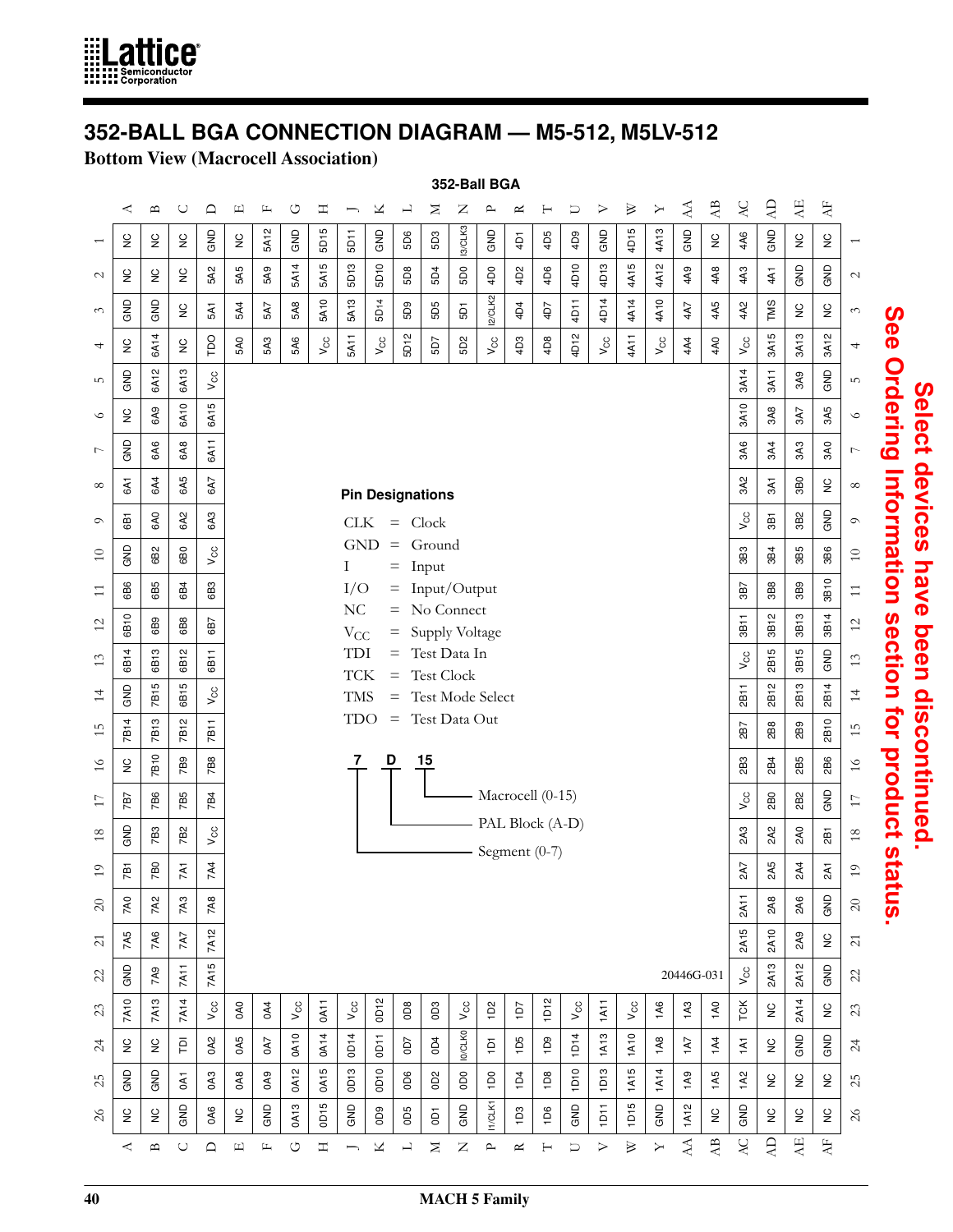

# **5V M5 ORDERING INFORMATION1,2**

.

Lattice standard products are available in several packages and operating ranges. The order number (Valid Combination) is formed by a combination of the elements below.



*1. See below for valid device/package combinations.*

*2. M5-128/1, M5-192/1 and M5-256/1 recommended for new designs.*

|            | <b>Valid Combinations</b> |                                   |
|------------|---------------------------|-----------------------------------|
| M5-128/68  |                           | YC, VC, YI, VI                    |
| M5-128/104 |                           | $\mathrm{YC}^1$ , $\mathrm{YI}^1$ |
| M5-128/120 | Commercial:               | YC, YI                            |
| M5-192/68  | $-5, -7, -10, -12, -15$   | VC, VI                            |
| M5-192/120 | Industrial:               | YC, YI                            |
| M5-256/68  | $-7, -10, -12, -15, -20$  | VC, VI                            |
| M5-256/120 |                           | YC, YI                            |
| M5-256/160 |                           | YC, YI                            |

#### **Device Marking**

Actual device marking differs from the ordering part number (OPN). All MACH devices are dual-marked with both Commercial and Industrial grades. The Industrial grade is slower, i.e., M5-512/256- 7AC-10AI.

1. M5-128/104-xxYC/1 and M5-128/104-xxYI/1 have been discontinued per PCN #06-07. Contact Rochester Electronics for available inventory.

|            | <b>Valid Combinations</b> |          |
|------------|---------------------------|----------|
| M5-320/160 | Commercial:               | YC, YI   |
| M5-320/192 | $-6, -7, -10, -12, -15$   | SAC, SAI |
| M5-384/160 | Industrial:               | YC, YI   |
| M5-512/160 | $-7, -10, -12, -15, -20$  | YC, YI   |
| M5-512/256 |                           | SAC, SAI |

#### **Valid Combinations**

Valid Combinations list configurations planned to be supported in volume for this device. Consult the local Lattice sales office to confirm availability of specific valid combinations and to check on newly released combinations.